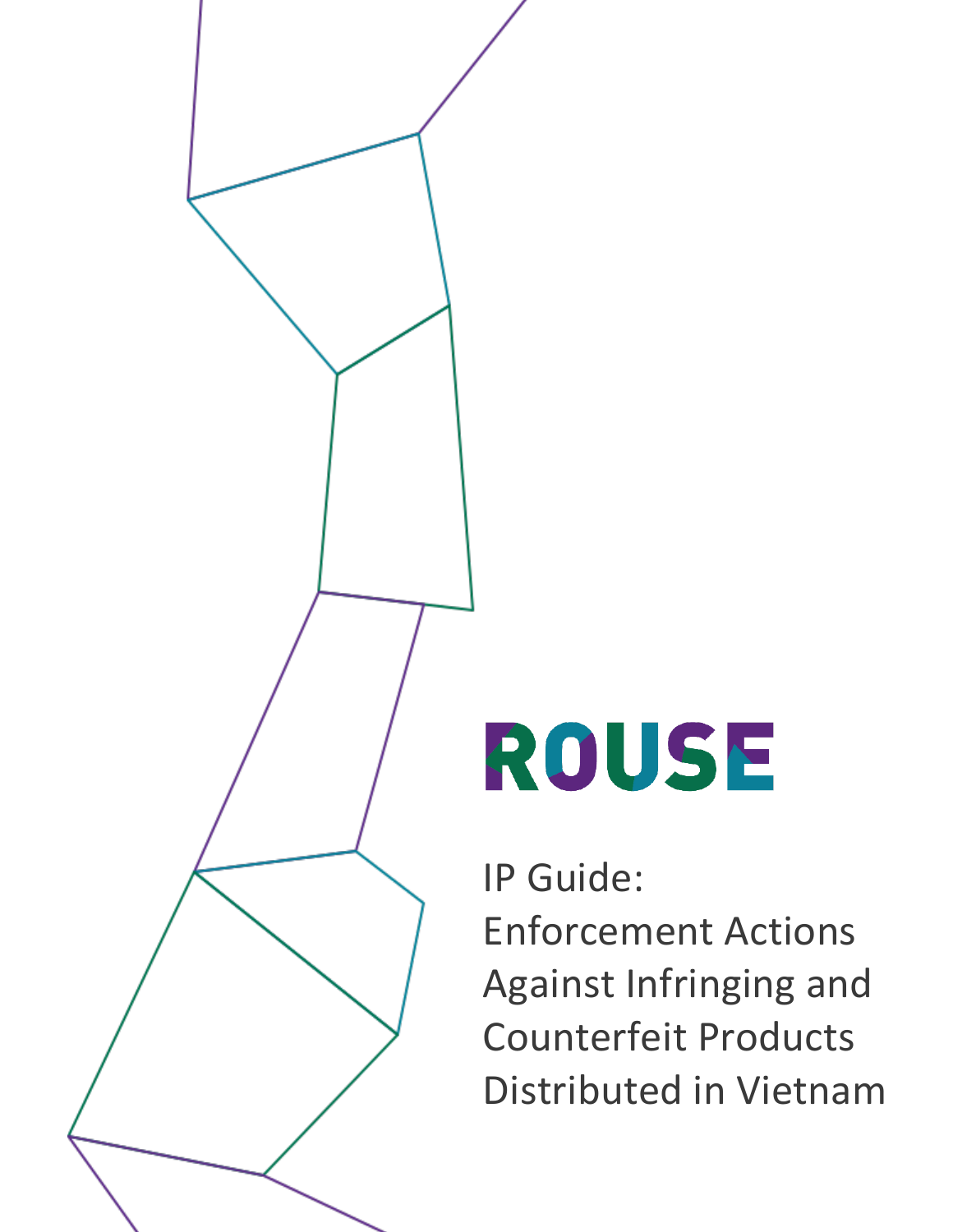# **ROUSE**

### **TABLE OF CONTENTS**

| 3. |  |
|----|--|
|    |  |
|    |  |
|    |  |
|    |  |
|    |  |
|    |  |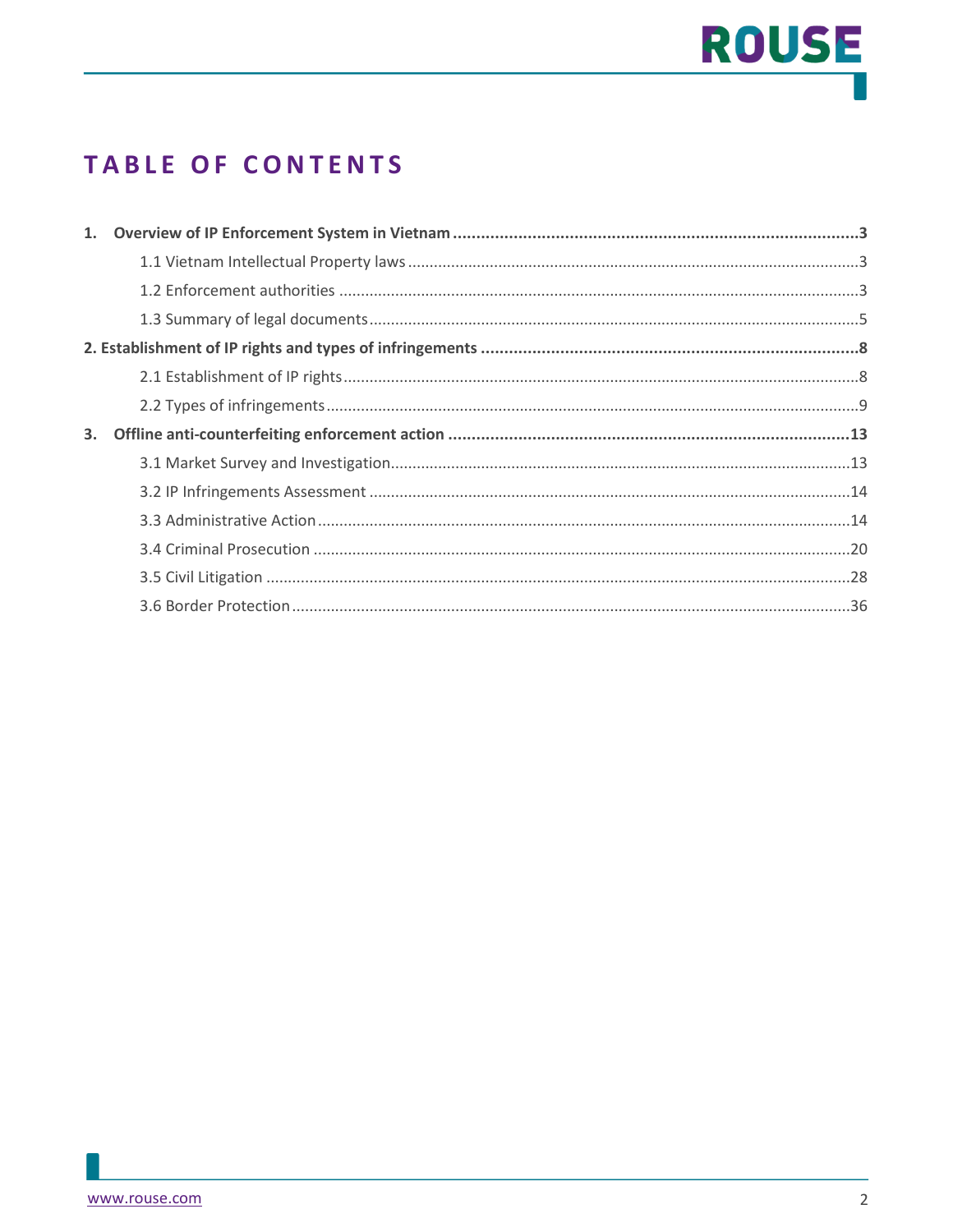### **GUIDE ON ENFORCEMENT ACTIONS AGAINST INFRINGING AND COUNTERFEIT PRODUCTS DISTRIBUTED IN VIETNAM**

### <span id="page-2-0"></span>**1. Overview of IP Enforcement System in Vietnam**

#### <span id="page-2-1"></span>1.1 Vietnam Intellectual Property laws

As Vietnam is a civil law jurisdiction, its sources of law comprise of written legislations commonly known as laws and regulations. The legal instruments on the IP expertise in Vietnam comprise of the Law on Intellectual Property, setting out general rules, and lower-ranking legal instruments including decrees, decisions, circulars and other subordinate legal documents interpreting these general rules. Vietnam IP laws are also in compliance with the international treaties to which Vietnam is a member.

Vietnam adopted its first Law on Intellectual Property ("**IP**") in 2005, which was designed to comply with TRIPS in preparation for WTO accession. The law raised the IP framework to a basic international standard. The law on IP was amended in 2009 and 2019 to further comply with international commitments and provide higher level of IP protection standards, following the accession to the Comprehensive and Progressive Agreement for Trans-Pacific Partnership ("**CPTPP**") and the EVFTA.

In contrast to the 'first to use' doctrine in common law countries, IP protection in Vietnam operates under a 'first-to-file' system (except for copyright and related rights that are protected automatically under international treaties). Trade marks, industrial designs and inventions must be registered at the Intellectual Property Office of Vietnam ("**IP Vietnam**"). The registration system in Vietnam is relatively well-established and straightforward, although delay can be an issue. However, to enforce IP rights, the right holders must use a rather complex and practically challenging system.

The IP system can be broken into three components:

- Registration and protection system. The system is operated by IP Vietnam (which sits under the Ministry of Science and Technology ("**MoST**")) and the Copyright Office of Vietnam ("COV") (which is under the Ministry of Culture, Sport and Tourism ("**MoCST**")). Businesses can register their trade marks, designs and patents at NOIP and their copyright and related rights at the COV.
- Commercialisation of IP. This typically means IP contracts such as licenses, assignments, and other commercial agreement involving IP.
- Enforcement through administrative, civil or criminal routes.

#### <span id="page-2-2"></span>1.2 Enforcement authorities

A primary feature of Vietnam's IP protection is the use of an administrative enforcement system. Legal complaints are filed to a government department that inspects, investigates, and forms a decision on disputes. Although administrative proceedings are popular in Vietnam, we notice that right holders are increasingly using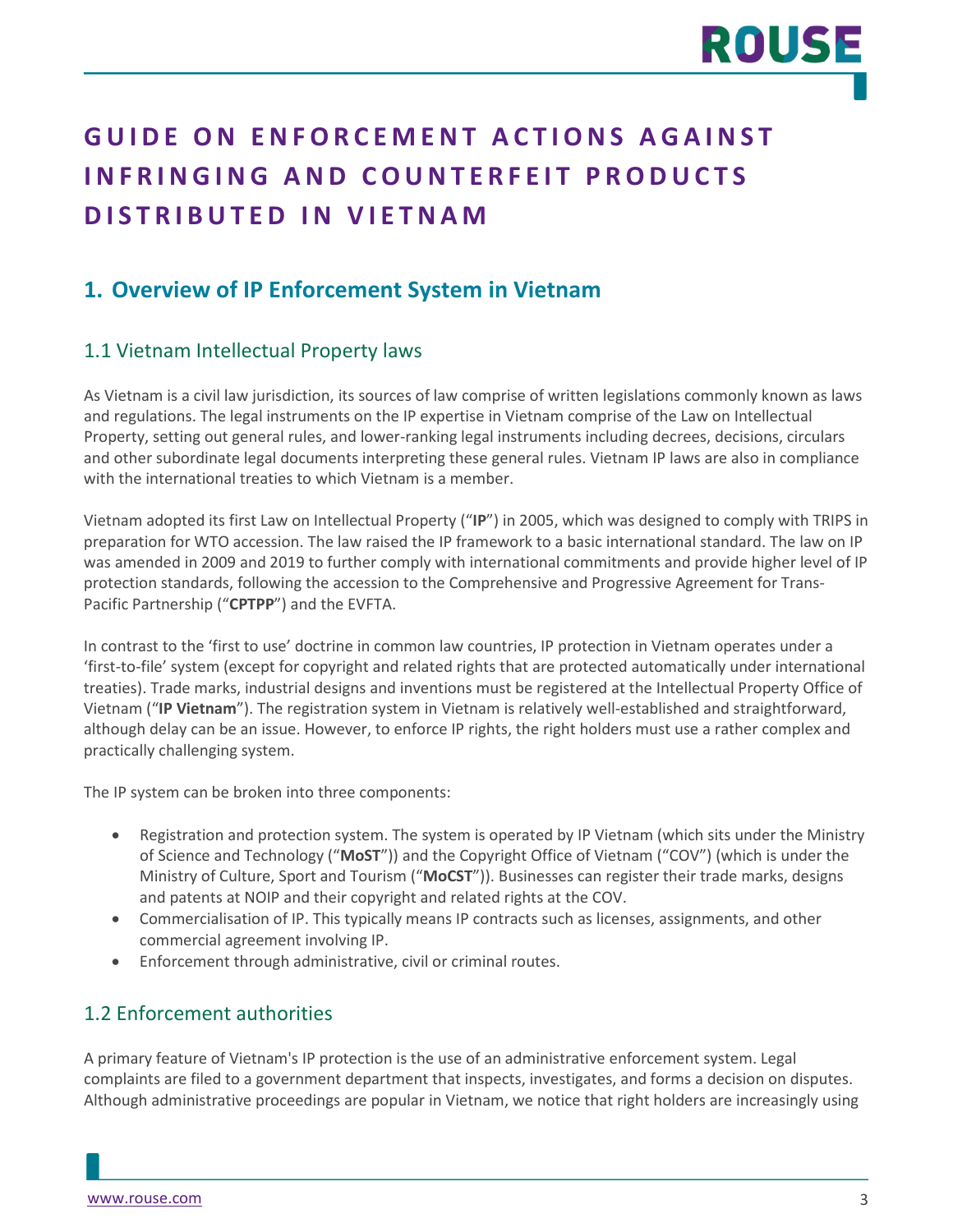civil litigation to seek preliminary injunctions, damages, or a public apology from infringers. Court avenue is also increasingly chosen by trade mark owners against cyber-squatting cases.

Vietnam's laws and regulations on IP protection are currently under review and expected to be amended in accordance with the EU-Vietnam Free Trade Agreement (EVFTA) of which Vietnam is a signatory. It has an IP chapter and mandates Vietnam to provide greater IP protection to right holders. Also, given the increasing number of online infringement cases, Vietnam will shift its focus towards developing its legal framework and practical mechanisms to tackle IP infringement in the contemporary digital environment. With additional higher requirements for IP standards under the CPTPP and EVFTA, the laws are expected to be further amended.

The IP Law provides that several enforcement authorities have jurisdictions over IP rights infringements, including the courts, inspectorates, market management agencies, Customs offices, police agencies and the People's Committees of all levels. More specifically, the below agencies can impose administrative penalties in matters involving IP rights infringing goods:

- The **Market Management Bureau ("MMB"),** an enforcement authority under the Ministry of Industry and Trade, is one of the main competent authorities which take action against illegal goods circulating in the market.
- The **Economic Police ("EP")**, at central, provincial and district level, is another main enforcement authority dealing with illegal goods circulating in the market together with the MMB, is able to impose all range of administrative penalties. The EP generally handles the most serious cases, focusing on criminal prosecutions, involving the production of the IP rights infringing goods or cases involving a large quantity of goods or a network of infringers, or which pose a danger to the community (e.g. pharmaceutical products and food products, etc.).
- **IP Inspectorates** at central and provincial levels. The IP Inspectorates is empowered to tackle IPRs infringements whether they occur at the manufacturing or the trading level. IP Inspectorates do not have jurisdiction over infringements occurring at border gates. The Inspectorates of the Ministry of Science and Technology ("MoST") handles infringements over industrial property rights, i.e. trade marks, industrial designs and patents, while the Inspectorates of the Ministry of Culture, Sport and Tourism ("MoCST") is responsible for infringements over copyrights and related rights.
- **People's Committees**, representing the executive at provincial, city and district level, are competent to issue all range of administrative penalties, usually at the highest level of penalties, against the acts of producing and trading in IP rights infringing goods;
- The **General Department of Customs of Vietnam**, under the Ministry of Finance Vietnam Customs has jurisdiction over import and export activities in Vietnam and is entitled to impose administrative penalties against the importation / exportation of infringing goods across borders.

The **Courts** are also an enforcement authority handling civil litigations for cases where the rights holders seek to resolve the infringement completely, claim damages and demand a public apology from the infringers, as well as prosecuting substantial infringements criminally if certain criminal thresholds are met.

For complex cases where the infringements are borderline and not straightforward, rights holders can opt to seek expert opinions from **Vietnam Intellectual Property Research Institute** ("**VIPRI**" – for trade mark, industrial design and patent issues), and the Expertise Center for Copyright, Related Rights ("ECCR" – for copyrights and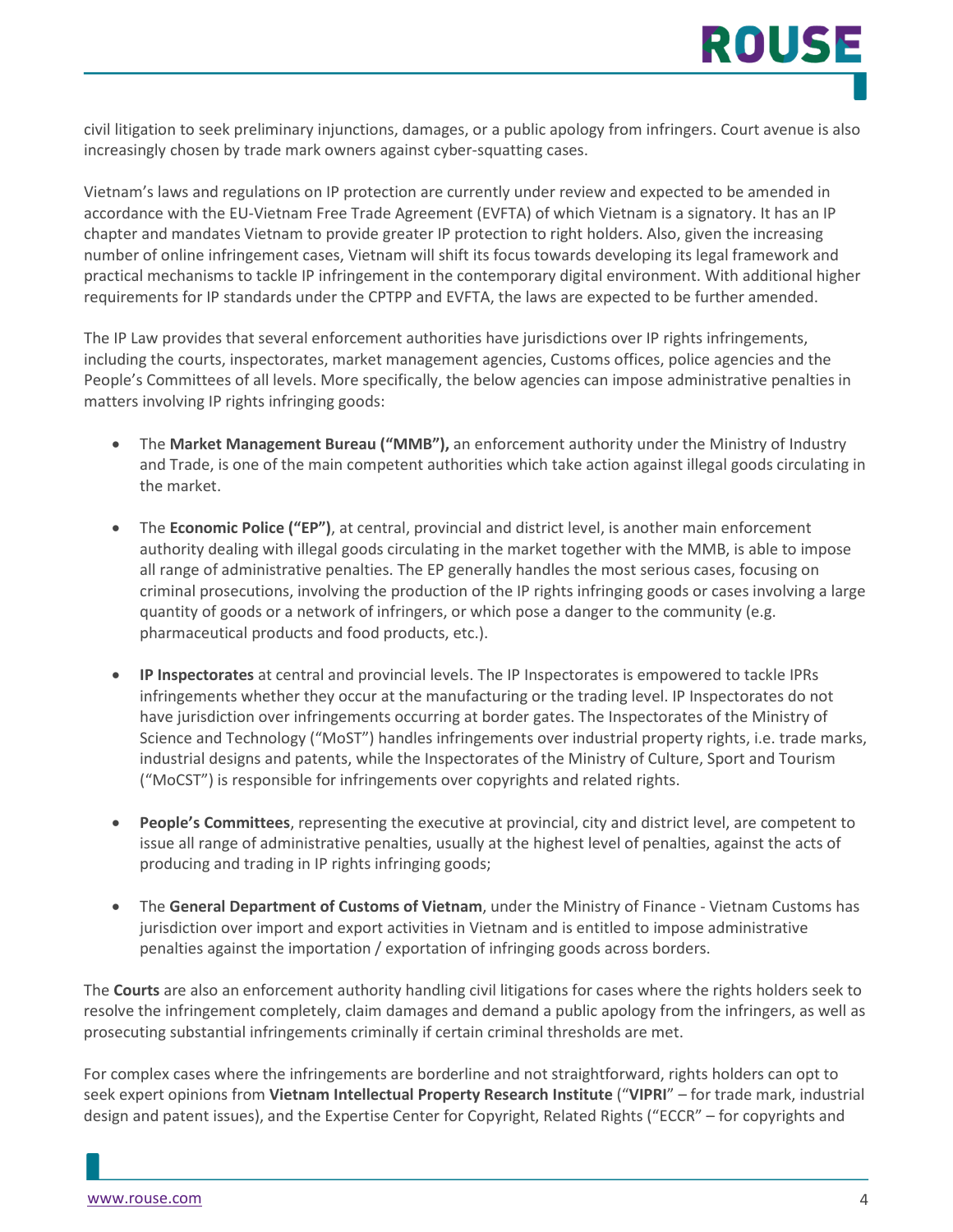related rights issues) before escalating the cases. The expert assessments from these agencies are considered as a source of reference to the enforcement authorities assisting them in decision making for those complex cases.

#### <span id="page-4-0"></span>1.3 Summary of legal documents

Below is the list of major legal instruments for protection and enforcement of IP rights in Vietnam:

#### **1.3.1 Code**

- Civil Code No. 91/2015/QH13 promulgated by the National Assembly on 24 November 2015 and effective from 1 January 2017
- Civil Procedure Code No. 92/2015/QH13 promulgated by the National Assembly on 25 November 2015 and effective from 1 July 2016, providing processes and procedures for settlement of civil affairs and enforcement of civil judgments
- Penal Code No. 100/2015/QH13 promulgated by the National Assembly on 27 November 2015, amended and supplemented in 2017, effective from 1 January 2018
- Penal Procedure Code No. 101/2015/QH13 promulgated by the National Assembly on 27 November 2015, effective from 1 January 2018 providing processes and procedures for institution of legal proceedings, investigation, prosecution, and enforcement of criminal judgments

#### **1.3.2 Law**

- Intellectual Property Law No. 50/2005/QH11 promulgated by the National Assembly on 29 November 2005 and came into force on 1 July 2006, amended and supplemented pursuant to Law No. 36/2009/QH12 on 19 June 2009 and Law No. 42/2019/QH14 on 14 June 2019 ("Vietnam IP Law 2005")
- Competition Law No. 23/2018/QH14 promulgated by the National Assembly on 12 June 2018 and effective from 1 July 2019
- The Customs Law No. 54/2014/QH13 promulgated by the National Assembly on 23 June 2014 and effective from 1 January 2015
- Law on Handling Administrative Violations No. 15/2012/QH13 promulgated by the National Assembly on 20 June 2012 and effective from 1 July 2013
- Law on Appeal and Denunciation No. 02/2011/QH13 promulgated by the National Assembly on 11 November 2011 and effective from 1 July 2012

#### **1.3.3 Decree**

- Decree No. 105/2006/ND-CP of the Government, issued on 22 September 2006 and effective from 21 November 2006, providing guidelines for the implementation of certain articles of the Law on Intellectual Property regarding Enforcement of Intellectual Property Rights and State management of intellectual property, amended and supplemented in 2010 and in 2011
- Decree No. 103/2006/ND-CP of the Government, issued on 22 September 2006 and effective from 21 October 2006, providing guidelines for implementing certain articles of the Intellectual Property Law concerning industrial property, amended and supplemented in 2010
- Decree No. 22/2018/ND-CP of the Government, issued on 23 February 2018 and effective from 10 April 2018, guiding the implementation of articles of the IP Law concerning copyrights and related rights

ROUSE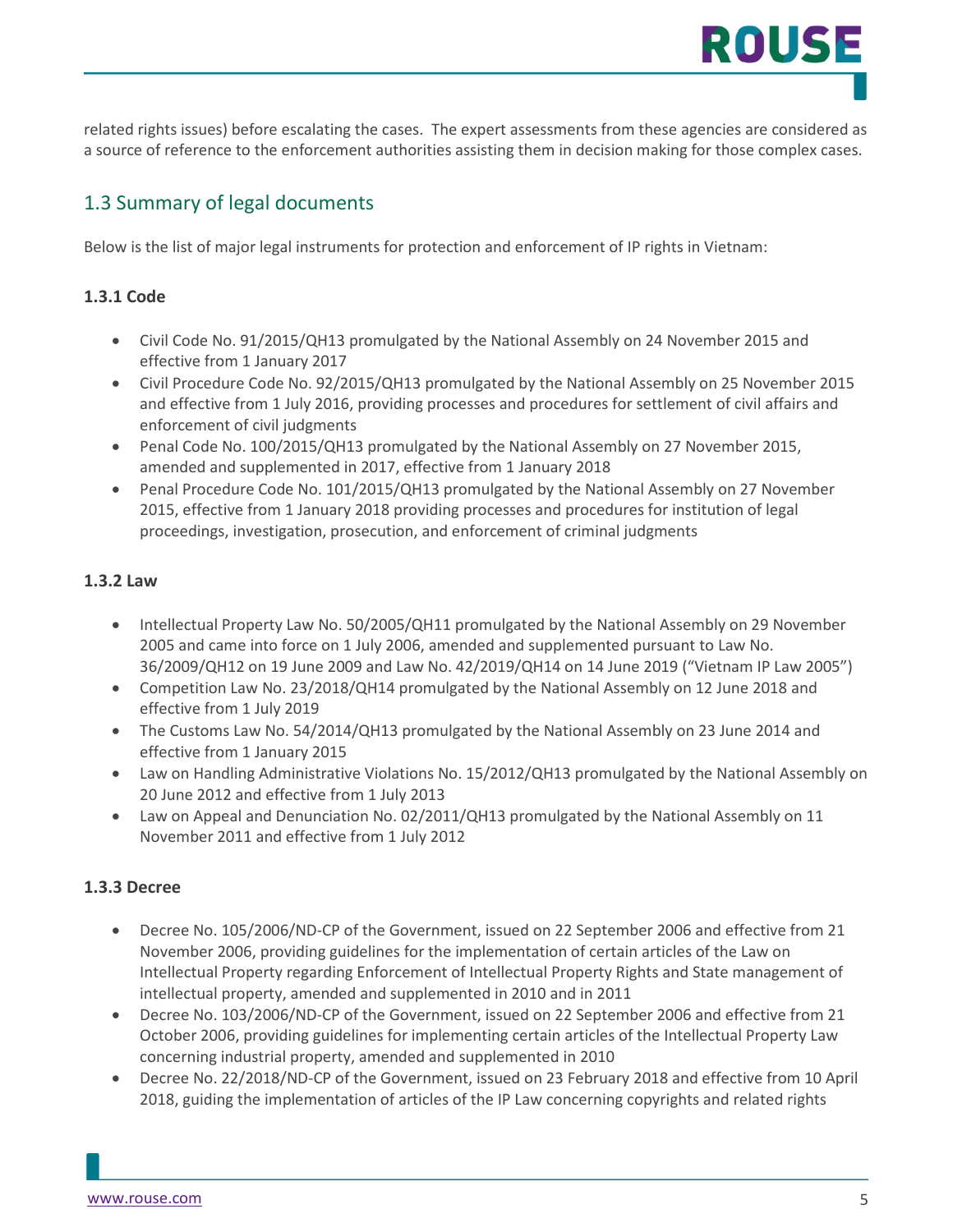- Decree No. 88/2010/ND-CP of the Government, issued on 16 August 2010 and effective from 1 October 2010, guiding the implementation of articles of the IP Law concerning rights on plant varieties, amended in 2011
- Decree No. 98/2020/ND-CP of the Government, issued on 26 August 2020 and effective from 15 October 2020, prescribing penalties for administrative violations against regulations on commerce, production and trade in counterfeit and prohibited goods, and protection of consumer rights
- Decree No. 99/2013/ND-CP of the Government, issued on 29 August 2013 and effective from 15 October 2013, detailing and providing guidelines for implementing the provisions on handling of administrative violations concerning industrial property, amended and supplemented in 2016, 2018 and 2019
- Decree No. 131/2013/ND-CP of the Government, issued on 16 October 2013 and effective from 15 December 2013, on sanctioning administrative violations of copyright and related rights, amended and supplemented in 2017
- Decree No. 08/2015/ND-CP of the Government, issued on 21 January 2015 and effective from 15 March 2015, providing detailed provisions for the implementation of the Customs Law in respect of customs procedures, examination, supervision and control procedures
- Decree No. 43/2017/ND-CP of the Government, issued on 14 April 2017 and effective from 1 June 2017, providing regulations on goods labeling
- Decree No. 51/2019 /ND-CP of the Government, issued on 13 June 2019 and effective from 1 August 2019, on handling administrative violation in scientific and technological activities, technology transfer
- Decree No. 15/2020/ND-CP of the Government, issued on 3 February 2020 and effective from 15 April 2020 on administrative penalties for violation in postal services, telecommunications, radio frequencies, information technology, and electronic transactions
- Decree No. 98/2020/ND-CP of the Government, issued on 26 August 2020, on penalties for administrative violations against regulations on commerce, production and trade in counterfeit and prohibited goods, and protection of consumer rights

#### **1.3.4 Circular and Joint Circular**

- Circular No. 01/2007/TT-BKHCN of the Ministry of Science and Technology, issued on 14 February 2007 and effective from 9 May 2007, establishing regulations to implement Decree 103/2006/ND-CP that provides guidelines for implementing certain articles of the Intellectual Property Law concerning industrial property. The Circular was amended and supplemented four times in 2010, 2011, 2013, and 2016
- Circular No. 263/2016/TT-BTC of the Ministry of Finance, issued on 14 November 2016 and effective from 1 January 2017, guiding Rates and the Collection, Payment, Management and Use of Industrial Property Fees and Charges
- Circular No. 11/2015/TT-BKHCN of the Ministry of Science and Technology, issued on 26 June 2015 and effective from 11 August 2015, guiding the implementation of a number of articles of Decree No. 99/2013/ND-CP on sanctioning of administrative violations in industrial property
- Circular No. 13/2015/TT-BTC of the Ministry of Finance, issued on 30 January 2015 and effective from 15 March 2015, on the inspection, supervision, temporary suspension of customs procedures for exported and imported goods that are subjects of intellectual property rights; control of counterfeit goods and goods infringing intellectual property rights, amended and supplemented in 2020
- Joint Circular No. 02/2008/TTLT-TANDTC-VKSNDTC-BVHTT&DL-BKH&CN-BTP issued on 3 April 2008 and effective from 22 May 2008, guiding the application of a number of legal provisions to the settlement of disputes over intellectual property rights at people's courts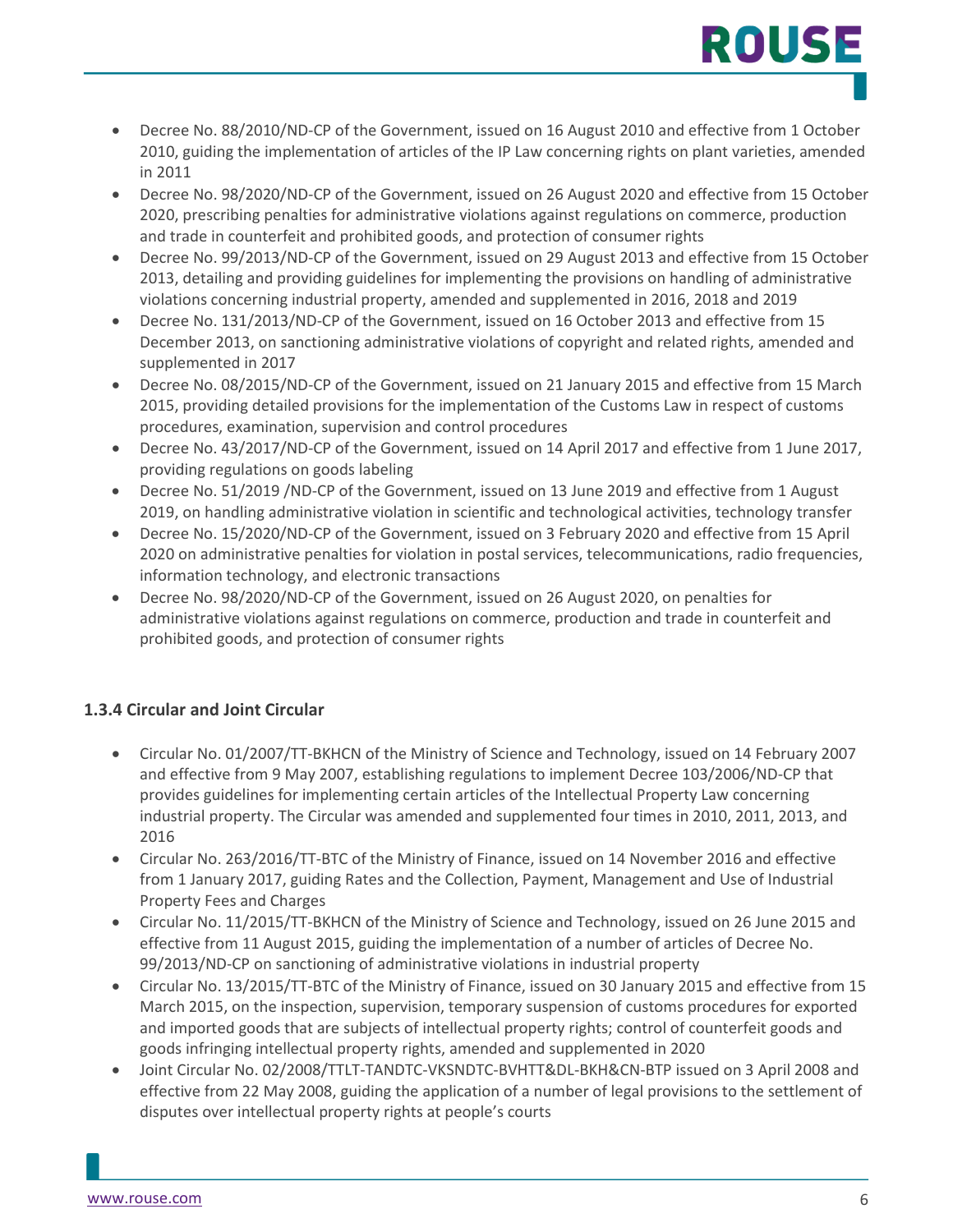

- Joint Circular No. 01/2008/TTLT-TANDTC-VKSNDTC-BCA-BTP issued on 29 February 2008 and effective from 2 April 2008, guiding the examination of penal liability for acts of infringing upon intellectual property rights
- Joint Circular No. 14/2016/TTLT-BTTTT-BKHCN issued on 8 June 2016 and effective from 25 July 2016, guiding the procedure of changing and revoking the domain names infringing IP laws
- Joint Circular No. 05/2016/TTLT-BKHCN-BKHDT issued on 5 April 2016 and effective from 20 May 2016, detailing and guiding measures against corporate names that infringe industrial property rights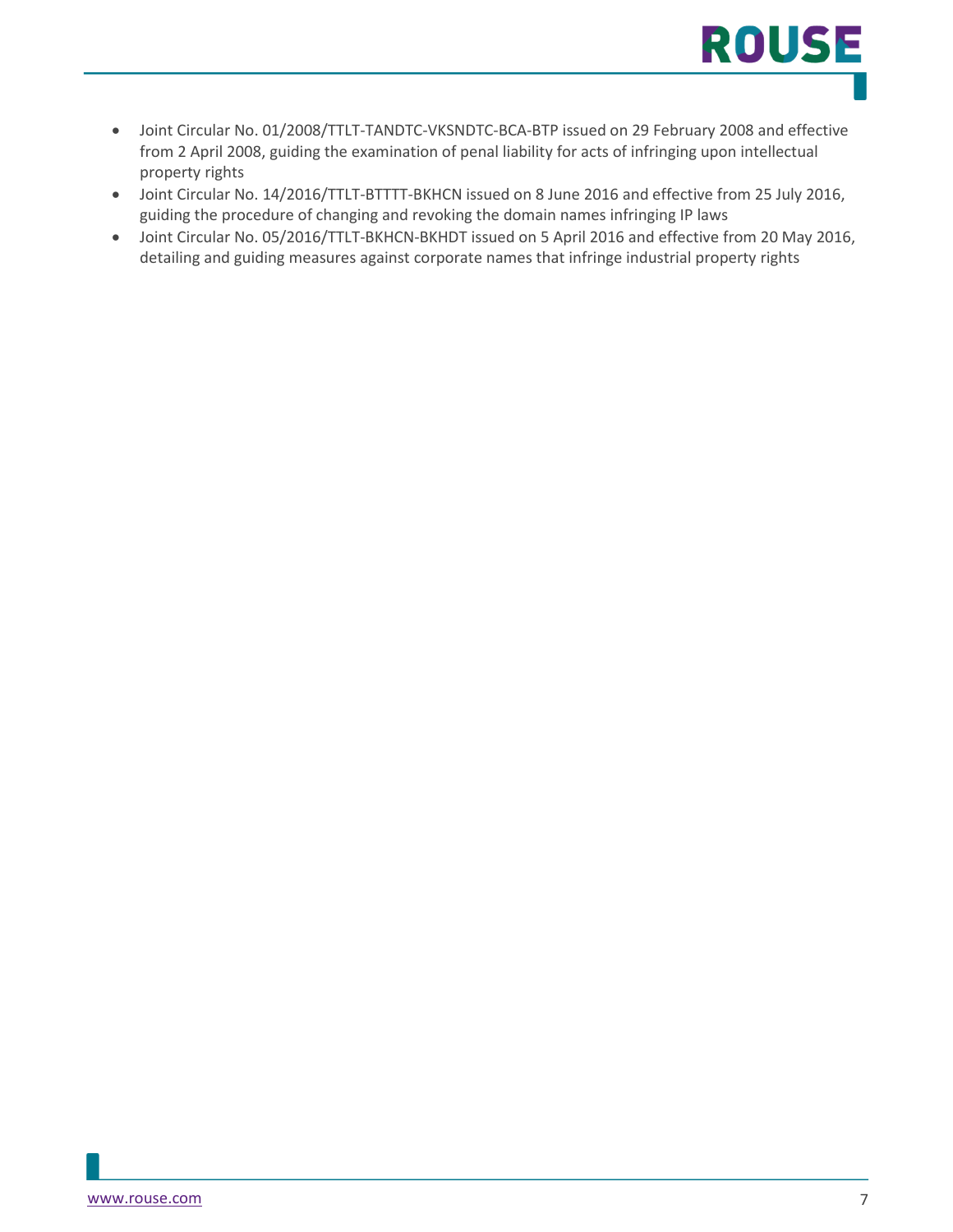### <span id="page-7-0"></span>**2. Establishment of IP rights and types of infringements**

#### <span id="page-7-1"></span>2.1 Establishment of IP rights

IPRs according to Vietnam IP law include:

- Copyright and related rights administered by the Copyright Office of Vietnam;
- Industrial property rights (trade marks, patents, industrial designs and geographic indications) administered by the IP Vietnam; and
- Rights to plant varieties administered by the Plant Variety Protection Office.

Copyright and related rights are automatically protected without the need to register it. However there are other IP subject matters that must register with competent authorities in order to be protected. They are: trade marks, patents, industrial designs and geographic indications.

#### **2.1.1 Copyrights and related rights**

The IP Law protects literary, artistic and scientific works under copyrights, with the work types specified in Article 14.1 of IP Law. Copyright and related rights are established automatically upon creation and fixation of the works, without registration required (Articles 6.1, 6.2 and 49.2 of the IP Law). However, right holders of registration certificates shall not bear the burden of proving their ownership of the copyrights and related rights in a dispute, unless there is otherwise evidence (Article 49.3 of the IP Law). Copyrights under the IP Law include economic rights and moral rights.

Copyrights are established at the moment a work is created and fixed in a certain material form, irrespective of its content, quality, form, mode and language and irrespective of whether or not such work has been published or registered<sup>1</sup>. Related rights shall arise at the moment a performance, audio and visual fixation, broadcast or satellite signal carrying coded programmes are fixed or displayed without causing loss or damage to copyright<sup>2</sup>.

#### **2.1.2 Trade marks**

Trade marks must be registered at the IP Vietnam to be protected<sup>3</sup>; rights to well-known trade marks are established based on trade mark use. Under the Madrid Agreement and Madrid Protocol, Vietnam accepts applications under the international registration system.

A trade mark will be accepted for protection if it satisfies certain conditions, including:

- It is a visible sign in the form of letters, words, drawings or images including holograms, or a combination thereof, represented in one or more colours.
- It is capable of distinguishing goods or services of the mark owner from those of other subjects.

The term of a trade mark registration certificate is 10 years from the granting date, and is renewable once every 10 years.

ROUS

<sup>1</sup> Article 6.1, Vietnam IP Law 2005

<sup>2</sup> Article 6.2, Vietnam IP Law 2005

<sup>3</sup> Article 6.3a, Vietnam IP Law 2005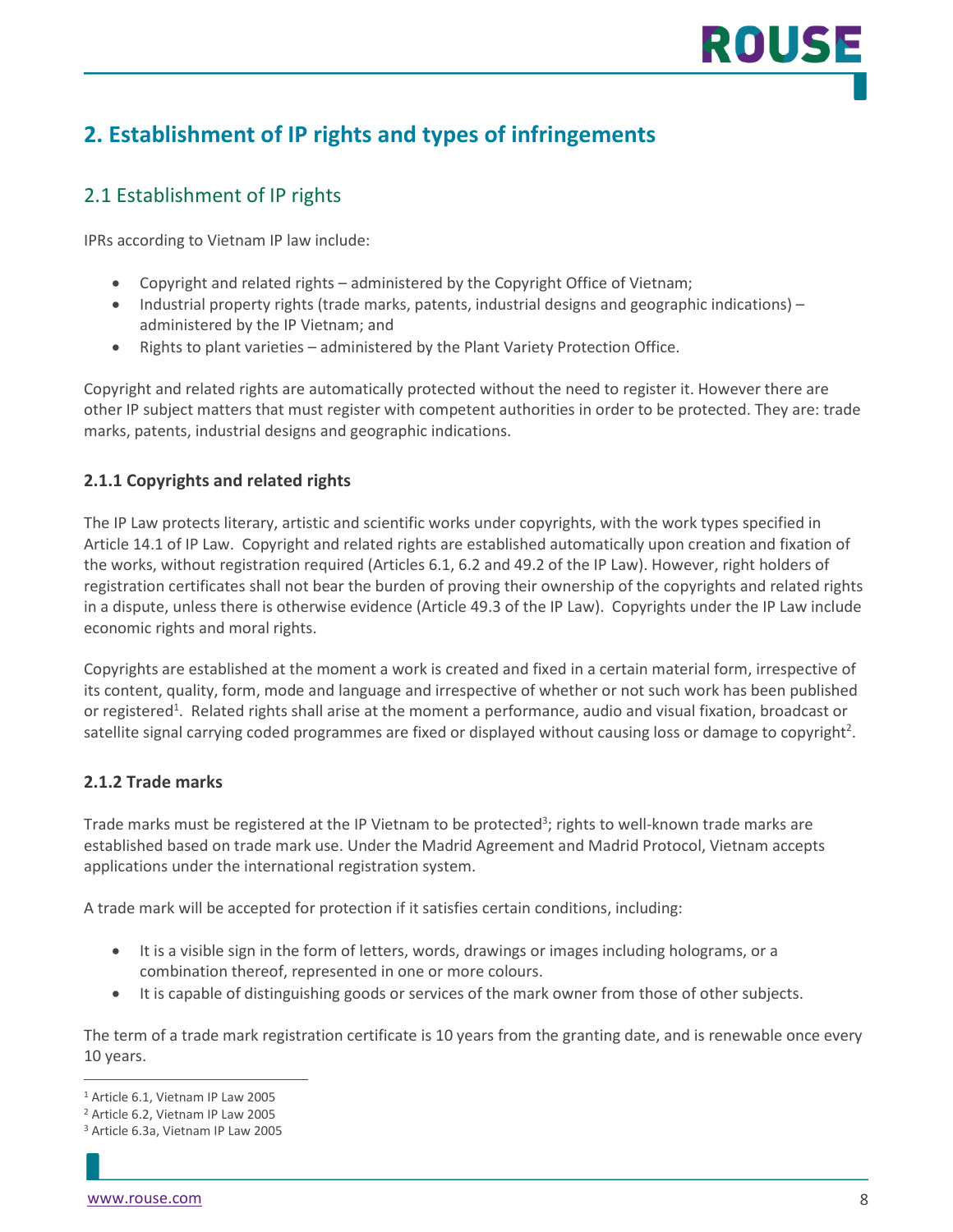#### **2.1.3 Patents**

There are three types of protectable patents under Vietnam IP law:

- Patent for Invention an invention shall be eligible for protection in the form of a patent for invention when it satisfies registration conditions, namely (i) it is novel; (ii) it is of an inventive nature; and (iii) it is susceptible of industrial application.
- Patent for Utility Solution unless an invention is common knowledge, it will be protected in the form of a patent for utility solution when it satisfies registration conditions, namely (i) it is novel; and (ii) it is susceptible of industrial application; and
- Patent for Industrial Design an industrial design will be protected in the form of a patent for industrial design when it satisfies registration conditions, namely (i) it is novel; (ii) it is of creative nature; and (iii) it is susceptible of industrial application.

The terms of the protection are:

- Invention patents have maximum protection of 20 years;
- Utility solution patents have maximum protection of 10 years; and
- Industrial designs have maximum protection of five years (however, this is renewable for two consecutive periods of five years).

Individual patent registrations must take place in Vietnam. However, patents for invention and utility solution can be handled by Patent Cooperation Treaty, and the application for industrial design can be applied through the international registration system under the Hague System. Vietnam is the member of both Patent Cooperation Treaty and the Hague Agreement for international registration of industrial design, so it is possible to file patents and industrial designs in Vietnam using these two systems.

### <span id="page-8-0"></span>2.2 Types of infringements

#### **2.2.1 Copyrights**

The followings are considered acts of copyright infringement<sup>4</sup>:

Appropriating the copyright in works.

- Impersonating the author.
- Publishing, distributing a work without the author's consent.
- Publishing, distributing a work subject to joint authorship without a co-author's consent.
- Editing, modifying or distorting a work in any way that prejudices the honour and reputation of the author.
- Reproducing a work without consent of the author or copyright holder<sup>5</sup>.

<sup>4</sup> Article 28, Vietnam IP Law 2005

<sup>5</sup> Except for cases according to Article 25.1a and 25.1dd of the Amended IP Law 2009, i.e. reproduction for scientific research or teaching purposes without commercial purposes and reproduction by libraries for archival and research purposes.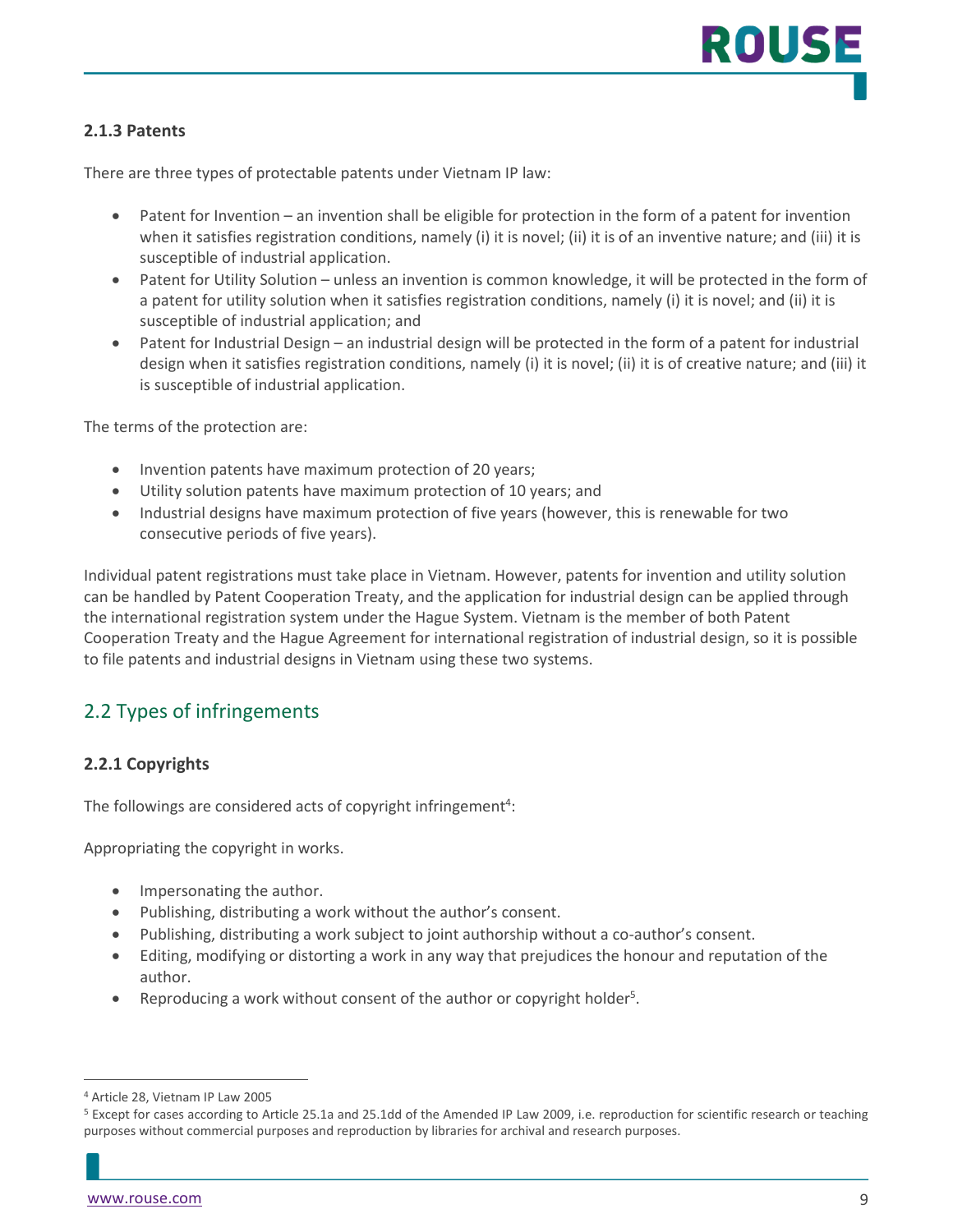• Making a derivative work without consent of the author or copyright holder of the work used for making such derivative work.<sup>6</sup>

ROUS'

- Using a work without consent of the copyright holder and without paying royalties, remuneration or other material benefits in accordance with IP Law<sup>7</sup>.
- Renting a work without paying royalties, remuneration or other material benefits to the author or copyright holder.
- Duplicating, producing copies of, distributing, displaying a work or communicating a work to the public via a communications network or digital means without consent of the copyright holder.
- Publishing a work without consent of the copyright holder.
- Deliberately destroying or deactivating technical protection measures applied by the copyright holder to protect copyright.
- Deliberately deleting or modifying electronic copyright management information in a work.
- Manufacturing, assembling, transforming, distributing, importing, exporting, selling or renting equipment knowing, or having grounds to know, that such equipment may deactivate technical protection measures applied by the copyright holder to protect copyright.
- Making and selling a work with a forged signature of the author.
- Exporting, importing or distributing copies of a work without consent of the copyright holder.

#### **2.2.2 Related rights**

The followings are considered acts of related rights infringement<sup>8</sup>:

- Appropriating rights of performers, producers of audio/ visual recordings, or broadcasting organizations.
- Impersonating performers, producers of audio/ visual recordings, or broadcasting organizations.
- Publishing, producing and distributing a fixed performance, audio and visual recording or broadcast without consent of the performer, producer of the audio/ visual recording or broadcasting organization.
- Modifying, editing or distorting a performance in any way which prejudices the honor and reputation of the performer.
- Copying or extracting from a fixed performance, audio/ visual recording or broadcast without consent of the performer, producer of the audio/ visual recording or broadcasting organization.
- Deliberately deleting or modifying electronic related right management information without consent of the related right holder.
- Deliberately destroying or deactivating the technical protection measures applied by the related right holder.
- Publishing, distributing or importing for public distribution of performances, copies of fixed performances or audio/ visual recordings knowing, or having grounds to know, that the electronic related right management information has been deleted or modified without consent of the related right holder.
- Manufacturing, assembling, transforming, distributing, importing, exporting, selling or renting equipment knowing, or having grounds to know, that such equipment helps illegally decode satellite signals carrying coded programs.
- Deliberately receiving or relaying satellite signals carrying coded programs without consent of the legal distributor.

<sup>6</sup> Except for transcribing a work into braille or into characters of other languages for the blind (Article 25.1i, Amended IP Law 2009).

<sup>7</sup> The exceptions and limitations are set out in Article 25.1 of the Amended IP Law 2009.

<sup>8</sup> Article 35, Vietnam IP Law 2005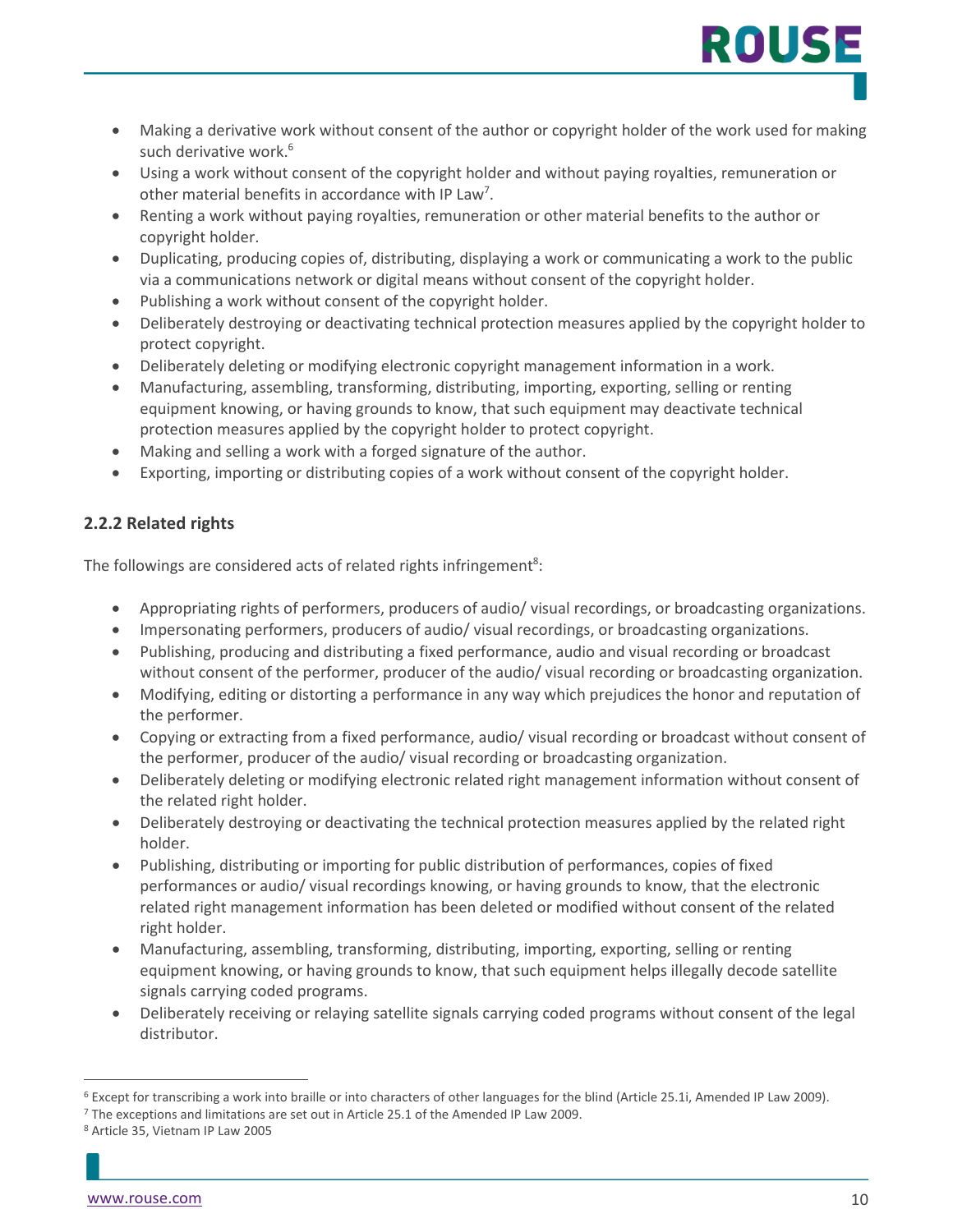#### **2.2.3 Trade marks**

The followings are considered acts of trade mark infringement<sup>9</sup>:

- Using<sup>10</sup> a sign, identical to a registered trade mark, for identical goods/ services; or
- uses a sign, identical to a registered trade mark, for similar or related goods/ services, if the use may cause confusion as to the origin of the goods/ services; or
- Using a sign, similar to a registered trade mark, for identical, similar or related goods/ services, if the use may cause confusion as to the origin of the goods/ services; or
- Using a sign, identical or similar to a well-known trade mark, including signs in the form of translation or transliteration of the well-known trade mark, for goods or services of any kind, including unidentical, dissimilar or unrelated goods/ services, if the use may cause confusion as to the origin of the goods/ services or mislead about relationships between the infringer and the well-known trade mark's right holder.

#### **2.2.4 Patents**

The followings are considered acts of infringement against patents right holders<sup>11</sup>:

- Using protected inventions<sup>12</sup>, protected industrial designs<sup>13</sup> or industrial designs insignificantly different from protected industrial designs within the valid term without permission from the owners.
- Using inventions and industrial designs without paying compensation requested by the rights holders pursuant to the provisional rights to inventions and industrial designs.

#### **2.2.5 Counterfeits**

Under Vietnamese laws, counterfeits can take two forms:

- Counterfeit goods; and
- Counterfeits of intellectual property.

- Affixing the mark on goods, goods packages, business facilities, means of service provision or transaction documents in business activities; or
- Circulating, offering, advertising for sale or stocking for sale goods bearing the mark; or
- Importing goods or services bearing the mark. 11 Article 126 and Article 131, Vietnam IP Law 2005
- 

- Manufacturing the protected product;
- Applying the protected process;
- Exploiting utilities of the protected product or the product manufactured under the protected process;
- Circulating, advertising, offering or stocking for circulation of the products;
- Importing the products.
- <sup>13</sup> "Use" of an industrial design is defined in Article 124.2, Vietnam IP Law 2005 as follows:
	- Manufacturing products with an appearance embodying the protected industrial design;
	- Circulating, advertising, offering or stocking for circulation of the products;
	- Importing the products.

<sup>9</sup> Article 129, Vietnam IP Law 2005

<sup>10</sup> "Use" of a trade mark is defined in Article 124.5 of the Vietnam IP Law 2005 as follows:

<sup>12</sup> "Use" of an invention is defined in Article 124.1 of the Vietnam IP Law 2005 as follows: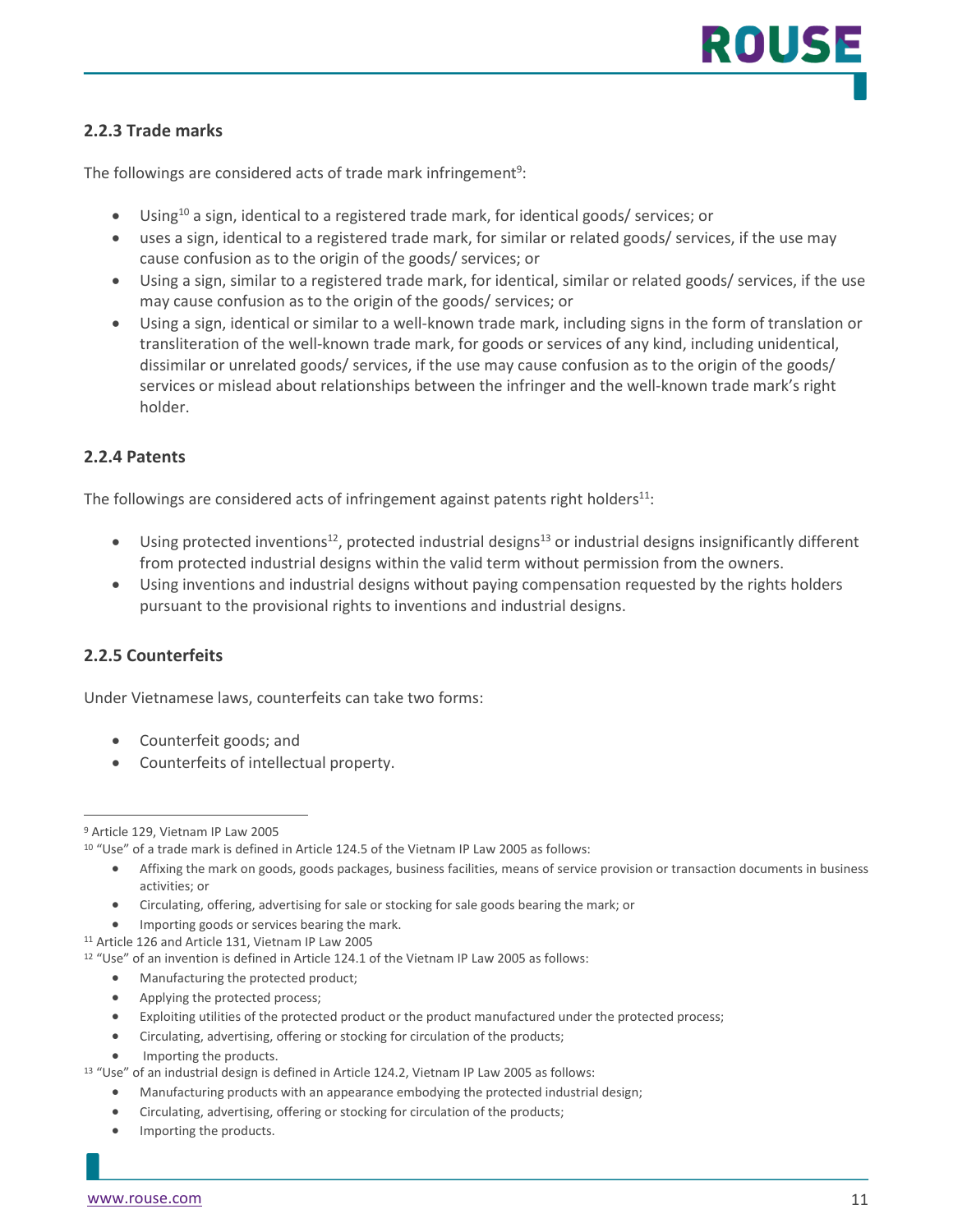The counterfeit goods are defined as $^{14}$ :

- Goods whose uses are not consistent with their nature or names; the goods which are useless or whose uses are other than the announced or registered ones;
- Goods of which one of quality indicators or basic specifications or the amount of primary substances contributing to their uses only reaches 70%, or less, compared to the minimum levels prescribed in technical regulations or quality standards registered, or announced, or specified in their labels or packages;
- Counterfeit drugs defined in Clause 33 Article 2 of the 2016 Law on Pharmacy and counterfeit herbal ingredients defined in Clause 34 Article 2 of the 2016 Law on Pharmacy;
- Veterinary drug or pesticide that does not contain any active ingredients; does not contain all of registered active ingredients; contains active ingredients other than those specified on its label or package; contains at least an active ingredient whose content only reaches 70%, or less, compared to the minimum level prescribed in relevant technical regulations or quality standards registered or announced;
- The good whose label or package containing information forging name or address of manufacturer, importer or distributor, forging registration number, declaration number or barcode of the good, forging package of good of another entity, or forging the origin of good or place of manufacturing, packaging or assembling;
- Counterfeit stamps, labels and packages of goods.

Counterfeits of intellectual property<sup>15</sup> comprise of goods bearing counterfeit trade marks and counterfeit geographical indications ("GI") and pirated goods –

- Counterfeit trade mark goods are defined as goods or their packages bearing a mark or sign which is identical with or indistinguishable from a registered mark or GI for the goods without authorization from the IP rights holders.
- Pirated goods are defined as copies made without permission from the copyright or related right holders.

<sup>14</sup> Article 3.7, Decree No. 98/2020/ND-CP prescribing penalties for administrative violations against regulations on commerce, production and trade in counterfeit and prohibited goods, and protection of consumer rights <sup>15</sup> Article 213, Vietnam IP Law 2005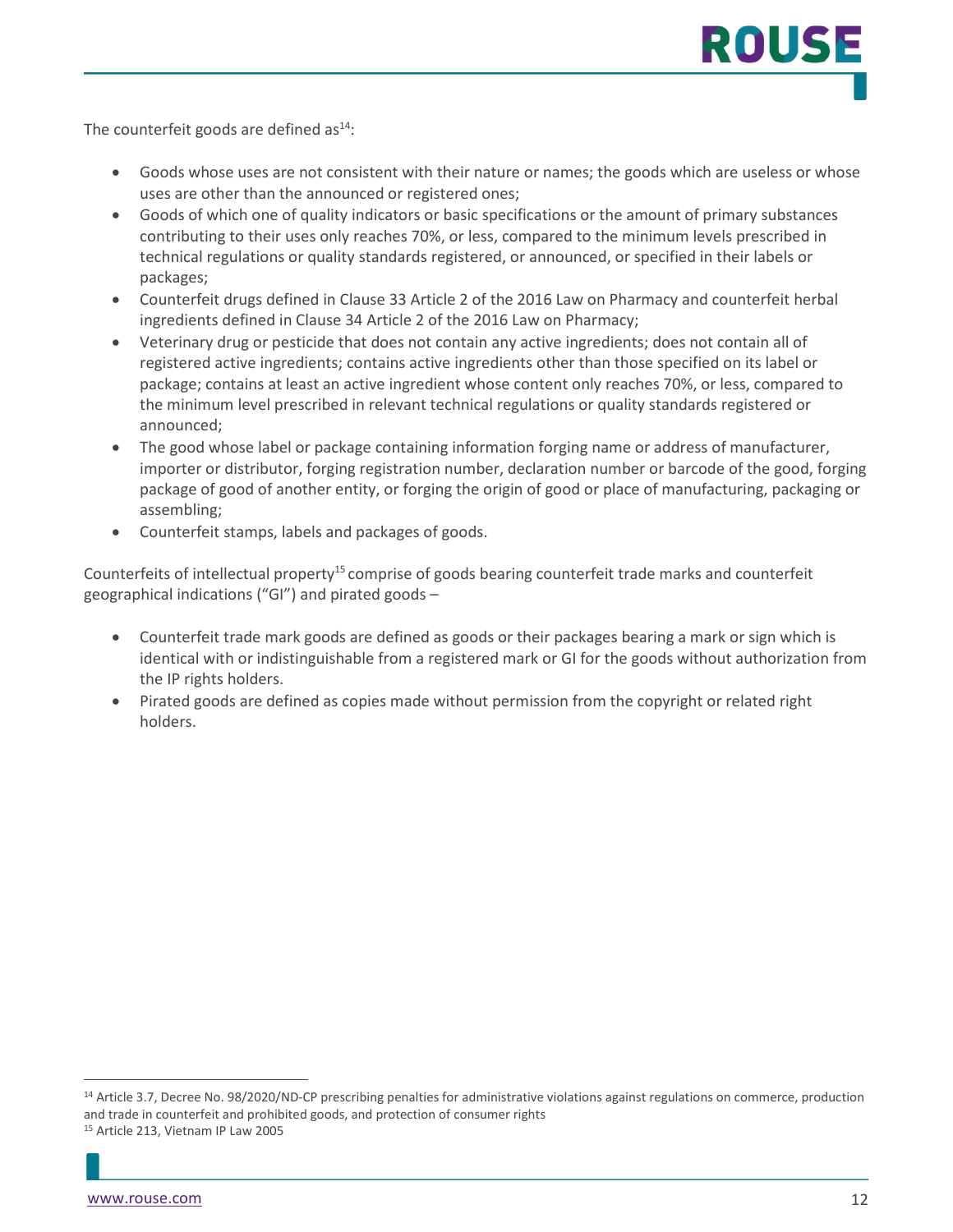# ROUS

### <span id="page-12-0"></span>**3. Offline anti-counterfeiting enforcement action**

#### <span id="page-12-1"></span>3.1 Market Survey and Investigation

#### **3.1.1 Market Survey**

Market survey is advisable to capture a comprehensive picture of the counterfeit products and/or other potential infringement on the market.

In general, a market survey covers offline searches in the key cities that are of concern of the right holders. It usually focuses on the five first-tier cities in Vietnam with dense population and high demand for goods/services, including Hanoi, Ho Chi Minh City, Da Nang, Hai Phong, Can Tho. Right holders could consider conducting market survey in other provinces where their goods and services that are actively and widely traded in as well.

In order to determine which areas are in need of a market survey, preliminary online searches are recommended. By the online searches, right holders could identify a list of relevant targets to be visited. We will discuss online searches in detail in section IV.1 below. Another source of information right holders could use to determine the scope of a market survey is the local team, sale team or authorized distributors of right holders in Vietnam. These teams are likely to have profound insights into the market and know which cities need enforcement actions.

Depending on the primary goals of the right holder's enforcement strategy, the information to be obtained from market survey may vary. In general, the right holder could obtain the following data in the market survey –

- number of traders (retailer, wholesaler) trading in counterfeit products
- contact details of the traders trading in counterfeit products
- preliminary information on volume of counterfeit by each trader
- any unauthorized use of the right holder's trade marks, copyrighted materials and other IPR

Targets uncovered from the market survey will be classified into (i) large targets, which include wholesalers and retailers with large stock of counterfeits and good prospect of tracing the supplying source and (ii) small targets, which include retailers with small quantity of counterfeits and unidentifiable source of counterfeits. Each type of target and infringement scale requires different strategies to handle it effectively.

#### **3.1.2 In-depth Investigation**

In-depth investigation is recommended to capture sufficient evidence on the infringements for enforcement actions against significant targets with large scale of infringements, especially by criminal prosecution (Section III.3 below). To this end, the in-depth investigation may involve a series of actions such as personal approach with the targets, trust-building to verify and obtain further information and documents on the targets' infringement scale (stock volume, sales, warehouse locations and suppliers). In cases where there are good prospects of tracing the source of counterfeit, the right holders could consider expanding the investigation. This will require complex investigation strategy including trap purchases and surveillance.

In-depth investigation is often the most time-consuming work and there are no guarantees on the positive outcome as the traders are usually quite discreet and might not readily disclose information.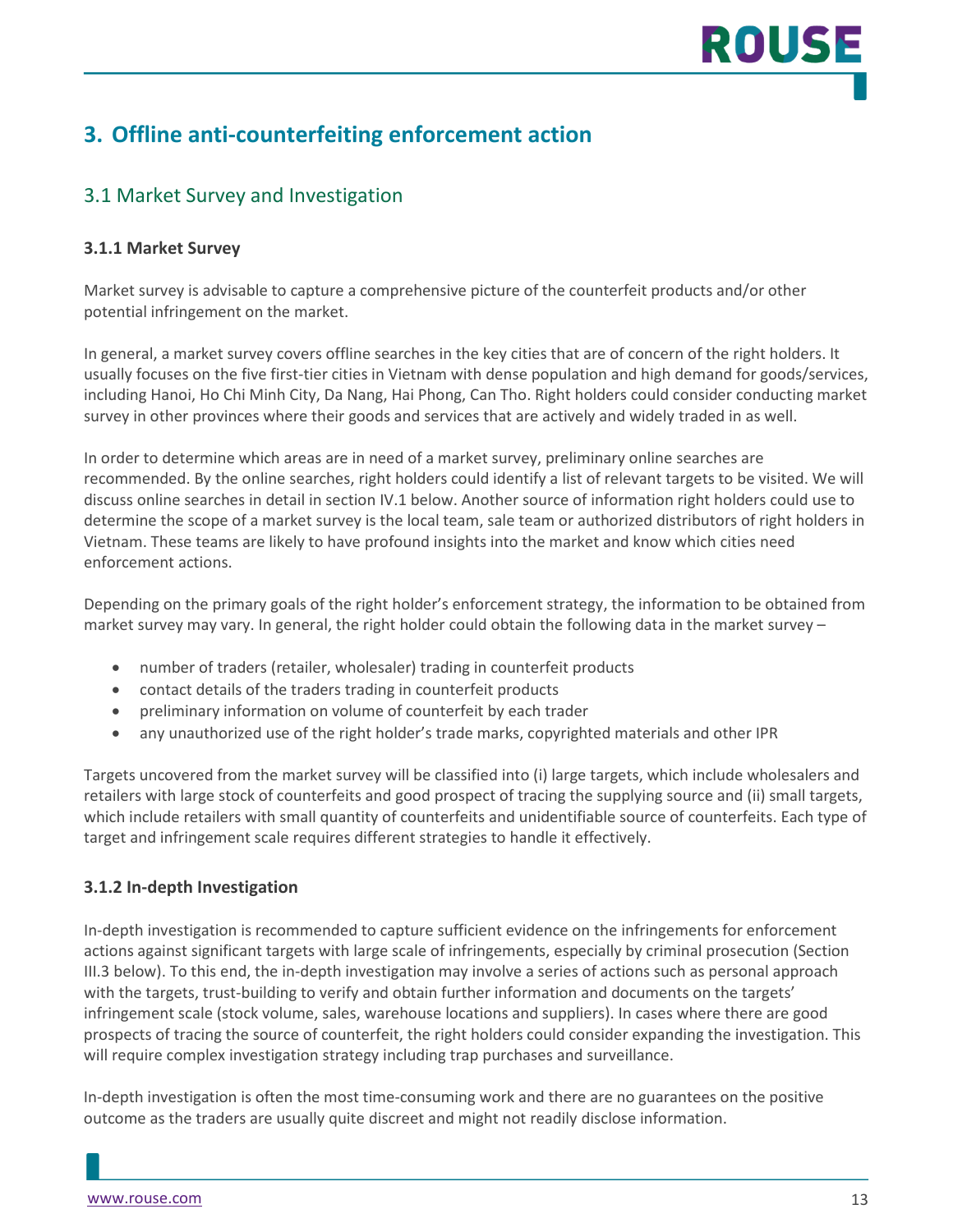ROUSI

#### <span id="page-13-0"></span>3.2 IP Infringements Assessment

In practice, the enforcement authority may be reluctant to conclude that IP infringement has occurred, especially in complex cases due to their limited IP expertise. Therefore, the authority often need expert opinion to handle the case.

#### **3.2.1 Vietnam Intellectual Property Research Institute ("VIPRI")**

VIPRI is an accredited institute under the MOST, the administrative authority handling IP infringements. VIPRI performs extensive research activities including delivering expert opinions relating to IP infringement cases. The right holder may seek VIPRI's assessment conclusions on infringement against industrial rights (patent, industrial designs, layout designs of integrated circuit, trade mark, trade name, GI) and submit it as a source of reference to the enforcement authorities. Although non-binding on the enforcement authorities, the VIPRI's favourable assessment conclusions always serve as solid support in IP infringement cases.

The timeframe for reverting the assessment is 02 months for patent, 1.5 months for industrial designs and layout designs of integrated circuit and 01 month for trade mark, trade name and GI. However, the right holder could pay extra fee to expedite the process and get the result in under 12, 7 and 5 days, respectively.

#### **3.2.2 Expertise Center for Copyright, Related Rights ("ECCR")**

ECCR is establishesd under the management of Copyright Office of Vietnam and authorized to issue non-binding, expert opinion on the possibility of copyright and related rights infringement. However, ECCR's practice so far has not been systemized. In particular, it does not have a clear guideline on assessment process and schedule of fees. Right holders are advised to have preliminary consultations with ECCR's officials before filing petitions.

#### <span id="page-13-1"></span>3.3 Administrative Action

Administrative action is the most common route for right holders to take action against infringement as it is cost-effective and time-efficient. Right holders usually opt for this option to deal with small and medium scale infringement with aims to stop ongoing IPR infringement immediately. It can also be used to gather evidence for larger-scale infringement.

Trade mark and registered design rights are most easily enforced. Enforcement against unfair-competition, infringement of GI, patents or copyrights is possible, but requires greater effort as the enforcement authorities' limited experience in handling such infringements.

As for copyright and related rights, administrative proceedings tend to be used for handling simple infringements such as book and software piracy. Enforcement against camcording and online piracy (online streaming and sharing) face a challenge as the fast-moving nature of online infringements is not suited to the current procedure and evidential requirements of administrative proceedings. It may be necessary to consult with enforcement authorities to explain the cases before officially submitting complaints.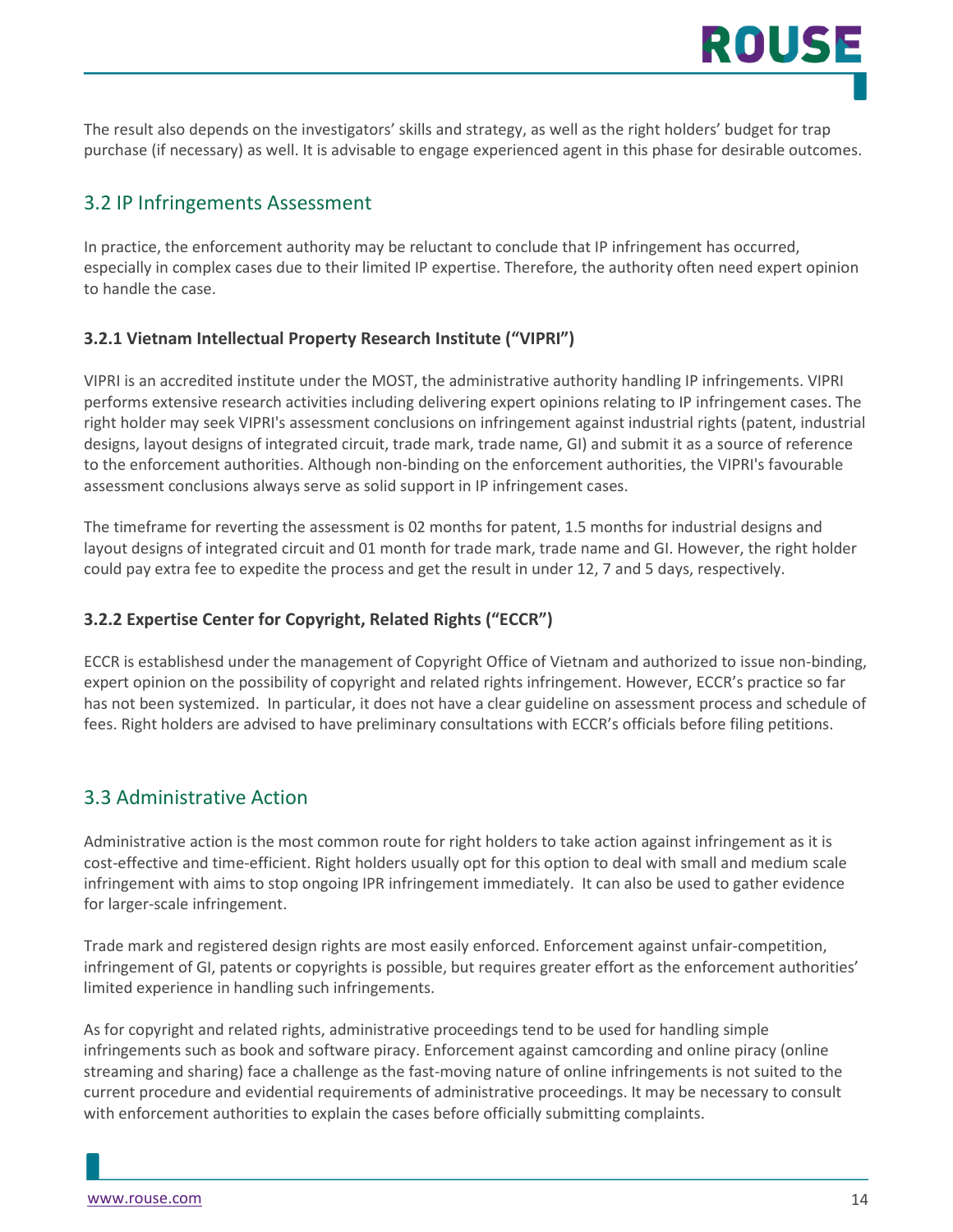#### **3.3.1 Jurisdiction**

The Law on IP provides that several authorities have administrative jurisdiction over IPRs infringements. Each enforcement authority has the authority and expertise over different types of infringements. Therefore, when initiating the administrative proceedings, the right holder should decide to file complaint to the appropriate authority basing on the nature and scale of the infringement. Further to the Section I.2 above, below is details of the competent authorities for administrative proceedings.

i. Economic Police (EP) under the Ministry of Public Security

The EP is the most powerful force with investigative capacity and power to initiate criminal proceedings. In addition to taking action against criminal offenses, the EP may also handle administrative enforcement against counterfeits and IPR infringing products. The EP usually focus more on serious infringement cases involving the act of manufacturing counterfeit, large quantities of stock, a network of infringers, or infringing acts or products that pose a danger to consumers. Given the limitation of specialist IP knowledge amongst officers, the EP often hesitates to take on cases involving infringing goods that are not clearly counterfeits. For copyright piracy, the EP will usually cooperate with the MoCST and DoCST Inspectorate to carry out actions.

After accepting the case, EP may carry out further investigations and/or interrogations of suspect infringers. Depending on outcomes, EP will determine whether to handle the case under administrative route or bring criminal prosecution and deliver the case to criminal court for settlement.

Depending on the nature of each case, the time frame of the enforcement by EP varies. It might fluctuate between less than 1 year for administrative sanction and 1-3 years for criminal sanction.

ii. Market Management Bureau (MMB) under the Ministry of Industry and Trade

The MMB is responsible for monitoring the Vietnamese market generally. It acts against straightforward IPRs infringements and the trade of counterfeit goods. However, the MMB has limited capacity to investigate and deal with the infringements administratively. If the cases involve large-scale infringements, it may pass the cases to the EP for further investigation and criminal prosecution (if applicable).

MMB will generally conduct a raid action in the premises of the trader of infringing products identified, then issue a sanction accordingly.

The estimated time frame for the MMB to take action and issue sanctions is about 2-4 weeks for straightforward cases.

iii. The Inspectorates of Ministry of Science and Technology ("MoST") and Department of Science and Technology ("DoST")

The Inspectorates of MoST has the more experience in dealing with IP infringement in Vietnam. They tend to handle complex cases such as look-alike goods, patent and design infringement and acts of unfair competition. Straightforward cases of counterfeiting will be more effectively handled by the EP and MMB.

For the look-alike goods, the IPR owners are encouraged to file a petition to an assessment agency, namely VIPRI, in order to obtain the assessment conclusion of whether there is infringement. Favourable opinions from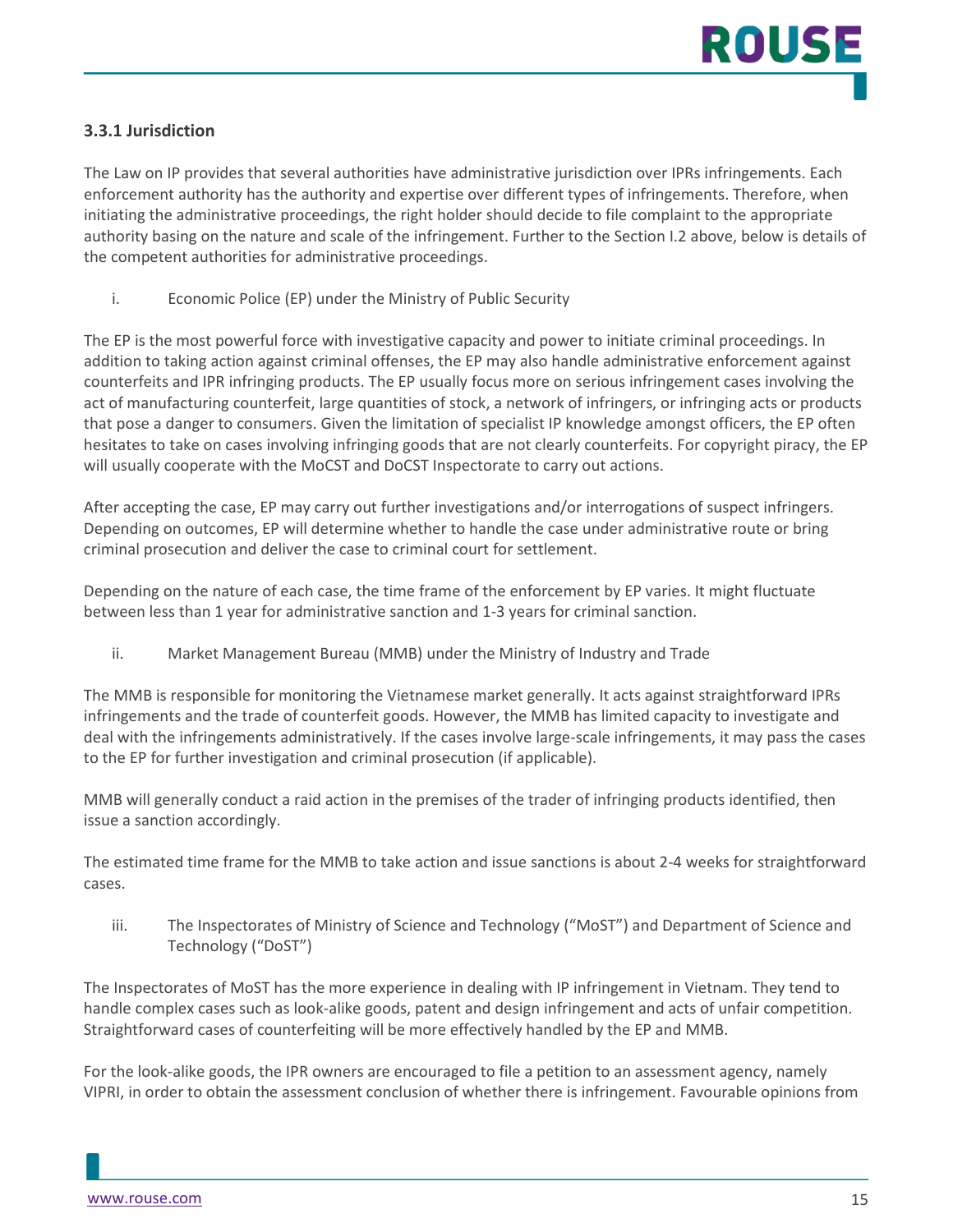VIPRI are used as a reference by the Inspectorates and would help to increase the chance of success before the Inspectorates.

The Inspectorates of DoST is the inspectorates at the city/provincial level under the management and guidance of Inspectorate of MoST. For straightforward cases, the Inspectorate of MoST normally would assign the case to the Inspectorates of DoST in the province where the infringers locate. The IP expertise of Inspectorate of DoST differs in each city/province, depending on their experience in handle IPR infringements. Right holders may need to seek expert's opinion, either from VIPRI or the Inspectorates of MoST to support the actions.

iv. Inspectorate of Ministry of Culture, Sports and Tourism ("MoCST") and Department of Culture, Sports and Tourism ("DoCST")

The Inspectorate of MoCST and DoCST are responsible for the administrative enforcement of copyright and related rights in Vietnam. They cooperate with the EP and MMB for raid and investigation actions against infringers. Its enforcement capability is similar to that of the Inspectorate of MoST and DoST at provincial level.

v. People's Committee (local government at various levels in Vietnam – from individual villages and communes to cities like Ho Chi Minh City and provinces)

The People's Committee at city and provincial levels rarely directly deal with IP infringement. When the likely sanction exceeds the authority of the enforcement authority that is usually responsible for dealing with the matter, the People's Committee will be the authority to issue the sanction decision upon the request of said enforcement authority.

vi. Customs under the Ministry of Finance

Vietnam Customs' key function is to control the national borders, including the prevention of importation of counterfeit goods. They have authority to suspend any consignment coming to Vietnam that have signs of IPR infringements.

#### **3.3.2 Available penalties and remedies**

The IP infringer is subjected to one of the following main penalties<sup>16</sup> –

- Warning: Warning is applied to unintentional infringement; minor infringement; infringement for the first time; or infringement with extenuating factors. This is the most lenient administrative sanction, thus has marginal deterrent effect.
- Monetary fine: This sanction is the most common main sanction. The thresholds of monetary fines imposed on individuals do not exceed VND 250 million (approx. KRW 12,013,678). Monetary fines imposed organizations are twice as much as that imposed on individuals but do not exceed VND 500 million (approx. KRW 24,511,193), which is arguably said to not have much deterrent effect against the infringers.

The enforcement authority could also apply the following supplemental penalties against the infringers –

<sup>16</sup> Article 214 of IP Law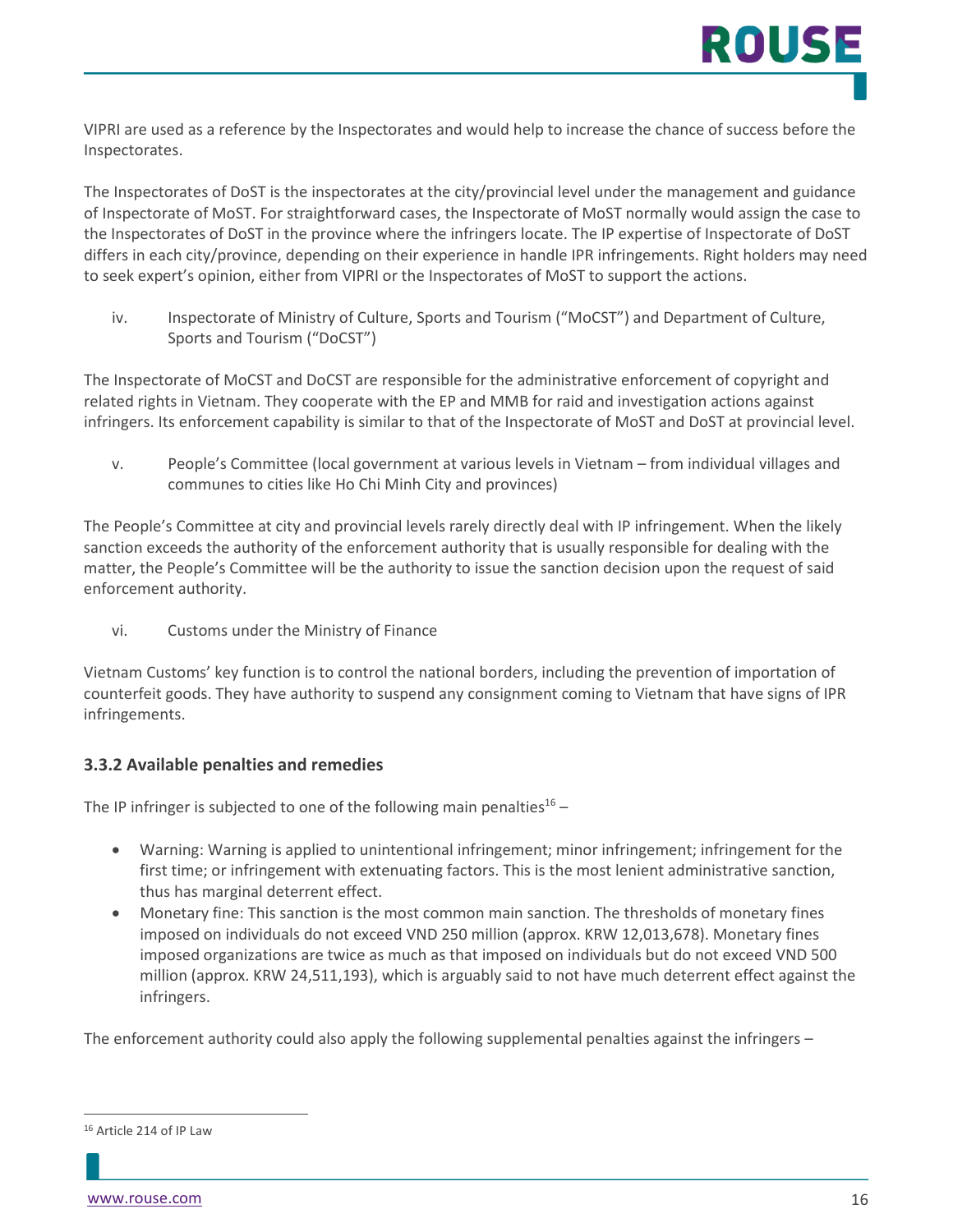- Confiscation of the counterfeits, and raw materials, materials and means used mainly for production or trading of such counterfeits; and
- Suspension for a definite time of business activities in the area of infringement.

Beside the above sanctions, the following remedies may be applied according to Article 214.3 of the IP Law (as amended in 2009):

- Destruction or distribution or putting into use for non-commercial purposes of the counterfeits and the raw materials, materials and means used mainly for the production or trading of such counterfeits, provided that the destruction, distribution or putting into use does not affect the normal exploitation of rights by the right holders;
- Ejection of infringing goods in transit or compelled re-export of the counterfeits, and imported means, raw materials and materials used mainly for production or trading of the counterfeits out of Vietnam, after removal of the infringing elements.

More specific remedies are stipulated in Decree 99 and Decree 131, such as –

- Removal or exclusion of infringing elements from channels of commerce: The removal is applied to products, goods, signboards, business facilities, transaction documents bearing infringing elements<sup>17</sup>.
- Rectification of incorrect information that has been given to the public as a result of the violation.
- Compelled removal of infringing electronic copies of works, performances, audio/ visual recordings and broadcasts on the Internet and digital environment;
- Refund of royalties, remuneration, or material benefits obtained from the violation to copyright or related right holders.

#### **3.3.3 Procedure**

i. File a complaint

The competent agencies will conduct the regular checking on the market as an ex-officio action. If they find suspected infringing goods, they will alert the right holders for cooperation. However, the authorities do not always focus on IPR infringement. Therefore, the right holders should proactively investigate and search whether there is any sophisticated infringement and then submit the complaint to the appropriate agencies.

The general formalities and documentary requirements for a complaint are set out in the Decree 105<sup>18</sup>. Complaint regarding infringements against industrial rights (including trade mark, design, patent, trade name and trade secret) is further regulated in Decree  $99^{19}$  and Circular  $11^{20}$ .

<sup>17</sup> Article 4.1a, Circular 11/2015/TT-BKHCN

<sup>18</sup> Decree 105/2006/ND-CP Detailing and Guiding the Implementation of A Number Of Articles of The Law on Intellectual Property on Protection of Intellectual Property Rights And on State Management of Intellectual Property issued by the Government on 22 September 2006 ("**Decree 105**"), amended by Decree No. 119/2010/ND-CP amending and supplementing a number of Decree 105 issued by the Government on 30 December 2010 ("**Decree 119**")

<sup>19</sup> Decree 99/2013/ND-CP on Sanctioning of Administrative Violations in Industrial Property issued by the Government on 29 August 2013 ("**Decree 99**")

<sup>&</sup>lt;sup>20</sup> Circular 11/2015/TT-BKHCN Detailing and Guiding A Number of Articles of the Government's Decree No. 99/2013/ND-CP of August 29, 2013, on sanctioning of administrative violations in the field of industrial property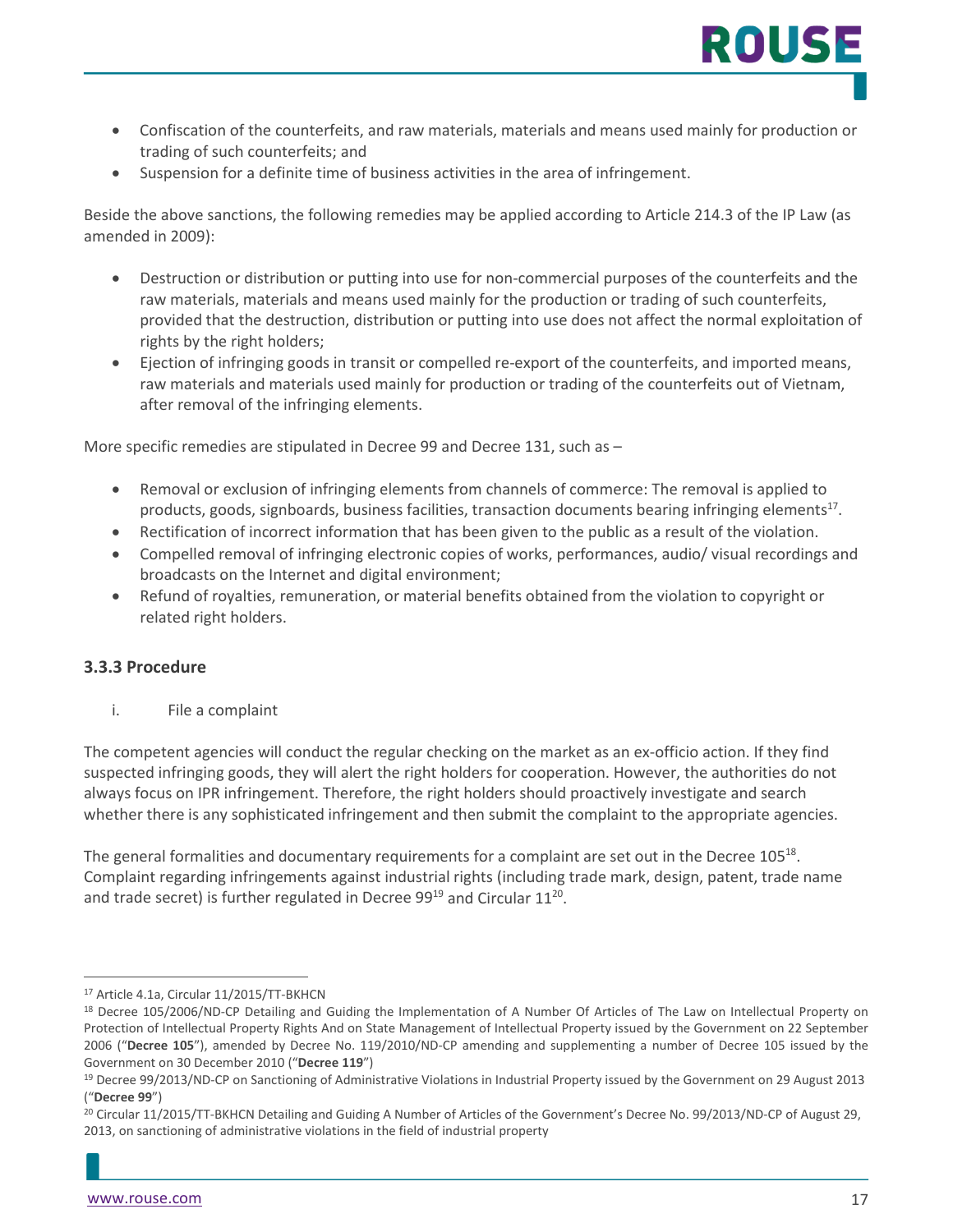In general, a complaint must include the following details<sup>21</sup> –

- Date of the complaint
- Name and address of the complainant (the right holder or its representative)
- Name of the competent authority to receive the complaint
- Name and address of the infringer
- Name(s) and address(es) of organizations and individuals with related rights and interests (if any);
- Name(s) and address(es) of the witness(es) (if any);
- Brief information about the intellectual property rights being infringed: type of the right, right establishment and summary of the rights;
- Brief information about the act of infringement: date and place the infringement takes place, brief description of the infringing product, acts of infringement and other information (if any).
- Proposed measures to handle infringement;
- A checklist of documents and evidence accompanying the complaint;
- Signature of the complainant with a seal (if any).

The complaint must be accompanied by supporting evidence<sup>22</sup>, including:

- Evidence on the right holders' legitimate right over the IP subject matter in question. Copies of registrations for trade mark, patent, design, or copyright are sufficient for this requirement.
- Evidence on the infringing acts of the adverse party. This could be samples or photos of infringing goods along with receipt of the purchase (if any) and/or photos capturing the infringing acts. The right holders could consider obtaining bailiff's notarization for these documents (especially if there is likelihood of the adverse party hiding the infringements and erasing the evidence from its end) to enhance their evidentiary value and avoid being challenged by the adverse party or questioned by the competent authority.

In addition to the above required evidence, the right holders could submit favourable expert's opinion to the competent authority for their reference in handling the case.

Upon receiving the complaint with sufficient evidence, competent authority will conduct their own investigation and inspection to verify the infringing acts. If the infringing act is confirmed, the authority will apply suitable remedies against the infringer.

ii. Handling the complaint

Decree 99 and Circular 11 set out specific timeline and procedure of handling complaint regarding industrial right infringements as below –

- If the request dossier is considered sufficient, within 30 days since the date of receipt, the competent authority must notify the right holder of the projected handling timeframe, procedure and applied measures; and may request the right holders' cooperation in the handling process.<sup>23</sup>
- The competent authority can carry out the following activities to verify the infringements<sup>24</sup>:

ROUS

<sup>21</sup> Article 22, Decree 105

<sup>22</sup> Article 23, Decree 105

<sup>23</sup> Article 25.2, Decree 99

<sup>24</sup> Article 25, Decree 99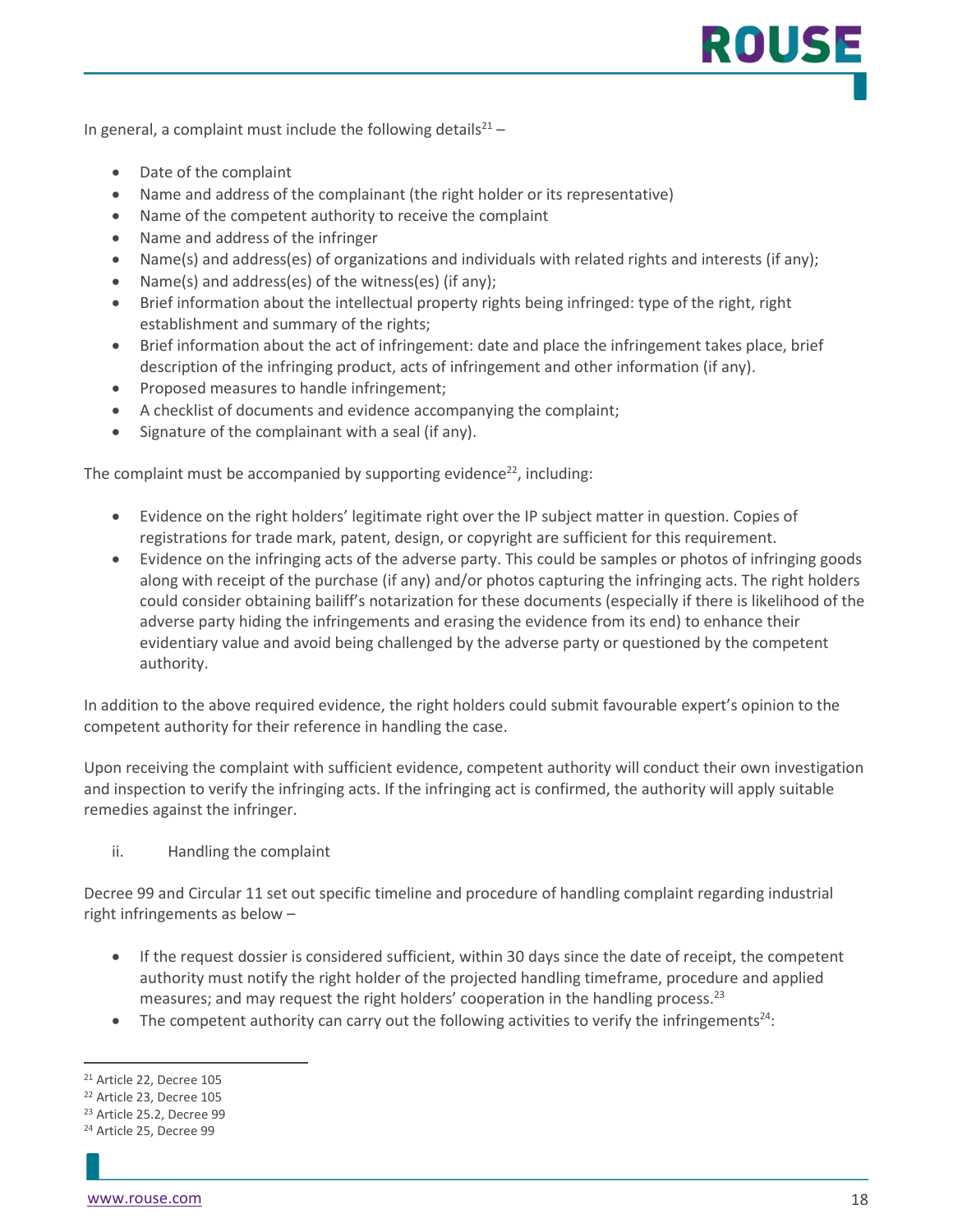

- $\circ$  Conduct their own investigation into the infringement to collect evidence, verify the facts and the nature of infringement
- $\circ$  Request the alleged infringer and parties with related rights and interests to provide the information, document, evidence, explanations, arguments or counterarguments
- $\circ$  Request the right holder to provide documents, evidence, clarification on the case, genuine samples for comparison (in case of counterfeits), confirmation on the counterfeit nature of the suspected goods, etc.
- o Solicit expert assessment to clarify the nature of the infringement
- In case of infringement with complicated circumstances or involving several organisations and individuals, the competent authority shall coordinate with other authorities for handling the infringement. <sup>25</sup> In case the request is accepted and being handled by the competent authorities, but the involving parties reach an agreement and suggest measures<sup>26</sup>, the competent authorities shall acknowledge such measures and terminate the handling process;
- After the handling process, if the infringement is established, competent authority shall issue Sanctioning Decision against the infringers.

Regulations regarding the request for consignment interception submitted to Customs is set out in Section III.5 below.

#### **3.3.4 Ex-officio administrative actions**

Conducting administrative actions against counterfeits based on right holder's complaints can also provide momentum for enforcement authorities to proactively arrange raids against the counterfeits or infringing goods without the right holders' complaints ("ex-officio raids") at a later stage. The number of ex-officio raids has been steadily increasing over the years and enforcement authorities have become the eyes and ears of the right holders. Work for right holders in ex-officio raids is quite minimal once the EP or MMB seize the suspected counterfeits, as they only need to confirm with the authorities whether the seized products are indeed counterfeits. Upon confirmation with the right holders about the counterfeit nature of the seized goods, the enforcement authorities will issue a sanction decision against infringers, then issue them with applicable fines and order the destruction of counterfeits.

#### *Case study*

#### *Building up an enforcement momentum*

*Right holder is a German multinational corporation, one of the largest sportswear manufacturer in the world, has launched an anti-counterfeiting program in Vietnam since 2004. After successful complaintbased actions from 2004 to 2007, the company has built up a momentum by which the enforcement authorities could be the eyes and ears of the right holder in the market and proactively arrange raids without any requests or complaints from the company. Since 2007, enforcement authorities have rolled out series of ex officio raids against counterfeiting infringers. The work in case of ex officio raids for the company is currently quite minimal and straightforward.* 

<sup>25</sup> Article 29, Decree 99

 $26$  According to Article 27.2 of the Decree 99, the agreed measures shall be in accordance with law on IP and not affect the legitimate rights and interests of third parties, consumers and the public.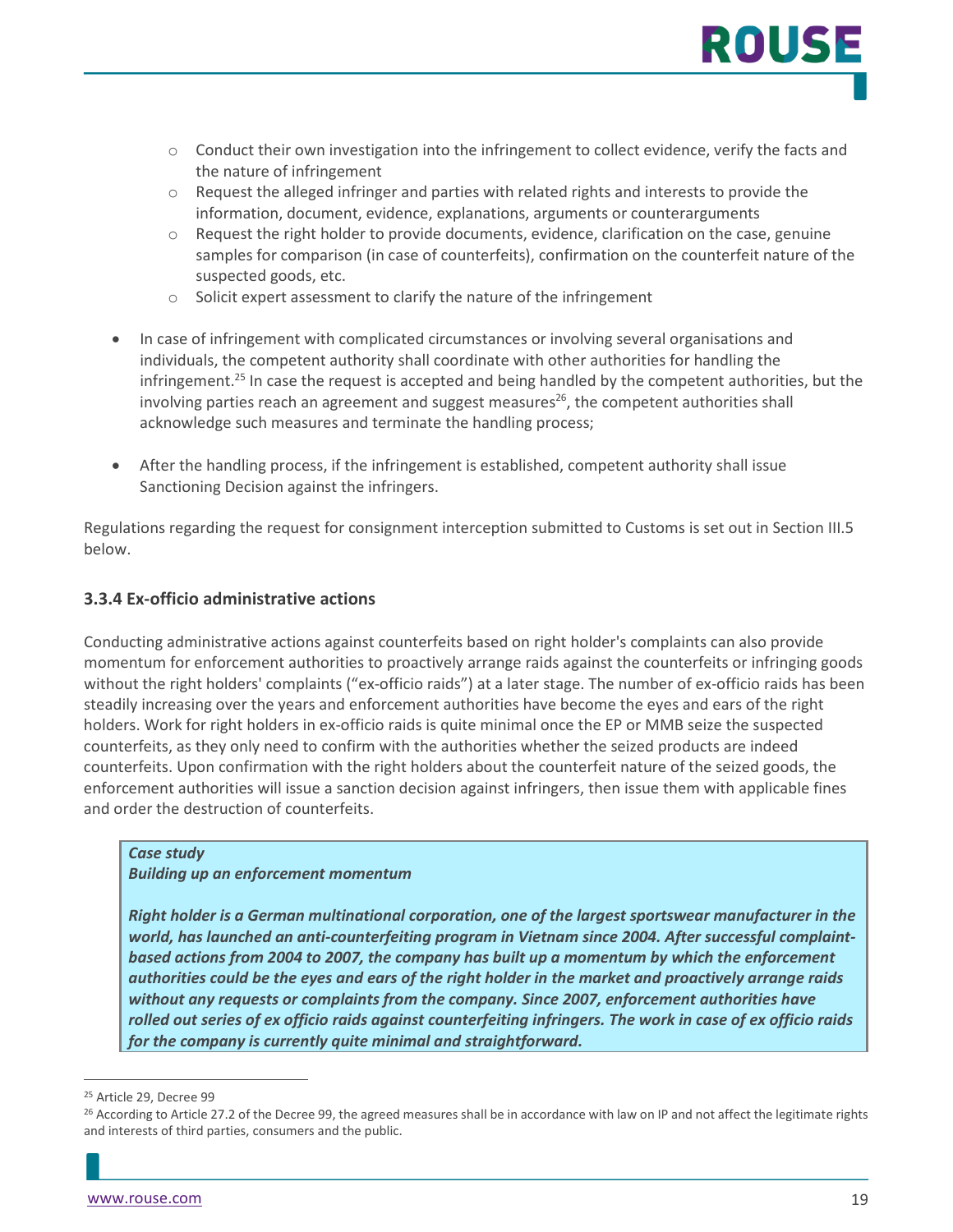# ROUSE



#### <span id="page-19-0"></span>3.4 Criminal Prosecution

Criminal enforcement has the toughest sanctions with strict penalties against infringers, compared to other enforcement actions. In practice, criminal proceedings are normally used against the producers/wholesalers of counterfeits rather than mere similar trade mark infringements, which can be appropriately pursued by civil actions.

Criminal prosecution used to be quite rare in Vietnam and has increased over the last few years. Criminal prosecution can only be applied against trade mark and copyright infringement as well as counterfeits. As a matter of practice, criminal enforcement authorities usually prioritise cases where counterfeits pose serious harm to consumers and public health (e.g. fake pharmaceutical products, gasoline, and consumer goods).

#### **3.4.1 Criminal Offence regarding IPR**

Criminal cases are used for trade mark and copyright infringement as well as counterfeits. Criminal liabilities regarding IPR infringing acts could be applied to either an individual or a legal entity. Factors for IP infringing acts to constitute criminal offenses are specified in the 2015 Criminal Code<sup>27</sup>.

<sup>27</sup> Criminal Code No. 100/2015/QH13 issued by the National Assembly on 27 November 2015 ("2015 Criminal Code"), amended by Law No. 12/2017/QH14 on amendments to the Criminal Code No. 100/2015/QH13 issued by the National Assembly on 20 June 2017 ("2017 Criminal Code Amendments)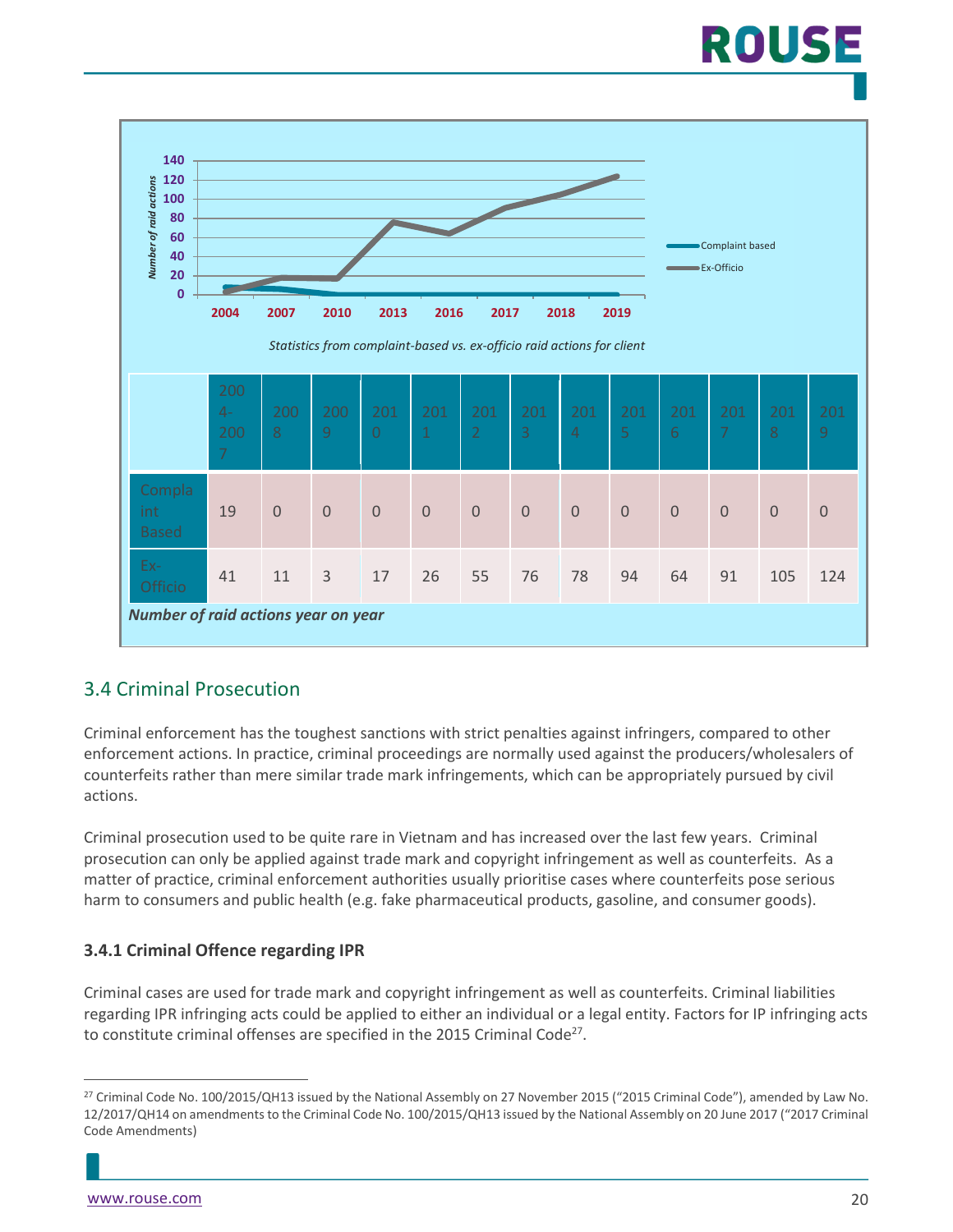i. Counterfeit Manufacturing and Trading

Article 192, 193 and 194 of the 2015 Criminal Code (amended under Article 1.42a of the 2017 Criminal Code Amendments)) stipulates that –

- Criminal charges on a person or a legal entity will be triggered in case such person/ entity manufactures and/ or sells counterfeits with: –
	- $\circ$  the counterfeits worth from VND 30 million (approx. KRW 1,470,397), or the counterfeits worth below VND 30 million but the infringer has suffered administrative sanctions before or unspent convictions for certain economic crimes<sup>28</sup>; or
	- o injury or health damage caused to others from a 31% whole person impairment; or
	- o an illegal profit worth from VND 50 million (approx. KRW 2,450,662)earned; or
	- o a property loss worth from VND 100 million (approx. KRW 4,901,325) caused.
- In case the counterfeits are food, food additives and medicines, the criminal charges on a person or a legal entity will be triggered if that person/entity manufactures and/or sells such counterfeits<sup>29</sup>.
- ii. Industrial Property Right Infringements (regarding trade mark and geographic identification ("GI"))

Article 226 of the 2015 Criminal Code (amended under Article 1.53 of the 2017 Criminal Code Amendments<sup>30</sup>) set out that –

- Criminal charges on a person will be triggered in case he or she deliberately conducts an act of trade mark/GI infringement involving trade mark/GI counterfeits:
	- o with a commercial scale; or
	- o to earn an illegal profit from VND 100 million (approx. KRW 4,901,325); or
	- o causing a loss from VND 200 million (approx. KRW 9,806,741) to the trade mark/GI right holder; or
	- o with the infringing goods worth from VND 200 million (approx. KRW 9,806,741).
- Criminal charges on a legal entity will be triggered in case it deliberately conducts an act of trade mark/GI infringement involving trade mark/GI counterfeits:
	- o with a commercial scale; or
	- o to earn an illegal profit from VND 200 million (approx. KRW 9,806,741); or
	- o with a loss from VND 300 million (approx. KRW 14,707,482) caused to the trade mark/GI right holder; or
	- $\circ$  with infringing goods worth from VND 300 million (approx. KRW 14,707,482).

In case the infringing legal entity has suffered administrative sanctions before or unspent convictions for trade mark/GI infringement, an infringing act to earn a profit from VND 100 million (approx. KRW 4,901,325), or with a loss from VND 100 million caused to the trade mark/GI right holder, or with infringing goods worth from VND 100 million may also trigger criminal charges.

<sup>&</sup>lt;sup>28</sup> The economic crimes in this respect include Smuggling; Illegal transport of goods or money across the border, manufacturing and trading of banned goods; Possession and transport of banned goods; Manufacturing and trading of counterfeit goods; Manufacturing and trading of counterfeit food or food additives; Manufacturing and trading of counterfeit animal feeds, fertilizers, veterinary medicines, pesticides, plant varieties, animal breeds; Speculation; Tax evasion (Articles 188, 189, 190, 191, 192, 193, 194, 195 and 200 of the 2015 Criminal Code). <sup>29</sup> Article 193 and 194, 2015 Criminal Code.

<sup>&</sup>lt;sup>30</sup> Law No. 12/2017/QH14 on Amendments to the 2015 Criminal Code issued by the National Assembly on 20 June 2017.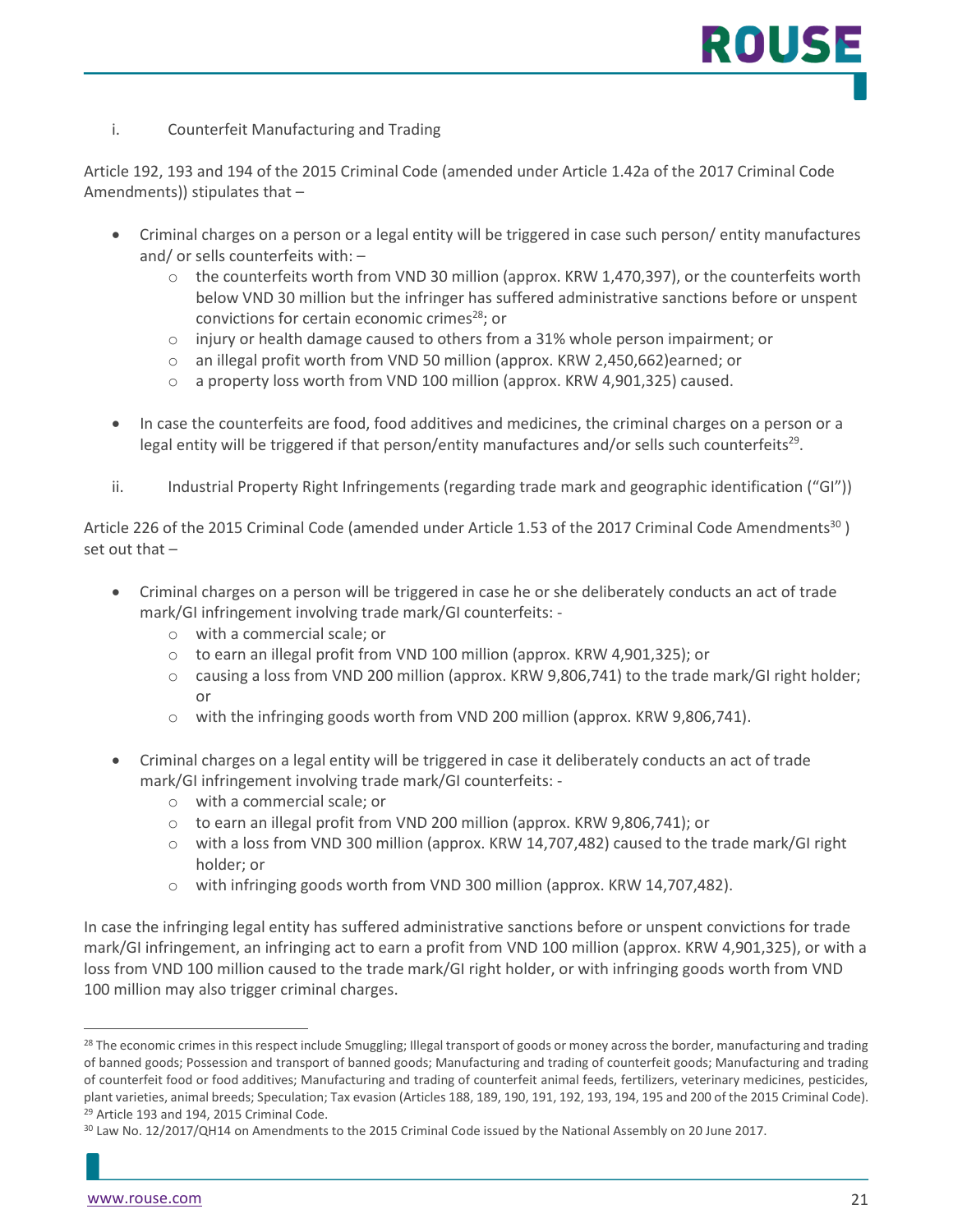iii. Copyright and Related Right Infringements

Article 225 of the 2015 Criminal Code (amended under Article 1.52a of the 2017 Law on Amendments to the Criminal Code):

- Criminal charges on a person or a legal entity will be triggered in case such person/entity, without the copyright/ related right holder's consent, deliberately conducts an act of (i) reproducing copyrighted works or audio/ visual recordings, or (ii) distributing to the public copies of copyrighted works or audio/ visual recordings:
	- o with a commercial scale; or
	- o to earn an illegal profit from VND 50 million (approx. KRW 2,450,662); or
	- $\circ$  causing a loss from VND 100 million (approx. KRW 4,901,325) to the copyright/ related right holder; or
	- o with the infringing goods worth from VND 100 million.
- Criminal charges on a corporate entity will be triggered in case it deliberately conducts an act of copyright infringement:
	- o with a commercial scale; or
	- o to earn an illegal profit from VND 200 million (approx. KRW 9,806,741); or
	- $\circ$  causing a loss from VND 300 million (approx. KRW 14,707,482) to the copyright/ related right holder; or
	- o with the infringing goods worth from VND 300 million (approx. KRW 14,707,482)
- In case the infringing corporate entity has suffered administrative sanctions before or unspent convictions for copyright/ related right infringement, an infringing act to earn a profit from VND 100 million (approx. KRW 4,901,325) or with a loss from VND 100 million caused to the copyright/ related right holder, or with infringing goods worth from VND 100 million may trigger criminal charges.

In practice, as the 2015 Criminal Code does not set out definition for counterfeit, the authority will act in accordance with the definition of counterfeit in the Article 3.8 of Decree 185 $^{31}$ , which covers the IP counterfeit goods, the falsely labeled goods<sup>32</sup> and the counterfeits in quality/use value. The counterfeits in quality/use value include:

- $\bullet$  substandard forged goods<sup>33</sup>
- falsified forged goods $34$
- goods that have no use value or utility (or the use value does not match the goods' nature, their names or announced/registered use value).

According to Article 213 of the IP Law, IP counterfeit includes –

<sup>&</sup>lt;sup>31</sup> Decree 185/2013/ND-CP Providing the Penalties on Administrative Violations in Commercial Activities, Production of, Trading in Counterfeit or Banned Goods and Protection of Consumer Rights issued by the Government on 15 November 2013 ("Decree 185")

<sup>&</sup>lt;sup>32</sup> Goods with counterfeit packaging of other businesses, or with labels or packaging that falsely claimed name or address of an entrepreneur, trade name, product name, circulation registration code, bar codes, the indication of the goods' origin, places of manufacturing, packaging and assembly (Article 3.8dd and 3.8e of the Decree 185).

<sup>&</sup>lt;sup>33</sup> Goods with at least one quality standard or basic technical characteristic creating the goods' use value of 70% or lower comparing with the quality or technical standard applied for the genuine products (Article 3.8b of the Decree 185).

<sup>34</sup> Applying for medicine and plant protection products that having insufficient substance content (for medicine) or active ingredients (for plant protection products) to the registered substance content (or active ingredients); or having substances additional (or active ingredients) to that stated on the labels (Article 3.8c and 3.8d of the Decree 185).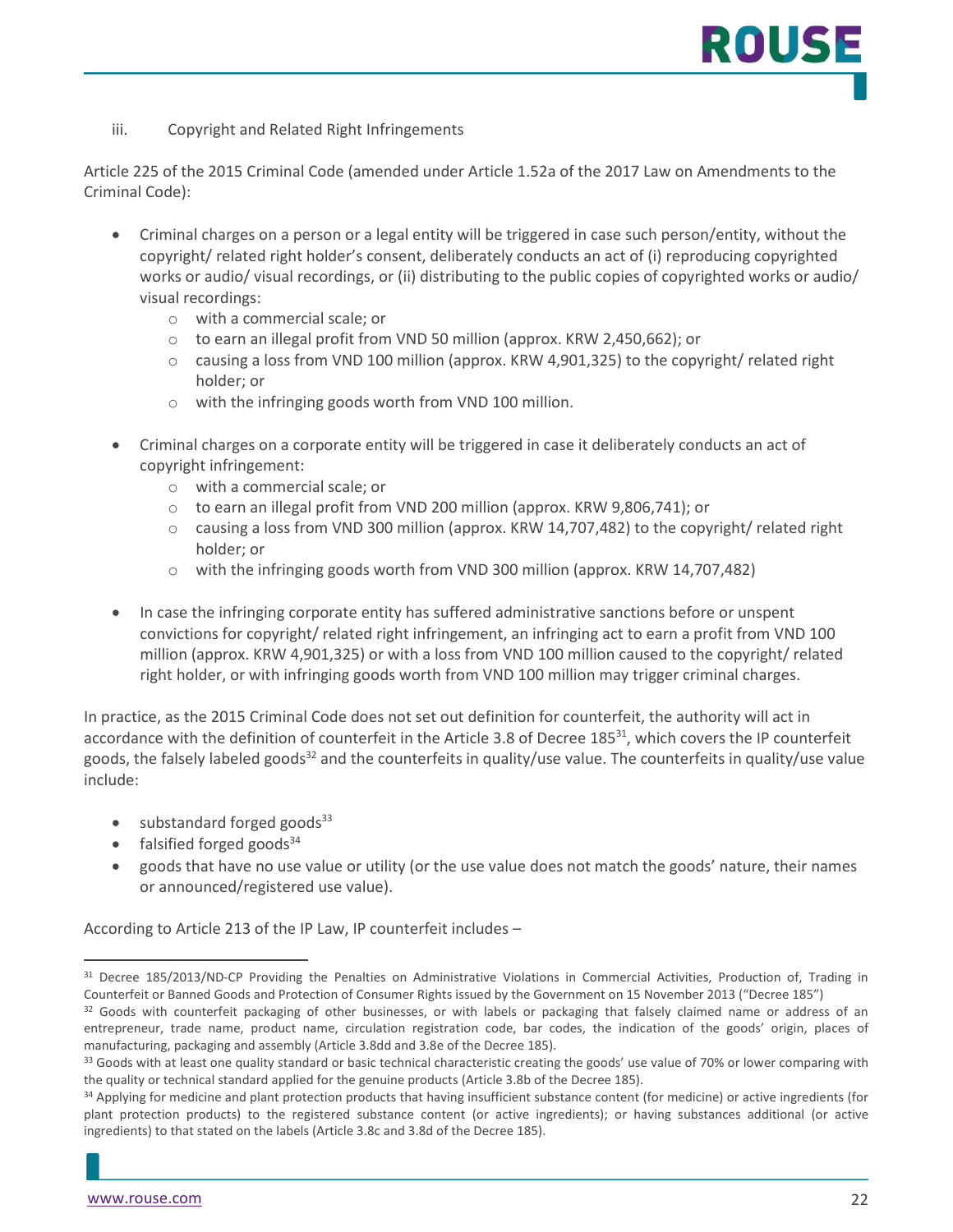- Trade mark/GI counterfeit: goods or their packages bear a mark or sign which is identical with or indistinguishable from a trade mark or GI protected for those goods, without permission from the mark owner or organization managing the GI.
- Pirated goods: copies made without permission from the copyright holder or related right holder.

Given the definition of counterfeit in Decree 185 cover the IP counterfeit, there are different approach taken by different officials as to whether an act involving IP counterfeit would constitute a crime of counterfeit manufacturing/trading (Article 192, 2015 Criminal Law) or a crime of IP right infringement (Article 225, 226, 2015 Criminal Law). The authorities usually require genuine goods for comparison with their counterfeit counterparts in terms of technical features, functions, quality to enforce according to Article 192 of the 2015 Criminal Law.

Decree 98<sup>35</sup> has been recently issued to replace the Decree 185. Decree 98 removes IP counterfeit from the definition of counterfeit. This raises an possible implication that the crime involving IP counterfeit is now being handled under Article 226, unless such counterfeit is food, food additives and medicines or it is substandard counterfeit.

In addition, the laws do not clearly define the concept of 'commercial scale'. Therefore, it is challenging to pursue criminal sanction under this term. This very much depends on the willingness, views and policy of the responsible enforcement authorities.

#### **Case study**

#### **Criminal raid and prosecution against counterfeit manufacturers**

Right holder is a British multinational consumer goods, focusing on healthcare and hygiene products. Upon conduct market survey, we uncover high visibility of counterfeit goods bearing right holder's trade mark on the market.

We represented the right holder to work closely with the national economic police ("EP") and the EP of Ho Chi Minh City to assist the investigations and surveillance of the counterfeiting gang for six months. The EP then conducted simultaneous raid actions into five premises (including production sites and warehouses) in HCMC and Binh Duong. Seven people were arrested. Several machines and tools for producing counterfeits, as well as hundreds of thousands of counterfeits were seized. The total value of the seized items is estimated at approx. VND5,974,225,546 (approx. KRW 290,570,864).

After the raid action, the EP will need right holder to (i) confirm the authenticity of the seized items, (ii) provide the documents regarding the genuine products such as price quotation, product quality standard, etc, (iii) provide samples of genuine products for assessment and other information as needed to consolidate evidence for criminal prosecution. The case was later transferred to the Procuracy for prosecutions.

#### Key takeaways:

It is time-consuming but worthwhile to conduct in-depth investigation to determine the scope of infringement, especially to locate their warehouse. The investigation should be carried out by skillful investigators with experience in surveillance. Right holder could engage the enforcement authority in

<sup>35</sup> Decree No. 98/2020/ND-CP Prescribing Penalties for Administrative Violations against Regulations on Commerce, Production and Trade in Counterfeit and Prohibited Goods, and Protection of Consumer Rights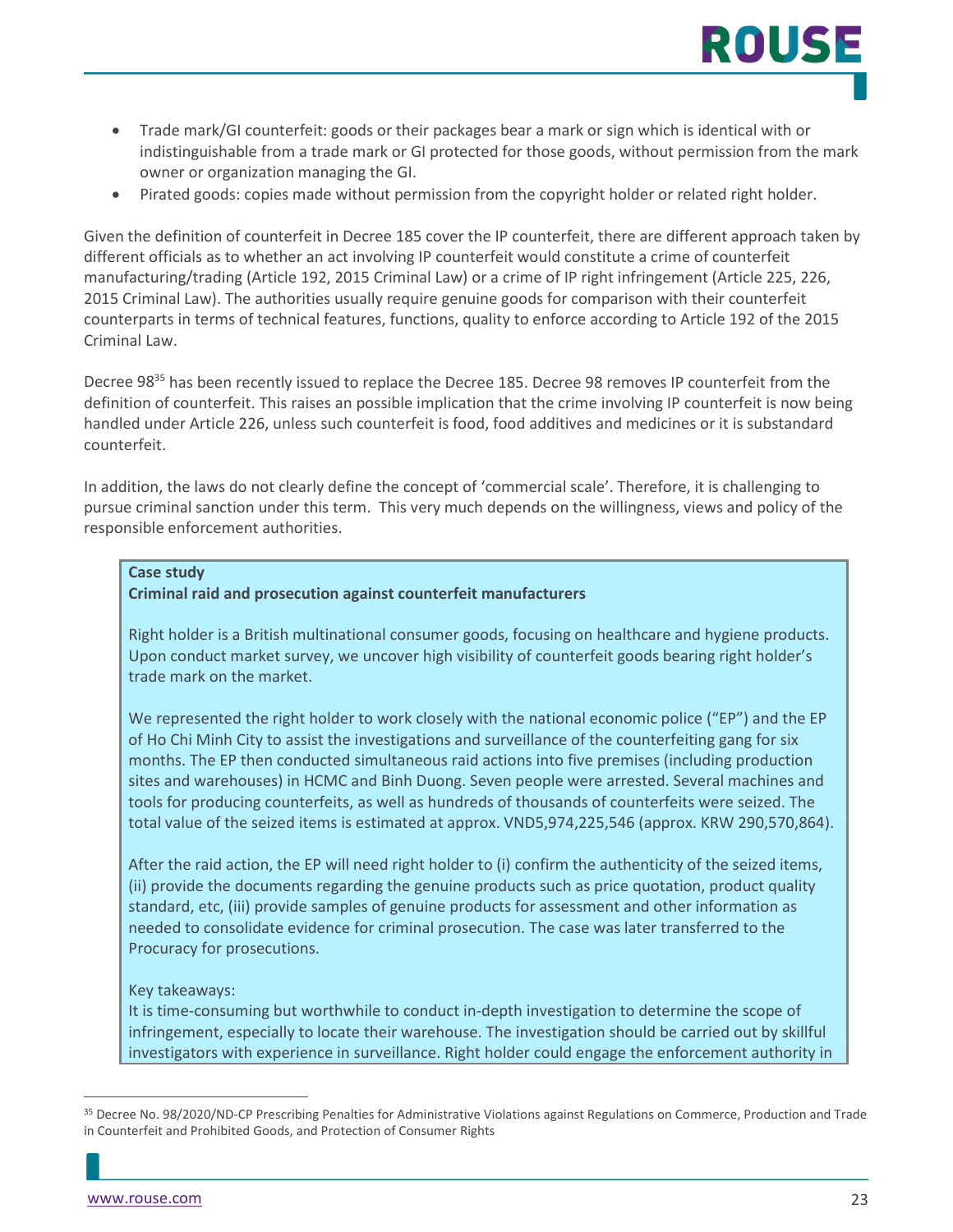the investigation process after collecting sufficient evidence to build a prima facie case before the enforcement authority.

The right holder should closely work with the enforcement authorities and assist them timely in their raid, products seizure and evidence consolidation.

#### **3.4.2 Penalties**

- i. Counterfeit Manufacturing and Trading
- Regular goods

|                                              | <b>Individual Infringer</b>                                                                                                                                                                                                                                                                                                                                                                                                                                             | <b>Corporate Infringer</b>                                                                                                                                                 |
|----------------------------------------------|-------------------------------------------------------------------------------------------------------------------------------------------------------------------------------------------------------------------------------------------------------------------------------------------------------------------------------------------------------------------------------------------------------------------------------------------------------------------------|----------------------------------------------------------------------------------------------------------------------------------------------------------------------------|
| <b>Minimum</b><br>penalty                    | A fine from VND 100 million (approx.<br>KRW 4,901,325) to VND 1 billion<br>(approx. KRW 49,024,942) ; or<br>1 year's imprisonment                                                                                                                                                                                                                                                                                                                                       | A fine from VND 1 billion (approx.<br>KRW 49,024,942) to VND 3 billion<br>(approx. KRW 147,244,640)                                                                        |
| <b>Factors raising</b><br>penalty            | Higher counterfeits' values, higher percentages of whole person impairment<br>caused by injury/health damage, numbers of injured people, illegal profits<br>reaped, or property losses caused; or<br>Infringement is conducted on an organisational basis, or with a professional<br>nature, with an abuse of position or power, with an abuse of names of<br>agencies or organisations, with deaths caused, with cross-border trading or<br>with dangerous recidivism. |                                                                                                                                                                            |
| <b>Maximum</b><br>penalty                    | 15 years' imprisonment                                                                                                                                                                                                                                                                                                                                                                                                                                                  | VND 9 billion (approx. KRW<br>441,733,922); or<br>Cessation of business operations<br>(from 06 months to 03 years); or<br>Permanent cessation of business<br>operation     |
| <b>Possible</b><br>supplemental<br>penalties | Fine up to VND 50 million (approx. KRW<br>2,450,662)<br>Bans from holding positions, practicing<br>certain jobs or doing certain works in<br>from 1 to 5 years<br>Confiscation of a part or the whole of<br>properties                                                                                                                                                                                                                                                  | Fine up to VND 200 million<br>(approx. KRW 9,806,741)<br>Bans from business activities,<br>operations in certain fields or<br>fundraising in a period from 1 to 3<br>vears |

• Counterfeit food, food additives and medicines

|                           | Individual Infringer    | <b>Corporate Infringer</b>                          |
|---------------------------|-------------------------|-----------------------------------------------------|
| <b>Minimum</b><br>penalty | Two year's imprisonment | A fine of VND 1 billion (approx.<br>KRW 49,024,942) |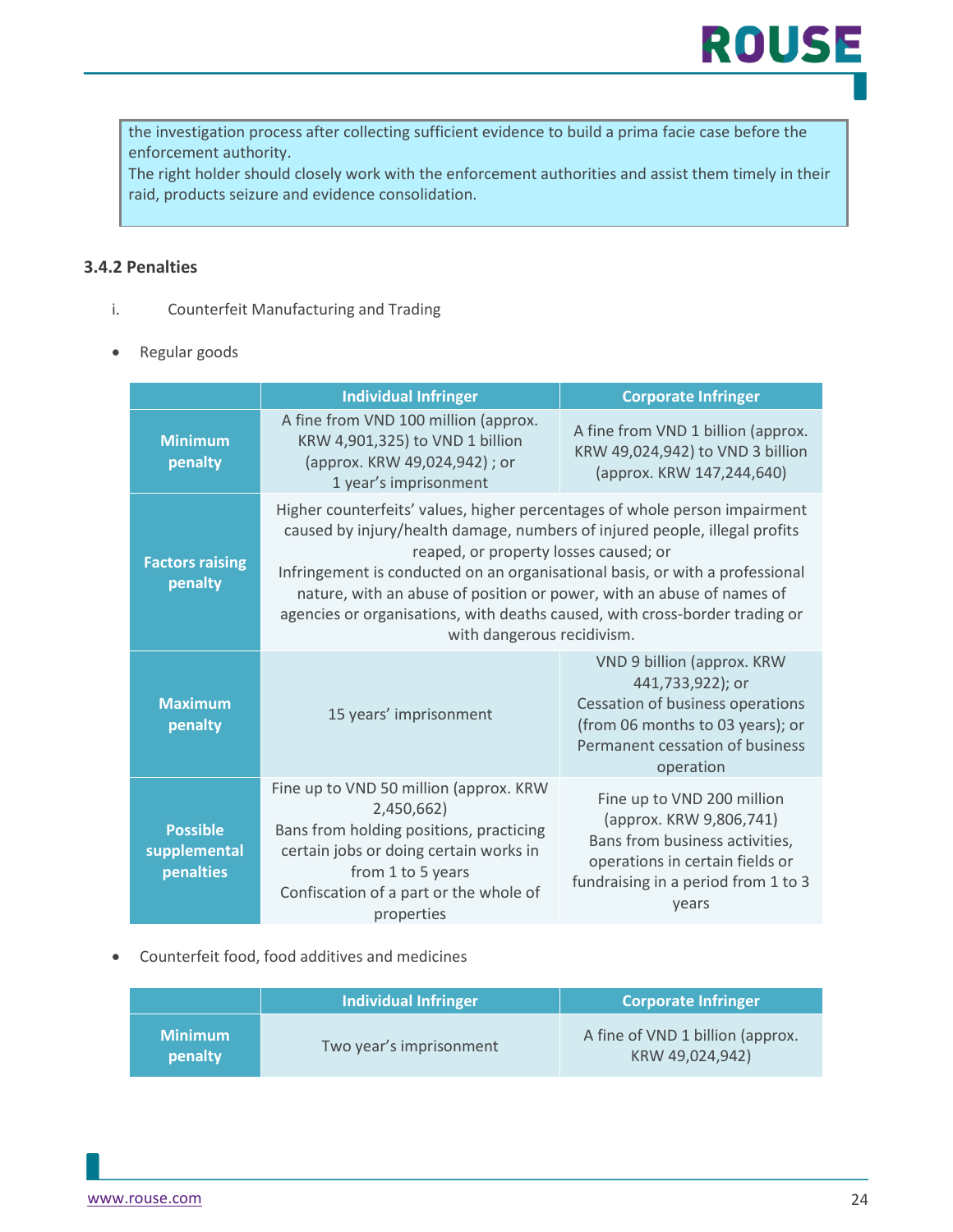| <b>Factors raising</b><br>penalty            | High counterfeits' values, high percentages of whole person impairment<br>caused by injury/health damage, numbers of injured people, illegal profits<br>reaped, or property losses caused; or<br>Infringement is conducted on an organisational basis, or with a professional<br>nature, with an abuse of position or power, with an abuse of names of<br>agencies or organisations, with deaths caused, with cross-border trading or<br>with dangerous recidivism. |                                                                                                                                                                             |  |
|----------------------------------------------|---------------------------------------------------------------------------------------------------------------------------------------------------------------------------------------------------------------------------------------------------------------------------------------------------------------------------------------------------------------------------------------------------------------------------------------------------------------------|-----------------------------------------------------------------------------------------------------------------------------------------------------------------------------|--|
| <b>Maximum</b><br>penalty                    | Life imprisonment; or<br>Death sentence (for counterfeit<br>medicines)                                                                                                                                                                                                                                                                                                                                                                                              | VND 20 billion (approx. KRW<br>981,630,938); or<br>Cessation of business operations<br>(from 01 year to 03 years); or<br>Permanent cessation of business<br>operation       |  |
| <b>Possible</b><br>supplemental<br>penalties | Fine up to VND 100 million (approx.<br>KRW 4,901,325)<br>Bans from holding positions, practicing<br>certain jobs or doing certain works in<br>from 1 to 5 years<br>Confiscation of a part or the whole of<br>properties                                                                                                                                                                                                                                             | Fine up to VND 300 million<br>(approx. KRW 14,707,482)<br>Bans from business activities,<br>operations in certain fields or<br>fundraising in a period from 1 to 3<br>vears |  |

• Industrial Right Infringements (regarding trade mark and geographic identification ("GI"))

|                                                                                                                                                                                                                                       | <b>Individual Infringer</b>                                                                                                                                              | <b>Corporate Infringer</b>                                                                                                                                                  |
|---------------------------------------------------------------------------------------------------------------------------------------------------------------------------------------------------------------------------------------|--------------------------------------------------------------------------------------------------------------------------------------------------------------------------|-----------------------------------------------------------------------------------------------------------------------------------------------------------------------------|
| <b>Minimum</b><br>penalty                                                                                                                                                                                                             | VND 50 million (approx. KRW<br>2,450,662) to VND 500 million (approx.<br>KRW 24,511,193); or<br>Up to three years' community sentence                                    | VND 500 million (approx. KRW<br>24,511,193)                                                                                                                                 |
| Greater illegal profits reaped, greater loss caused, greater values of infringing<br><b>Factors raising</b><br>goods, infringements committed on an organisational basis, infringements<br>fine/ penalty<br>committed more than once. |                                                                                                                                                                          |                                                                                                                                                                             |
| <b>Maximum</b><br>penalty                                                                                                                                                                                                             | VND 1 billion (approx. KRW)<br>49,024,942); or<br>3 years' imprisonment                                                                                                  | VND 5 billion (approx. KRW<br>245,236,095); or<br>Up to 2 years' suspension of<br>operations                                                                                |
| <b>Possible</b><br>supplemental<br>penalties                                                                                                                                                                                          | Fine up to VND 200 million (approx.<br>KRW 9,806,741)<br>Bans from holding positions, practicing<br>certain jobs or doing certain works in a<br>period from 1 to 5 years | Fine up to VND 500 billion (approx.<br>KRW 24,511,193)<br>Bans from business activities,<br>operations in certain fields or<br>fundraising in a period from 1 to 3<br>years |

**ROUSE**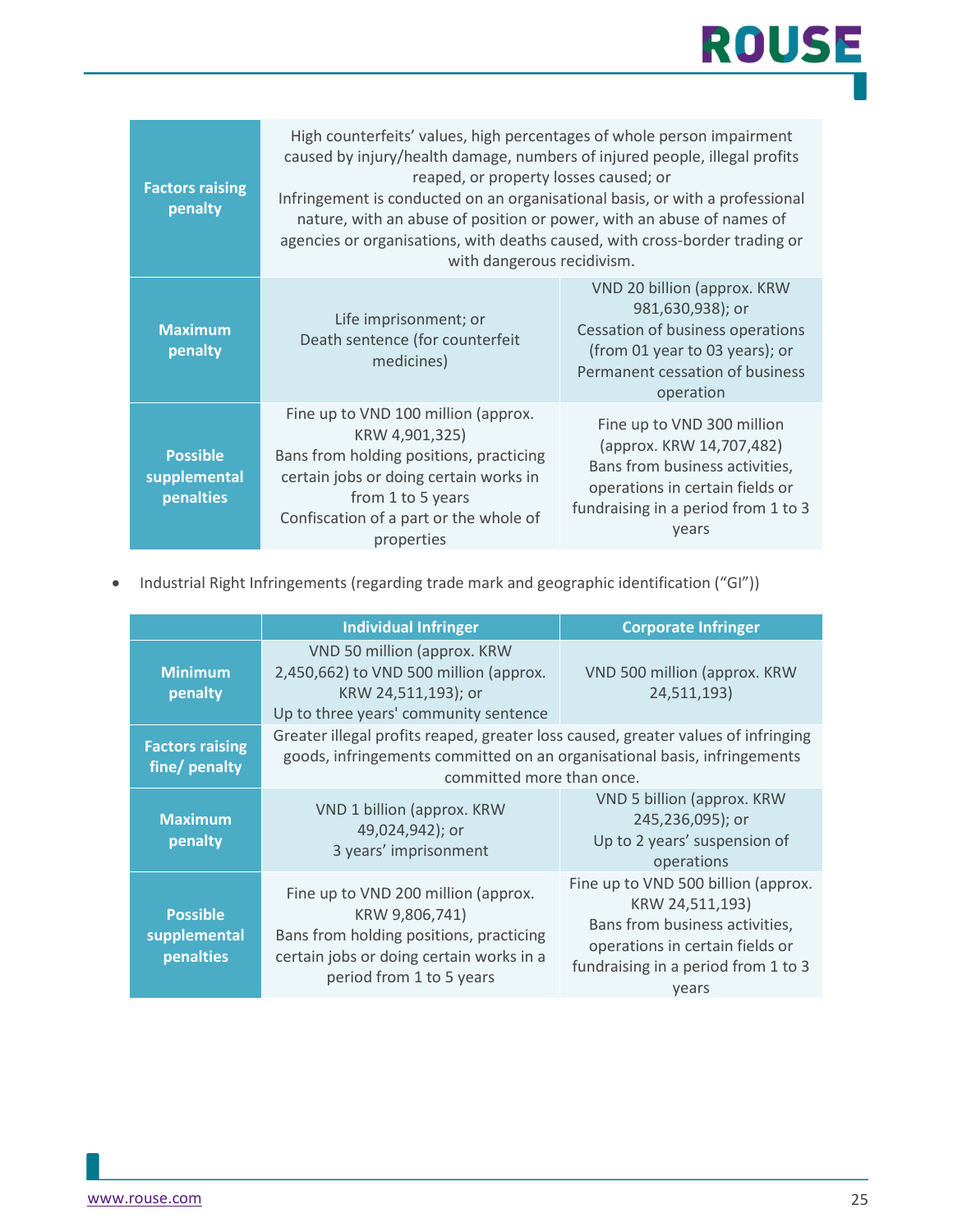

#### iv. Copyright and Related Right Infringements

|                                              | <b>Individual Infringer</b>                                                                                                                                                               | <b>Corporate Infringer</b>                                                                                                                                  |
|----------------------------------------------|-------------------------------------------------------------------------------------------------------------------------------------------------------------------------------------------|-------------------------------------------------------------------------------------------------------------------------------------------------------------|
| <b>Minimum</b><br>penalty                    | VND 50 million (approx. KRW 2,450,662) to<br>VND 300 million (approx. KRW<br>14,707,482); or<br>Up to 3 years' community sentence                                                         | VND 300 million (approx. KRW<br>14,707,482)                                                                                                                 |
| <b>Factors</b><br>raising<br>penalty         | Greater illegal profits reaped, greater loss caused, higher values of infringing<br>goods, infringements committed on an organisational basis, infringements<br>committed more than once. |                                                                                                                                                             |
| <b>Maximum</b><br>penalty                    | VND 1 billion(approx. KRW 49,024,942); or<br>Up to 3 years' imprisonment                                                                                                                  | VND 3 billion (approx. KRW<br>147,141,657); or<br>Up to 2 years' suspension of<br>operations                                                                |
| <b>Possible</b><br>supplemental<br>penalties | Fine up to VND 200 million (approx. KRW<br>9,806,741)<br>Bans from holding positions, practicing<br>certain jobs or doing certain works in $1 - 5$<br>years                               | Fine up to VND 300 million<br>(approx. KRW 14,707,482)<br>Bans from business activities,<br>operations in certain fields or<br>fundraising in $1 - 3$ years |

#### **3.4.3 Procedure**

If the right holder would like to criminally prosecute the identified infringers, it is advisable to lodge a complaint to the Police for Corruption, Smuggling and Economic Crimes (Economic Police – "EP") under Vietnam People's Public Security, who has the authority to investigate IP related infringements for criminal prosecutions.

#### i. EP

EP is formed at three levels. Each level of EP would conduct investigations into corresponding scales of infringements:

| Level of EP                                                                               | Scale of Infringement <sup>36</sup>                                                                                                |
|-------------------------------------------------------------------------------------------|------------------------------------------------------------------------------------------------------------------------------------|
| Central level - EP Department, under the Ministry<br>of Public Security                   | Extremely serious or complicated crimes occurring in<br>more than one province and/or centrally run city;<br>transnational crimes. |
| Provincial level - EP Division, under the provincial<br><b>Public Security Department</b> | Infringing acts occurring in more than one district<br>within the province/centrally run city at issue.                            |
| District level - EP Team, under the district-level<br><b>Public Security Section</b>      | Infringing acts occurring within a district.                                                                                       |

The EP has the main authorities to:

• directly inspect and verify the initial information regarding the criminal acts;

<sup>36</sup> Article 19, 20, 21, Law No. 99/2015/QH13 on Organization of Criminal Investigation Bodies issued on 26 November 2015 by the National Assembly.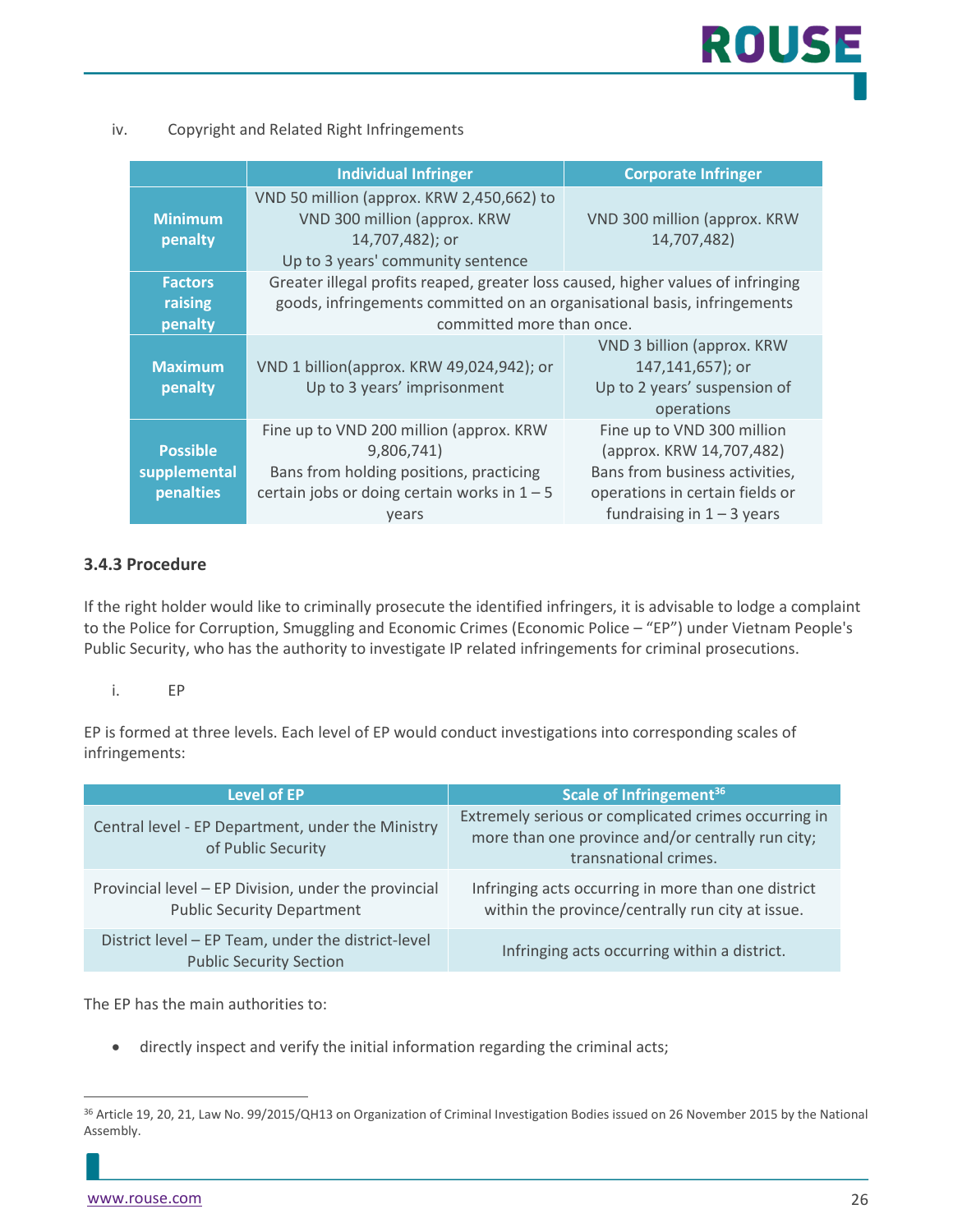

ROUSI

- seize the infringing goods, materials and other documents in relation to the criminal acts;
- file charges against the suspects; summon and interrogate the suspects;
- cooperate with relevant authorities to arrest and detain the suspects;
- request testimony of person related to the criminal acts;
- request expert assessment and property valuation;
- close the investigation if there is no sufficient evidence proving the criminal acts.

In practice, the EP usually prioritises serious criminal offenses, such as large quantities of counterfeit stock, cases involving a network of infringers, infringing acts or products that pose a danger to the consuming public (for example, pharmaceutical cases) and repeat infringers. The EP may also co-operate with other enforcement bodies in investigating complicated infringement cases.

Activities of the enforcement authorities are covered by the state budget. However, there are regulations $37$ allowing various forms of support (including financial contributions) from right holders to the EP to tackle infringing acts. The idea behind this contribution is that it will help enforcement authorities deal with infringements more effectively as the state budget is limited. However, this contribution is made voluntarily and should not be seen as an obligation nor as an official fee for requesting the enforcement authorities to handle an infringement.

ii. Procedure

For the right holder's ease of reference, below are simplified steps and relevant authorities involved in the process of a criminal case from investigation to Court's trial –

• Investigation and verification (including raid action) by EP:

Upon receiving our complaint and enclosed evidence, the EP will conduct their own initial verification and investigation to determine whether the matter is suited for criminal prosecution. The EP could carry raid action into the infringers' warehouse, storage, office, etc to obtain sufficient evidence for the case.

The right holder is encouraged to cooperate with the EP and assist them by providing information on the targets, means of transportation, technical equipment, counterfeit identification and other assistance if possible to move the case forward.

Prosecution by the Procuracy

If criminal signs are determined and the EP has collected sufficient evidence, the case will be transferred to the Procuracy for prosecution. The Procuracy will review the case dossier and decide whether to submit the case to the Court for trial or to ask the EP to supplement more evidence and information.

<sup>&</sup>lt;sup>37</sup> Circular No. 11/2015/TT-BKHCN, issued on 26 June 2015 by the Minister of Science and Technology (Circular 11), provides "Right holders may propose technical assistance, including information, documents, means of transport, technical equipment and manpower for competent agencies to investigate, verify and collect evidence and dispose of material evidence and means used in infringements. The financial support shall be regarded as reasonable expenses for the protection of industrial property rights and accounted as production costs ….".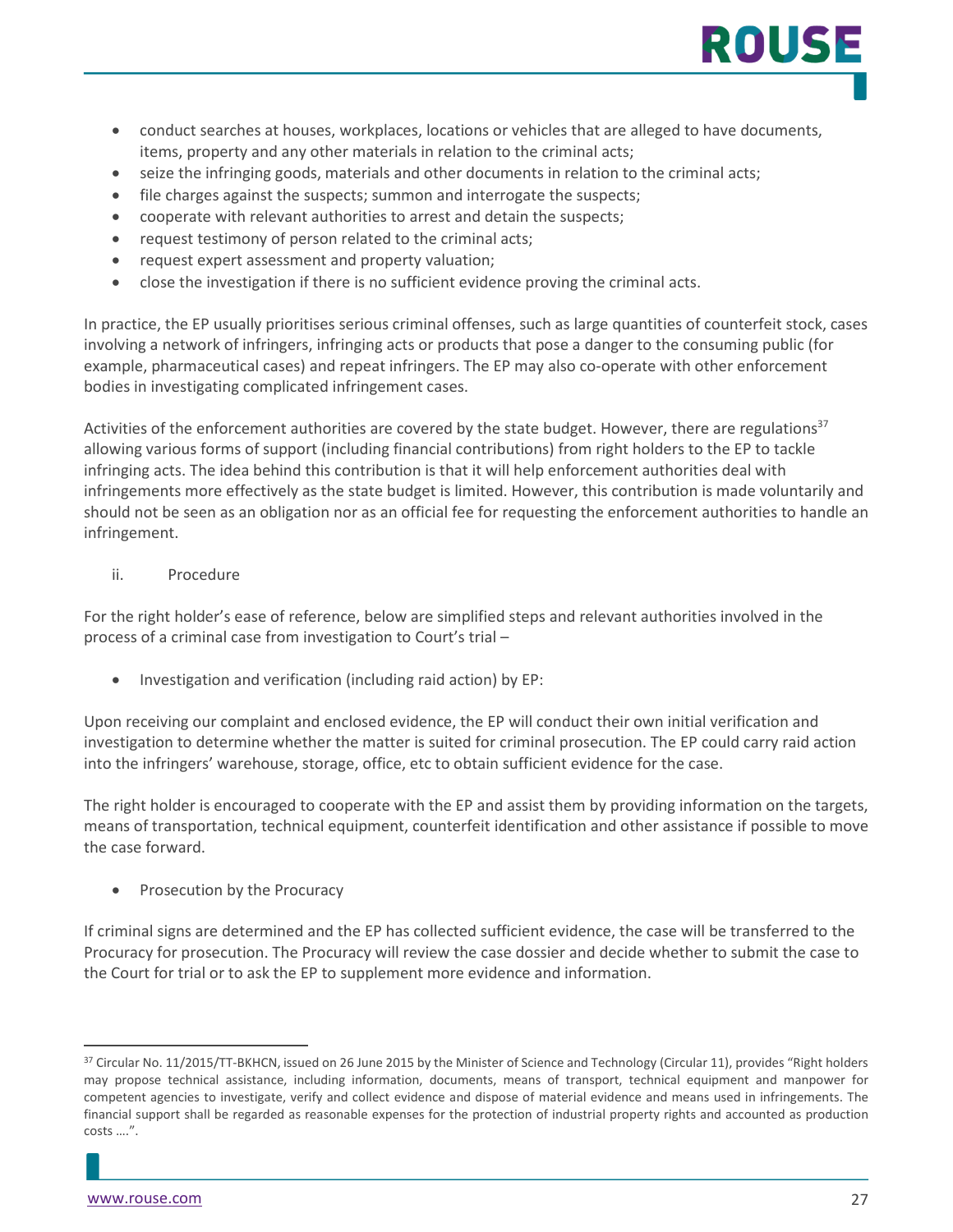• Trial by Court

•

Once the case is submitted to the Court, the Court will decide whether to bring the case to trial or ask the Procuracy/EP to supplement more evidence and information. The first-instance judgment and ruling are valid if there are no appeals or protests within 15 days as from the date of issuance.

#### <span id="page-27-0"></span>3.5 Civil Litigation

In practice, civil courts used as a first step. The system is established and there have been few cases are heard by judges, however, the number of IP infringement cases decided by courts is still relatively limited compared to other disputes. This may partly be due to judicial inexperience and the complexity and cost of civil litigation. Vietnam has not had specialised IPR courts yet and the Economic Court division of the People's Courts handles IPRs disputes instead. On average, there are about 10 IP cases followed through in civil court per year.

Nonetheless, we notice that right holders are increasingly using civil litigation to request for preliminary injunctions, damages and a public apology from infringers. Court venue is also increasingly chosen by right holders for complex dispute, involving IPR.

#### **3.5.1 Jurisdiction**

Vietnam's civil court system includes:

- The Supreme People's Court;
- Superior People's Courts;
- Provincial-level People's Courts;
- District-level People's Courts.

It is important to file the petition to the correct court having the jurisdiction to hear the case. Vietnam Civil Procedure Law set out the Court's jurisdiction as follows –

- i. Jurisdiction according to court level
- IP disputes that do not involve commercial purposes are under the jurisdiction of district-level civil courts<sup>38</sup>, except for those involving parties or properties in foreign countries or requiring overseas judicial entrustment – which is under the jurisdiction of Provincial-level Civil Courts<sup>39</sup>.
- IP disputes that involve a commercial purpose are under the jurisdiction of Provincial-level Economic Courts40.
- ii. Jurisdiction according to the territory

<sup>38</sup> District-level Civil Courts handle civil, business, commercial and labour matters that fall into district-level courts' jurisdiction (Article 35.1a and 36.1, Civil Procedure Code No. 92/2015/QH13 issued by the National Assembly on 25 November 2015 ("2015 Civil Procedure Code")). <sup>39</sup> Provincial-level Civil Courts handle civil matters that fall into provincial-level courts' jurisdiction (Article 35.3 of the 2015 Civil Procedure Code).

<sup>40</sup> Provincial-level Economic Courts handle business and commercial matters that fall into provincial-level courts' jurisdiction (Article 37.1a and 38.1, 2015 Civil Procedure Code).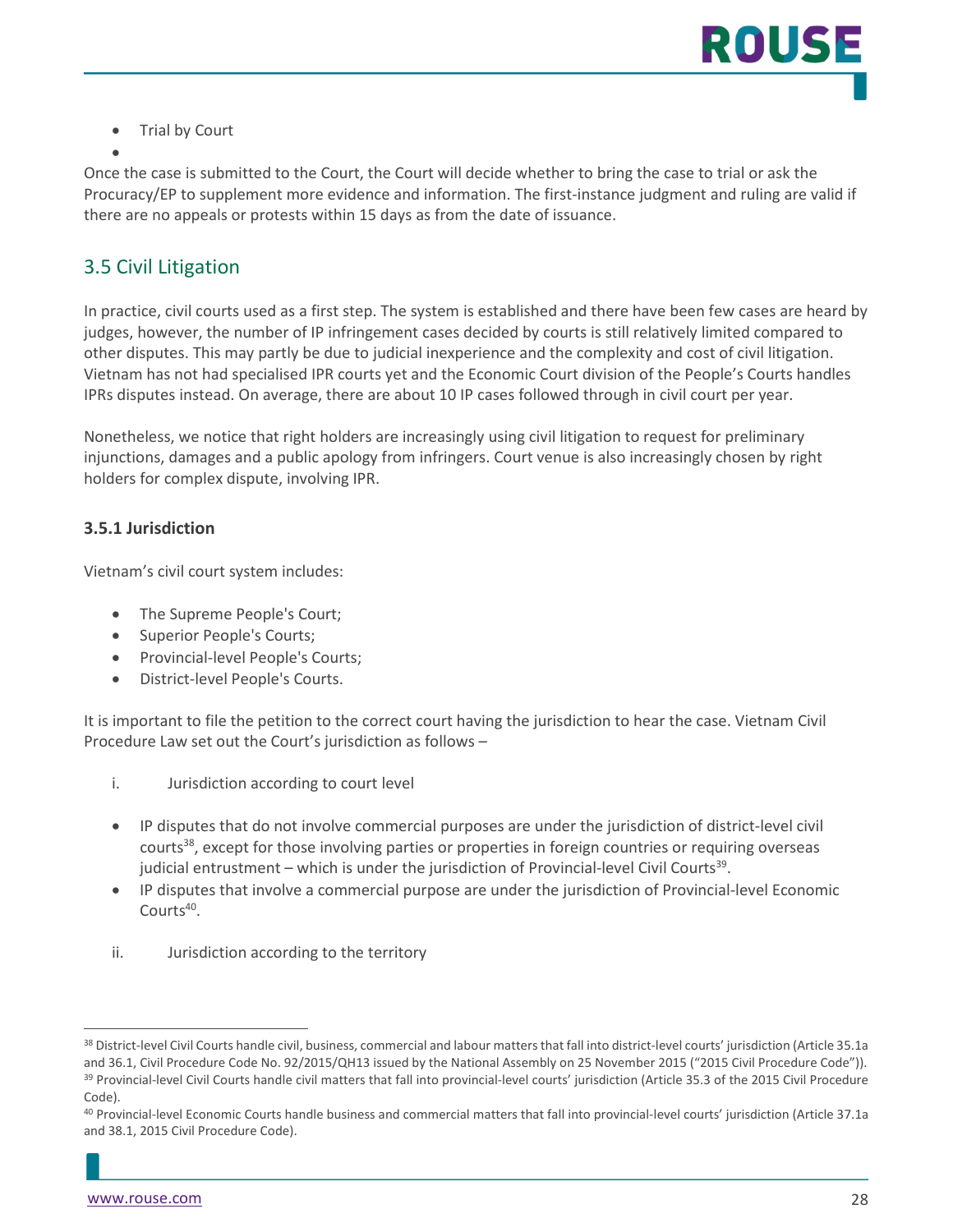IP disputes are handled by the court where the defendant resides or is domiciled. However, the parties have the right to agree in writing that the disputes are handled by the court where the plaintiff resides or is domiciled<sup>41</sup>.

The plaintiff has the right to petition<sup>42</sup>:

- the court of the area where the defendant last resided or was domiciled, in case the current area where the defendant resides or is domiciled cannot be identified;
- the court of the area where the defendant has offices or branches, in case the dispute arises from the operation of the branch;
- the court of the area where the plaintiff resides or is domiciled, in case the defendant does not have a domicile in Vietnam;
- the court of the area where the dispute arises, in case the dispute is about compensation for noncontractual damage;
- the court of the area where the contract is performed, in case the dispute arises from a contractual relation.
- the court of the area where one of the defendants resides or is domiciled, in case the defendants reside or are domiciled in different areas.

#### **3.5.2 Remedies**

Civil IP cases are governed by the following groups of rules:

- Specific provisions for handling IP infringement and disputes with civil measures are set out under in the IP Law (including civil measures the Court may apply, litigants' rights and obligations to prove, principles for determination of damage, grounds for determination of levels of damages, preliminary injunctions);
- General rules of procedures for handling disputes in the Civil Procedure Code.

According to Article 198.1b, d of the IP Law, right holders are entitled to:

- request the infringer to terminate the infringements, make a public apology or rectification, and pay damages;
- initiate a lawsuit to protect their legitimate rights and interests.

According to Article 202 of the IP Law, the court may apply the following remedies against IP infringers:

- Termination of infringing acts.
- Public apology and rectification.
- Implementation of civil obligations.
- Payment of damages.
- Destruction, distribution or use for non-commercial purposes of goods, raw materials, materials and means used mainly for the manufacturing or trading of infringing goods, on the condition that the exploitation of rights by right holders will not be affected.

ROUSE

<sup>41</sup> Article 39.1, 2015 Civil Procedure Code.

<sup>42</sup> Article 40.1, 2015 Civil Procedure Code.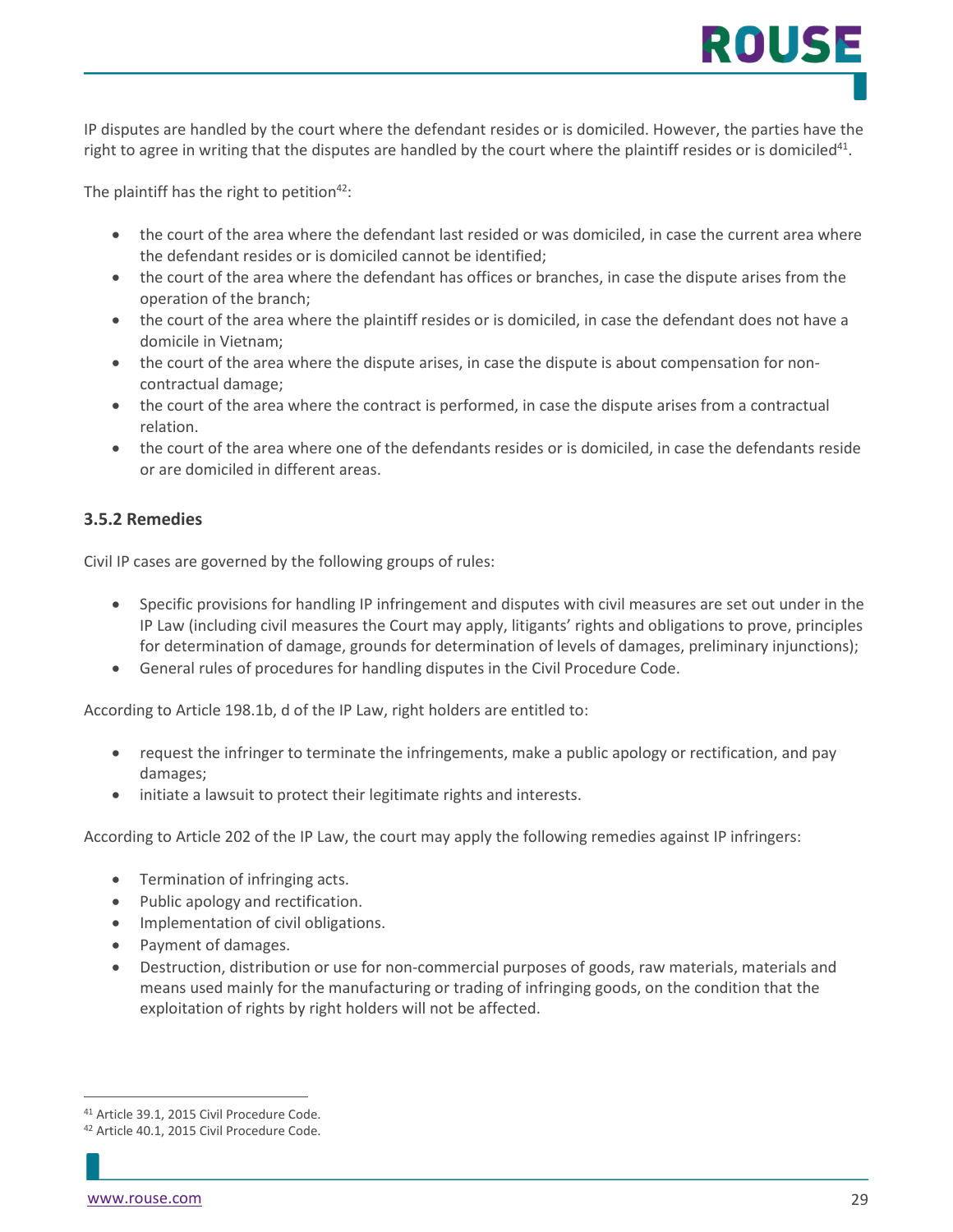#### **a. Damages**

Damage under the IP Law includes material damage and spiritual damage, causing by the infringing acts of the adverse party. The level of damages is calculated based on the actual loss that the right holder suffers due to the infringement.

i. Damage Determination

Material damage include<sup>43</sup> –

- Property losses<sup>44</sup>: These are determined in accordance with the level of decrease in or loss of the in-cash value of the IP rights. Such in-cash value is determined by –
	- o The price of transfer of the ownership right or the price of assignment of the use right of the IP rights;
	- o The value of the business capital contributed in the form of IP rights;
	- o The value of IP rights in the total assets of an enterprise;
	- $\circ$  The investment value for the creation and development of the IP right subject matter, including marketing, research, advertising, labor costs, taxes and other expenses.
- Decreases in income and profit<sup>45</sup>: The income and profit include the income and profit gained from (i) directly using and exploiting the IP right, (ii) leasing the IP right, and (iii) assigning the right to use the IP right. The level of decrease in income, profits is determined by –
	- o Direct comparison between actual income, profit of each type above before and after the acts of infringement are committed
	- o Comparison between the volumes of products, goods or services actually consumed or supplied before and after the acts of infringement are committed;
	- o Comparison between actual retailing price of the products, goods or services on the market before and after the acts of infringement are committed.
- Loss of business opportunities<sup>46</sup>: A loss in business opportunities means loss of the in-cash value of the income that the right holder would have achieved from the below business opportunities but fails to do so due to the acts of infringement –
	- $\circ$  Actual possibility of directly using or exploiting the IP right to do business;
	- o Actual possibility of leasing the IP rights to other persons;
	- o Actual possibility of assigning the right to use IP rights, or transferring the IP rights to other persons;
	- o Other business opportunities lost as a direct result of the infringing acts.
- Reasonable expenses for prevention and remedying of such damages<sup>47</sup> include expenses for (i) temporary seizure, maintenance, storage of infringing goods, (ii) costs for implementation of preliminary injunction (iii) reasonable expenses for hiring the assessment service, prevention and remedy of consequences of acts of infringement, and (iv) cost of notification and correction in the mass media relating to acts of infringement.

<sup>43</sup> Article 204.1a, Vietnam IP Law 2005

<sup>44</sup> Article 17, Decree 105

<sup>45</sup> Article 18, Decree 105

<sup>46</sup> Article 19, Decree 105

<sup>47</sup> Article 20, Decree 105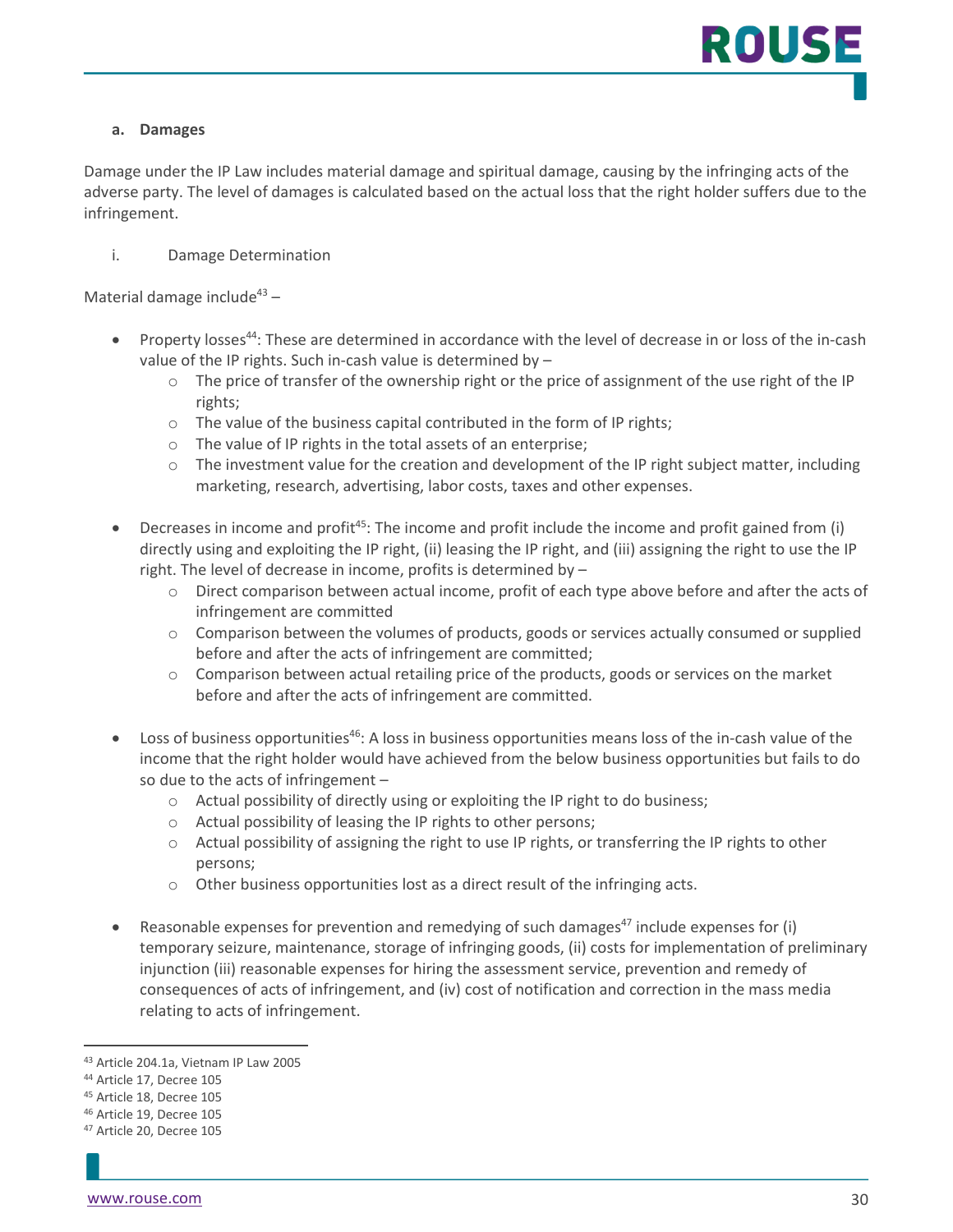Spiritual damage<sup>48</sup> includes damages to the honor, dignity, prestige, reputation of the authors and performers, the authors of patent, industrial designs, layout designs.

ii. Calculation of damages to be granted

If the plaintiff manages to prove the infringement has caused the plaintiff material damage, the plaintiff may request the Court to decide the damages based on:

- Total material damages in money plus the profit gained by the defendant by the infringement, if the decrease in profit of the plaintiff has not been included in the total material damages; or
- The licensing price on the assumption that the defendant was licensed by the plaintiff to use the IP under a license contract within a scope corresponding to the infringement; or
- Other ways of calculation right holders propose in accordance with laws.

Where the damages cannot be calculated based on the above methods, the Court may decide the amount of damages based on the extent of the losses, but the amount will not surpass VND 500 million **(approx. KRW 24,511,193).**

If the plaintiff manages to prove that the infringement has caused the plaintiff spiritual damages, the plaintiff is entitled to request the Court to decide the damages depending on the extent of loss, with the range from VND 5 million **(approx. KRW 245,314)** to VND 50 million **(approx. KRW 2,450,662).**

The plaintiff is also entitled to request the Court to compel the infringer to pay reasonable costs for lawyers.

In practice, it is quite challenging to prove the actual damage caused by the infringing acts, especially the spiritual damage as the evidentiary requirements are quite heavy. The damages that is simple to prove and commonly granted by the Court are lawyers' costs and expenses for (i) temporary seizure, maintenance, storage of infringing goods, (ii) assessment service and (iii) sample purchase of the infringing goods (if invoices of such purchase are available).

#### **b. Preliminary injunctions**

According to Article 206 of the 2005 IP Law, when or after initiating a lawsuit, the right holder is entitled to request that the Court apply the preliminary injunctions to goods suspected as infringing IP and raw materials, materials and means for manufacturing and trading such goods if –

- there is a threat of irreparable damage suffered by the right holders; or
- there is a threat of dispersal or destruction of suspected infringing goods and related evidence if they are not protected in time.

The below preliminary injunctions could be applied for suspected infringing goods, raw materials, production facilities or facilities for trading of such goods $49 -$ 

- Retention;
- Seizure:

<sup>48</sup> Article 204.1b, Vietnam IP Law 2005

<sup>49</sup> Article 207, Vietnam IP Law 2005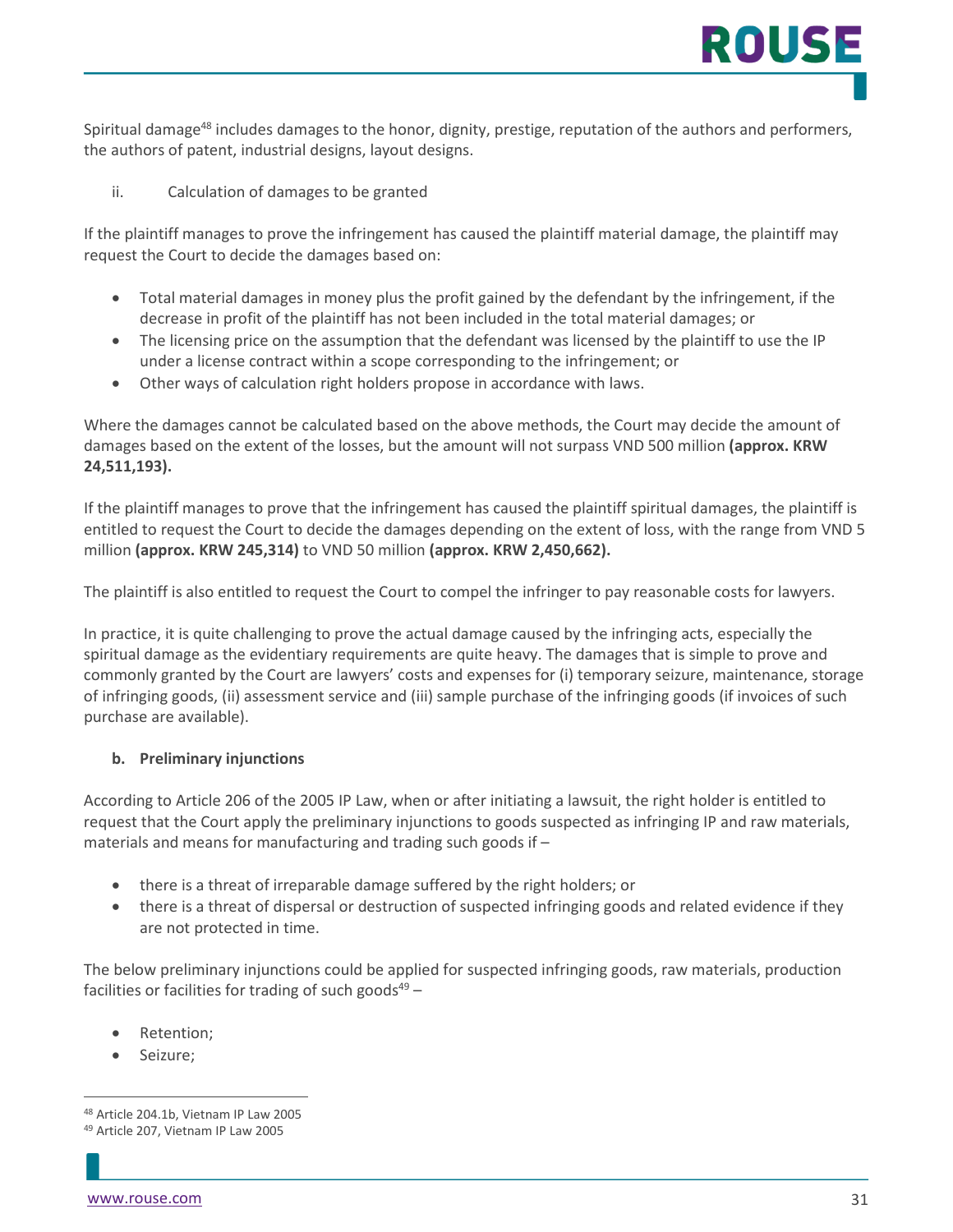- Sealing; prohibiting any alteration of the original state; prohibiting any movement/transportation;
- Prohibiting transfer of ownership.

According to Article 208 of the IP Law, the plaintiffs bear the burden of proving the rights to request preliminary injunctions by providing documents evidencing that they are the right holders.

Detailed procedures for preliminary injunctions request are stipulated under Chapter VIII of the 2015 Civil Procedure Code. The request must include –

- information about the plaintiff
- a summary of the dispute/ infringement
- reasons for application of the preliminary injunctions
- types of injunctions applied and specific requirements.

When receiving the request for preliminary injunctions enclosed with the petition and evidence, the Chief Justice shall immediately assign a Judge to handle the request. Within 48 hours since receiving the request, the Judge must issue a decision to apply preliminary injunctions; if the request is rejected, the Judge must issue a notification setting out the refusal grounds.

#### **c. Other provisional measures**

Apart from preliminary injunctions specified in the IP Law as mentioned above, other provisional measures under Article 114 of the 2015 Civil Procedure Code may also be applied if they are relevant. These may include freezing accounts at banks or other credit institutions, state treasury; freezing properties at places of their deposit; prohibiting involved parties from performing, or forcing them to perform certain acts; etc.

#### **3.5.3 Procedure**

Below is the basic procedure and requirements of civil litigation for IP infringements that right holder should take into account when considering this option. Detail consultation with lawyer is advised.

By laws, the civil procedure may take approx. 6 months to a year in a straightforward dispute. However, in practice, it may take longer due to delays from the court and the defendants. There is a copyright dispute that has last for 12 years and only been settled in 2019<sup>50</sup>.

i. Submission of Petition

To initiate the civil action, the right holder should file the petition to the competent court having the jurisdiction to hear the case (as mentioned in section 4.1 above). The request for preliminary injunctions could be filed together with the petition.

The petition should be enclosed with the documentary evidence, including evidence on the IP right establishment of the right holder, the infringing acts of the defendant and the damage caused by infringing acts (if the plaintiff is looking for damages). The evidence must conform to the formality requirements set out in Chapter VII of 2015 Civil Procedure Code. Notarisation and legalisation are usually required.

<sup>&</sup>lt;sup>50</sup> https://tuoitrenews.vn/news/lifestyle/20190219/artist-wins-copyright-row-over-characters-in-vietnams-longestrunningcomics-after-12year-lawsuit/48995.html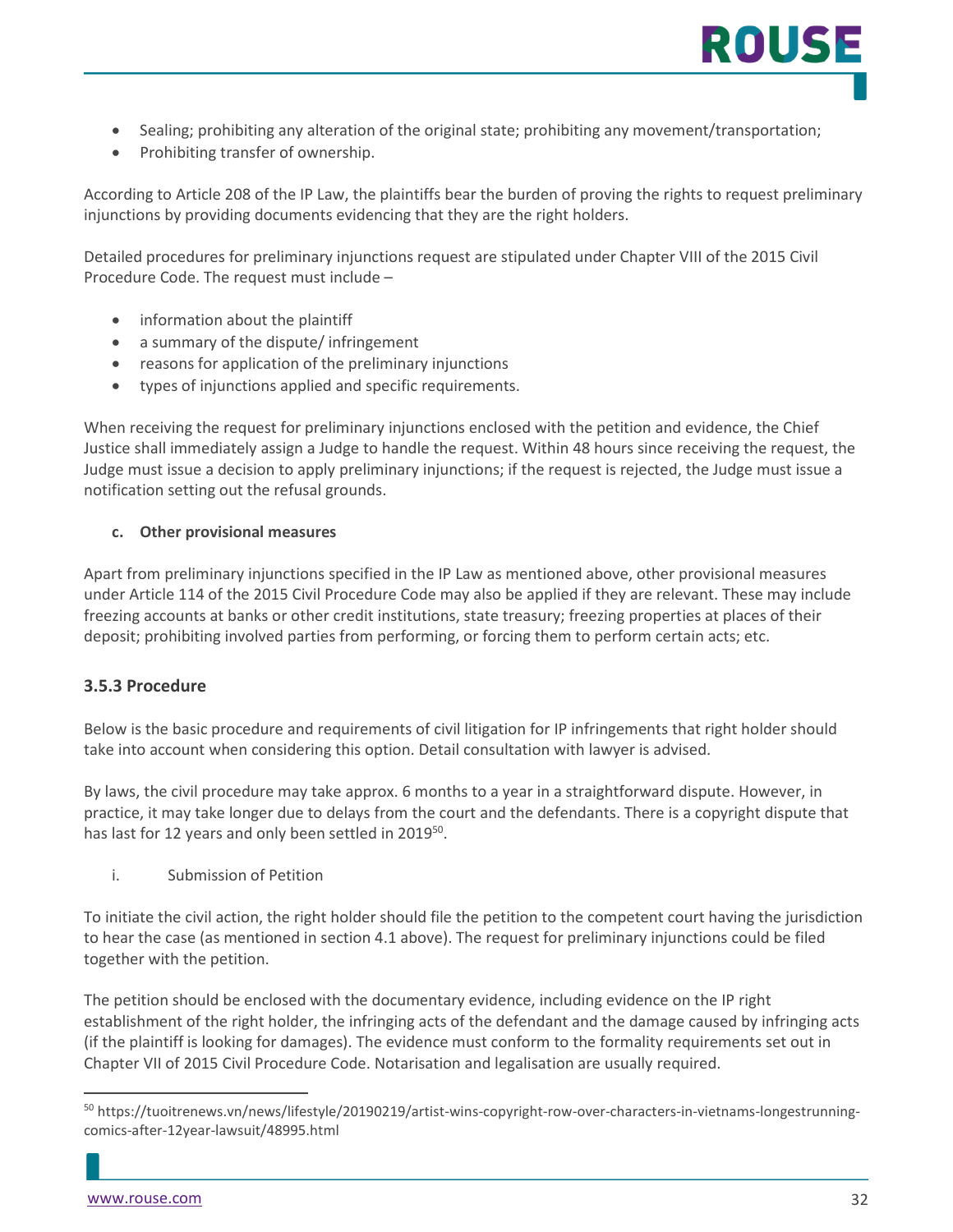#### ii. Court-Connected Mediation

This is a newly introduced method of alternative dispute resolution that has been piloted in 16 major provinces throughout the country from 2018. This method is reported to have positive outcome in settle dispute pre-trial and later is promulgated into a new Law on Court-connected Mediation or Dialogue<sup>51</sup> coming into effect on 01 January 2021. Mediation is applied for civil dispute and dialogue is applied for administrative dispute. This is expected to be a solution for the backlog at the court and therefore improve the effectiveness of the civil court.

Under this new legislation, when the plaintiff file the petition to court, the court will inform the plaintiff about the court-connected mediation option and ask for their confirmation on whether they would like to conduct such mediation. If the plaintiff agrees, or does not respond to court's two rounds of notice, the case will be transferred to mediation centre. A Judge will be assigned accordingly to appoint one mediator for the case and supervise the mediation process. The litigants could ask the Judge to appoint the mediator of their choice as well.

By laws, the mediation shall take place within 20 days as from the date of appointing the mediator. The time limit is extendible but must not exceed 30 days.

This could be used as a platform for the right holder to leverage the negotiation with the adverse party and resolve the dispute without having to go through all the procedures of the civil case.

However, in case the right holder does not wish to go through the court-connected mediation process, it is advisable to send a written notice informing the same to the court in order to expedite the petition acceptance process and avoid any possible delays.

iii. Petition Acceptance

If the court-connected mediation is skipped or fails, the petition will be filed to the court. Within 3 working days from the day on which the petitions are received, the Chief Justices of the Courts shall assign one Judge to review the petitions.

Within 5 working days from the day on which the Judge is assigned, if the petition is in order, the Judge shall notify the plaintiff to advance the Court fee, which must be paid within 07 days as from the date receiving the court's notice. The Judges shall accept the petitions when the plaintiff submitted to the Court the receipt of Court fee advance payment.

A notice of acceptance shall be sent to the plaintiff, the defendant and other related persons/entities involved in the case within three days from the date of acceptance.

iv. Preparation of Hearing

Another Judge will be assigned to resolve the case. The time limits for preparation of hearing is 02 months from the date of acceptance (for IP disputes that involve a commercial purpose and extendible for another 01 months) and 04 months from the date of acceptance (for IP disputes without commercial purpose and extendible for another 02 months). However, as a matter of practice, it may take longer for the court to prepare for the trial due to the backlog at the court and the limited capability to handle IP dispute of the Judges.

<sup>51</sup> Law No. 58/2020/QH14 on Court-connected Mediation or Dialogue issued by the National Assembly on 16 June 2020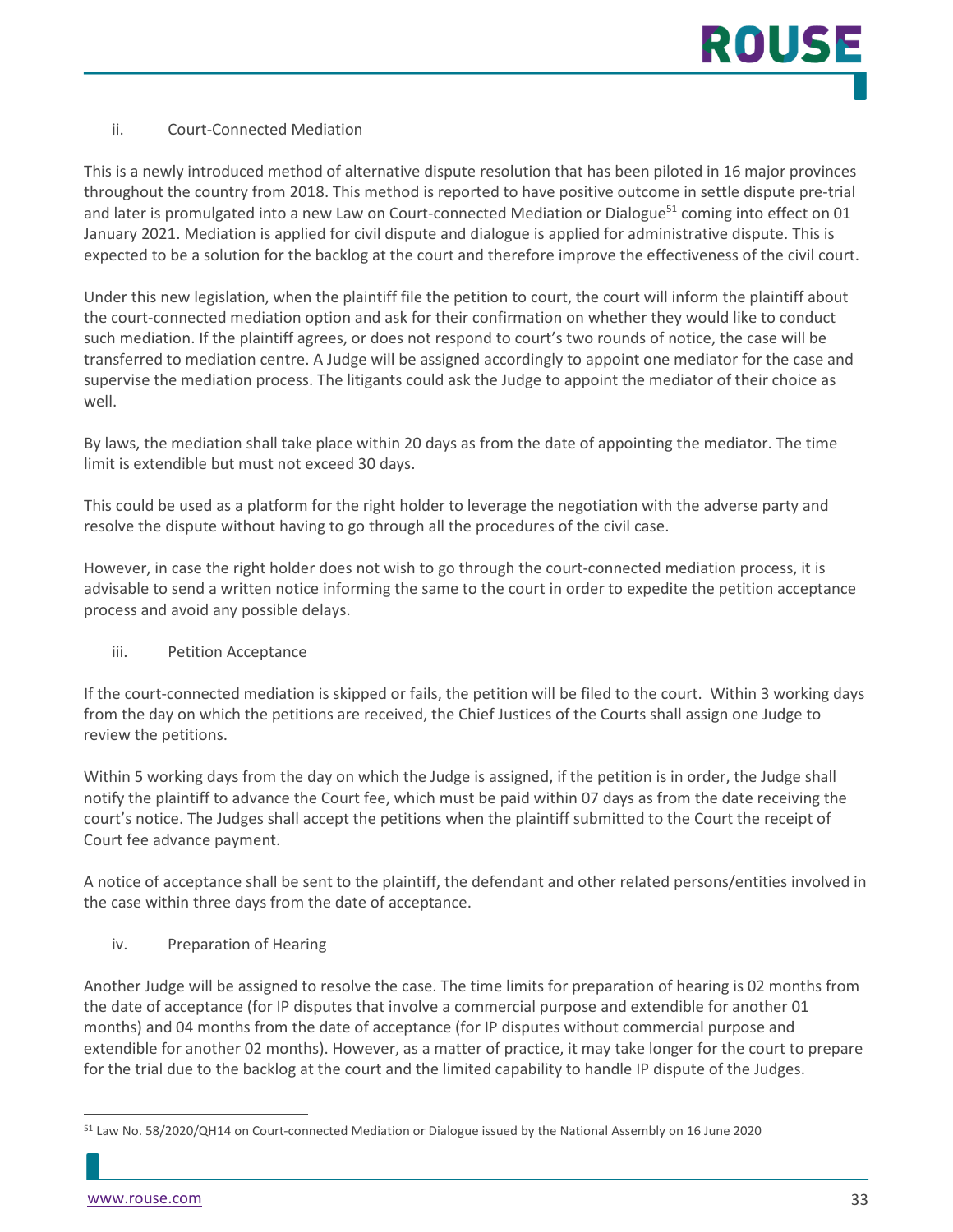During the period of preparation for first instance trial, the Judge shall hold meetings for checking the handover of, access to and disclosure of evidence and pre-trial mediation between the involved parties.

In case the plaintiff/defendant refuses to conduct the mediation, the meetings will only aim to check the handover of, access to and disclosure of evidence between the involved parties. Details of how the meetings should be carried out is set out in the 2015 Civil Procedure Code from Article 208 to Article 213.

Based on the results of such meeting, the Judge shall make the decision whether to cease or suspend the case, or to bring the case to trial.

v. First-Instance Court

Article 203.4 of 2015 Civil Procedure Code set out the court shall open the first instance court trial within 01 month from the date of issuing the decision to try the case. This time limit could be extended to 02 months if needed. However, in practice, it may take longer for the court to successfully open the trial due to various reasons such as the court's backlog and the absence of the involved parties from the court session. The court session could also be postponed in certain circumstances<sup>52</sup>.

The first-instance court, if successfully held, will involve the following procedure –

- 1. The procedure for commencing the court session
- 2. Oral argument
- 3. Deliberation and pronouncement of Court's ruling

The detailed procedure is set out in Chapter XIV of 2015 Civil Code Procedure.

If there are no appeals or protests to the court's judgment within 15 days as from the date of judgement, the judgment will be binding on the involved parties.

vi. Appellate Court

If the litigants initiate an appeal, or the Procuracy file a protest against the court's first-instance judgment, the case shall be considered by the appellate court in accordance with the regulations in Section 3 of 2015 Civil Procedure Code. The ruling of appellate court will have immediate binding effect on the involved parties.

#### **3.5.4 Defendant's Indemnification**

According to Article 208 of the IP Law, the plaintiffs must pay compensation for loss caused to the person suffering the preliminary measures in case such person is found not to infringe the IP. The plaintiff must deposit a bond in forms of money (a sum of money equal to 20 percent of the value of the goods subject to the application of urgent provisional measures, or at least VND 20 million **(approx. KRW 981,258)** where it is impossible to value such goods) or a deed of guarantee issued by a bank/ credit institution.

According to Article 198.4 of the IP Law (as amended in 2019), the defendant, if receive acquittal from the Court, is entitled to request the Court to order the plaintiff to reimburse for their reasonable expenses such as the cost of hiring a lawyer or other expenses in accordance with laws.

<sup>52</sup> Article 233, 2015 Civil Procedure Code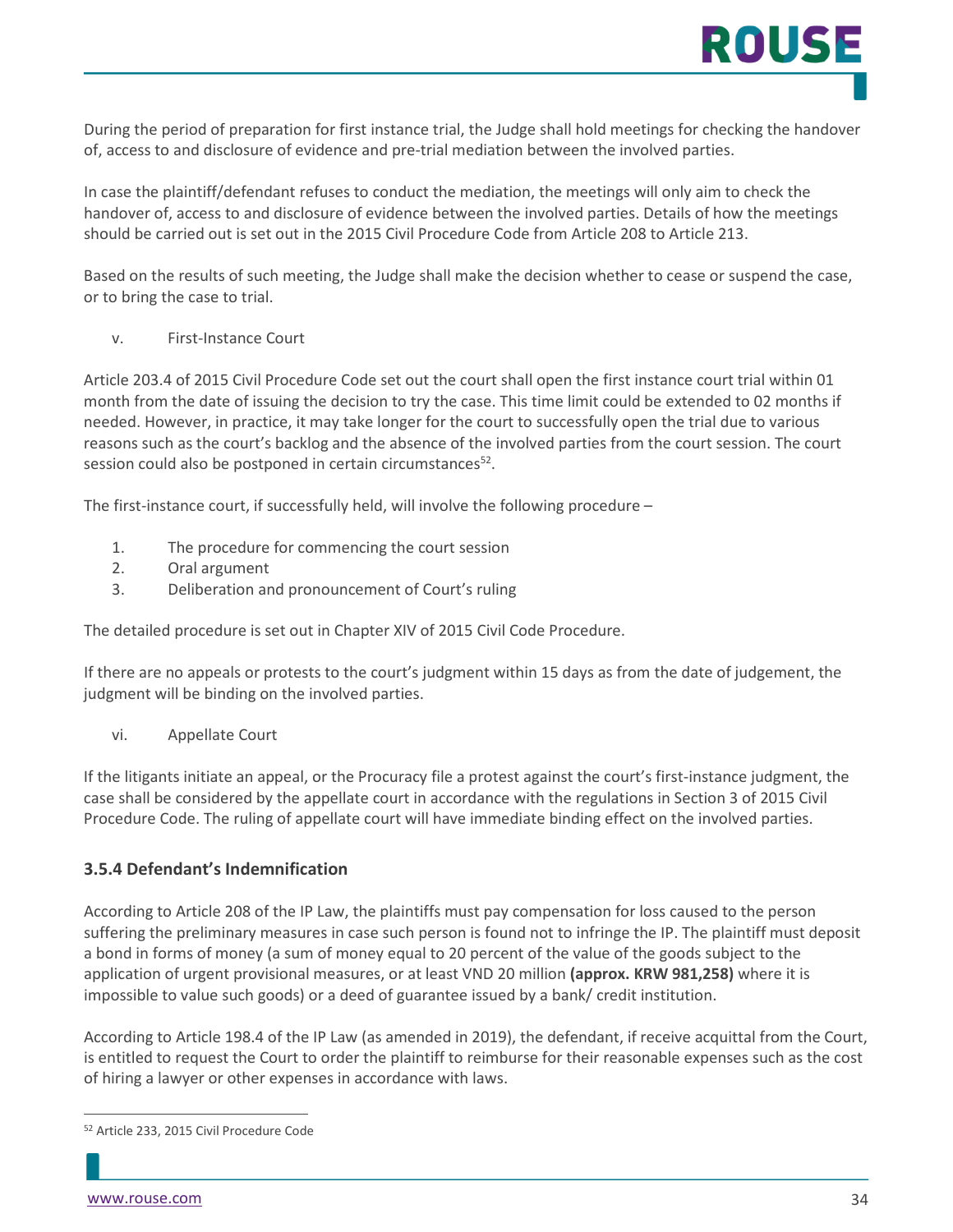#### **Case studies**

#### **1. A public court judgment shows how civil litigation could put an end to the infringement that is repeatedly committed by the infringer.**

Devi Irrigation Systems Pvt Ltd ("Plaintiff") filed a lawsuit against Hoa Nong An Giang Commerce and Manufacture Company Ltd ("Defendant"), claiming that Defendant infringed their rights to "BOOM-n Flower" trade mark, which was registered for chemicals used in agriculture to stimulate the development and increase the quantity of plants (class 1). The Defendant manufactured fertilizer, designed and labelled such product with "BOMY japanag" trade mark.

Given the conducts of Defendant remained although having been sanctioned several times by the administrative authority, the Plaintiff brought the case before the Court. Plaintiff required the Court to (1) issue an injunction against the infringement, (2) order Defendant to recall and destroy all of the infringing products, (3) order Defendant to make public apology and (4) award damages of VND220,000,000 (approx. KRW 10,770,111) (including the lawyer's fee of VND150,000,000 (approx. KRW 7,343,257) and material damages of VND70,000,000 (approx. KRW 3,426,853) in favor of Right Holder.

To support their claims, the Plaintiff submit the following evidence to court –

The trademark registrations for "BOOM-n Flower" trademarks

The administrative sanction decisions against the Defendant

The assessment of VIPRI, which was in favor of Plaintiff

Legal Service Agreement between a law firm and LT Company, the solely authorized distributors of the Plaintiff's products in Vietnam. The agreement set out the scope of work including advice on civil actions against the infringing act of the Defendant. According to the Plaintiff, LT Company paid the legal fee upfront and was later reimbursed by the Plaintiff.

On 10 July 2018, the Court of the first instance ruled in favor of the Plaintiff, but rejected partly the claim of damages. The Court ruled that Defendant shall only pay VND10,000,000 (approx. KRW 489,550) of damages. On 24 July 2018, Plaintiff appealed as they wanted to be fully reimbursed their lawyer's fee.

On 27 May 2020, the Appellant Court upheld the Court of first instance, reasoning that according to the Legal Service Agreement, the Plaintiff was not obliged to pay the service. Therefore, the lawyer's fee could not be considered a head of damage incurred to the Right Holder.

Key takeaways:

Sufficient evidence such as trade mark registrations, sanction decisions from administrative authorities and VIPRI's assessment is the key to win a favourable judgment from the court.

Court usually takes conservative approach towards granting damages. Therefore, the Right Holder should prepare concrete evidence proving the damage directly caused by infringing acts.

Legal Service Agreement must be signed with the Plaintiff to avoid challenges from the Court in proving damages.

#### **2. Exerting the civil litigation procedures to push pressure for compliance**

On 4 September 2020, Vietnamese publisher First News has initiated a lawsuit against Lazada's local operating company, a company called Recess, which is a Vietnamese subsidiary of Alibaba, repeatedly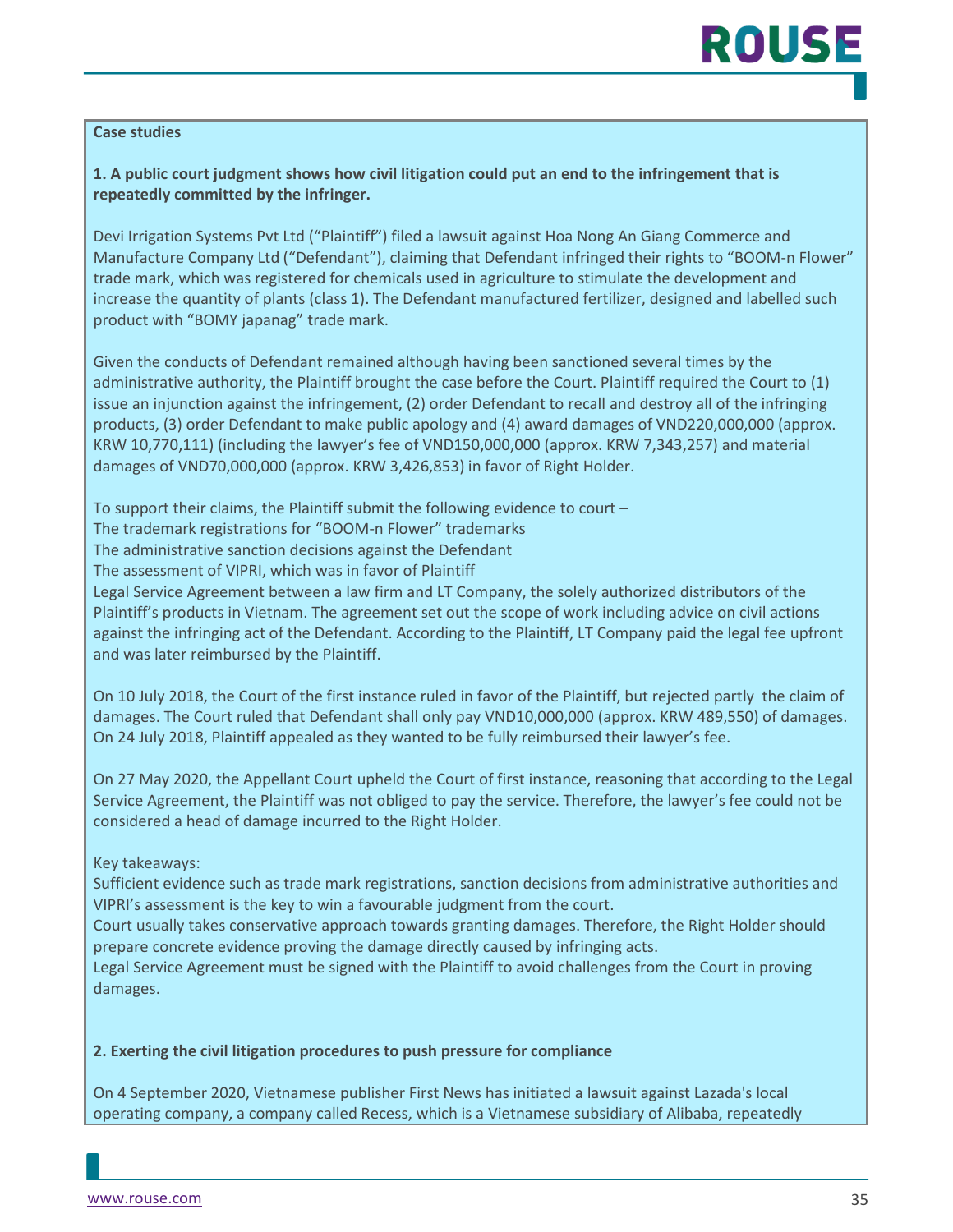## **ROUS**

assisted its merchants in the sales of copyright infringing books and was on notice of First News' warnings. Some of the pirated books seen include classics such as Dale Carnegie's "How to Win Friends and Influence People" and the "Chicken Soup for the Soul" books. The prices of the copyright infringing books are half the prices of the originals and many buyers have apparently complained. In the petition, First News requests Recess to (1) remove all listings of merchants selling copyright infringing books, (2) strictly manage, control and prevent the trade of such books on Lazada and (3) request the traders to prove legitimate origins of such books. Before filing a lawsuit, First News – Tri Viet had sent warning letters to Recess but had not received any compliance.

The Department of E-commerce and Digital Economy under the Ministry of Industry and Trade also sent an official letter to Recess with the same request as mentioned above. In early October 2020, Recess removed the infringing listings and imposed their internal sanctions on eight shops and promised to cooperate with First News for the protection of First News's copyright in the future<sup>53</sup>.

#### Key takeaways:

Civil litigation is not usually adopted as the first step for right holders to take action against the IP infringement, not least because Vietnam traditionally does not culturally favor litigations. However, this option is increasingly used by IP owners to give pressure for compliance.

#### <span id="page-35-0"></span>3.6 Border Protection

Customs have the authority to monitor both importing and exporting goods crossing the borders. Customs can act or at the request of right holders to suspend any shipments of suspected counterfeits or bearing signs of IPR infringements. If Customs detects IP counterfeits in the suspension, inspection and supervision processes, Customs have the right and obligation to impose administrative sanctions, remedies, preventive measures and measures to ensure enforcement of administrative penalties.

Customs have also been holding annual training sessions for the right holders to present on how to recognize counterfeit goods so that the officials can become more confident in acting against suspected counterfeit goods.

As a matter of practice, Customs normally pays more attention to importing goods rather than exporting goods. The right holder should address the exportation of infringing goods by taking actions at the production sites within Vietnam.

Right holders could consider working with Customs to monitor IP infringing goods coming into Vietnam by (i) filing for customs recordal and (ii) training the Customs. Upon the discover of any consignments with suspected infringing goods, right holders could request the Customs to suspend such consignments for further inspection and handling of infringement.

Customs recordal is the effective method to control the import and export activities involving the IP-related goods.

Right holders are entitled to file customs recordals of their key IP rights and products with customs authorities. The recordal covers the 40 ports/ border gates throughout the country, including 15 international seaports, six international airports and 19 border gates of Vietnam.

<sup>53</sup> <https://laodong.vn/kinh-te/lazada-da-go-va-xu-ly-8-gian-hang-ban-sach-lau-842121.ldo>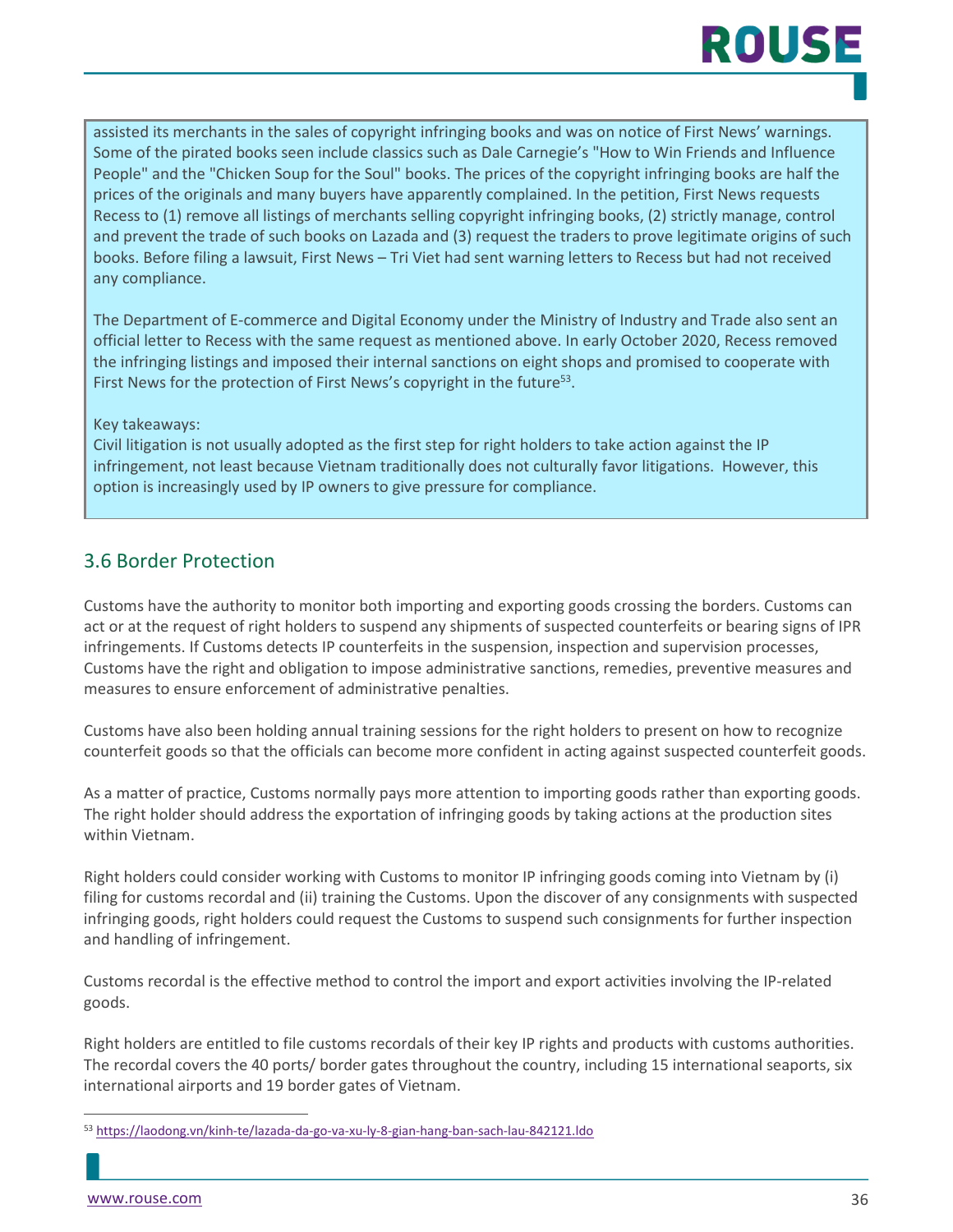According to Article 6, Circular 13<sup>54</sup>, right holders file customs recordals with General Department of Vietnam Customs ("GDVC") with the following documents:

- Request for supervision and inspection of exported and imported goods in the provided form;
- Copies of documents evidencing IP protection titles, e.g. registration certificates, licensing recordal certificates;
- Detailed description of IP counterfeits, with photos and features that help distinguish counterfeits and their genuine counterparts;
- HS codes of the recorded goods;
- A list of authorized importers/ exporters of the genuine goods;
- A list of possible exporters/ importers of infringing goods.

According to Article 74.2d, Customs Law<sup>55</sup>, the customs recordal will be valid for 2 years with a possibility of renewal for another 2 years. Renewal request must be filed at least 20 days prior to the expiry day of customs recordal56.

Customs will watch import or exports bearing recorded trade marks and seize any shipment suspected of containing IPR infringing/ counterfeit products.

#### **3.6.1 Suspension Procedure**

Article 14.1 of Circular 13 set out that if the Customs detect signs of IP infringement in a consignment, Customs shall stop the customs procedures and send a notice on suspected infringing goods to the right holders.

Upon notification, in writing, of the detention of the suspected counterfeit goods, the brand owner has three working days to request for suspension of the consignments, together with a refundable bond equivalent to either 20% of the value of the consignment or approximately VND 23,059,977 if the value of the goods has not been determined, in the form of money or a deed of guarantee issued by a bank/ credit institution.

Upon receiving the proper suspension request and the bond, Customs shall proceed with the suspension. The time limit for the suspension is ten working days from the date the suspension decision is issued. In case there are needs for assessment or consultation of technical opinions from IP authorities, the suspension may be extended until receipt of the assessment results or technical opinions.

By the suspension, Customs will examine the goods with right holders and the owner of the goods. Once the goods are confirmed IPR infringing/ counterfeit products, Customs will issue a decision against the importer. A fine and the destruction of the goods are usually the penalties imposed by Customs. If there are no infringements (whether it is IP infringement or other violation) or the right holders do not initiate a lawsuit, Customs will resume the customs procedures for the consignment and the right holders shall bear the expenses and damage incurred in the suspension process.

<sup>54</sup> Circular 13/2015/TT-BTC on Inspection, Supervision, Temporary Suspension of Customs Procedures for Exported and Imported Goods That Are Subjects of Intellectual Property Rights; Control of Counterfeit Goods and Goods Infringing Intellectual Property Rights issued by Ministry of Finance on 30 January 2015, amended by Circular 13/2020/TT-BTC ("Circular 13")

<sup>55</sup> Laws No. 54/2014/QH13 on Customs issued by the National Assembly on 23 June 2014 ("Customs Law")

<sup>56</sup> Article 8, Circular 13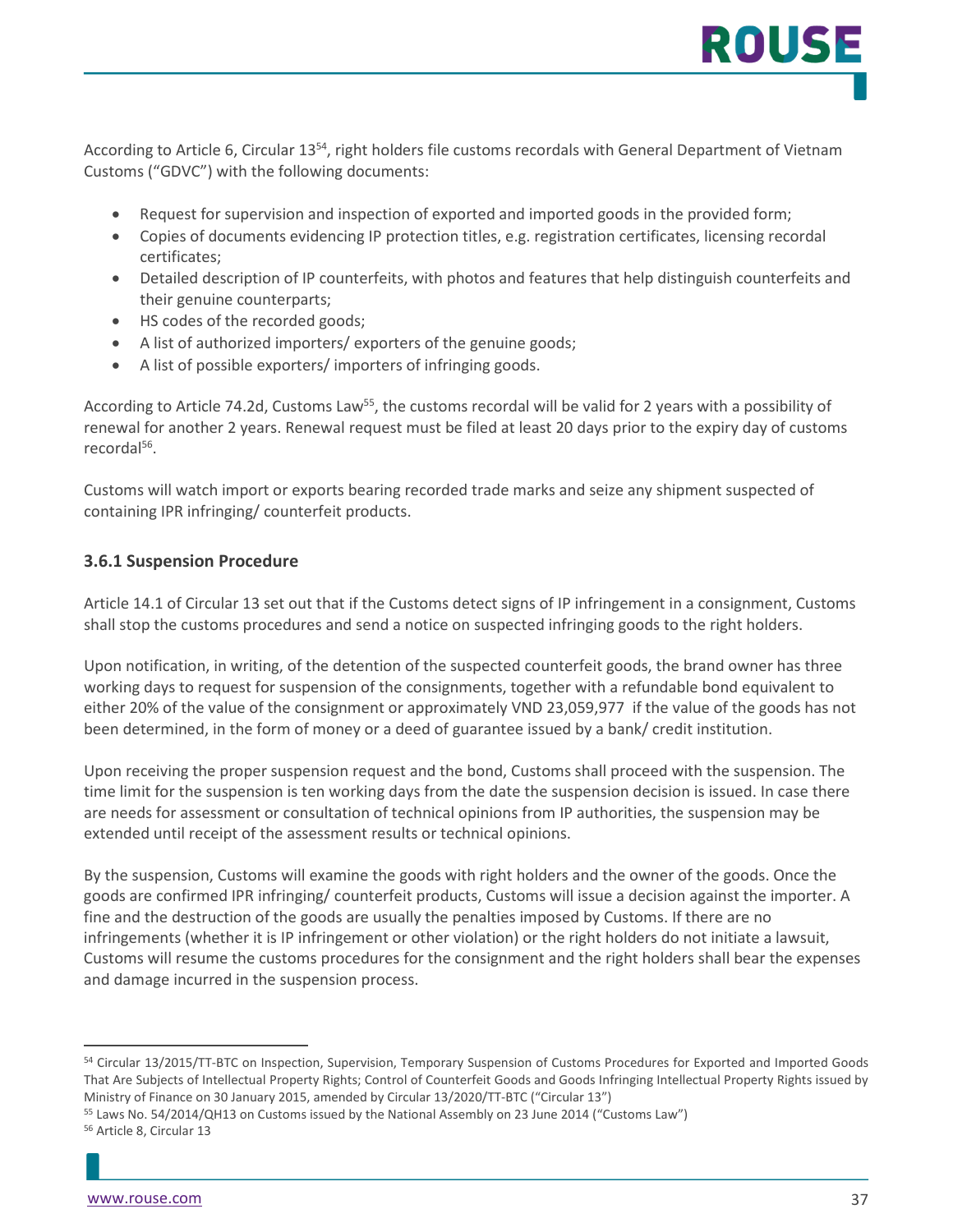#### **3.6.2 Customs training**

Customs' ability to identify counterfeits will depend on the level of detail provided in the application and any training provided to Customs. Accordingly, Vietnam Customs organize such trainings several times a year (i.e. usually two to three times) and they generally take place successively in the North, Central and South Provinces.

By attending the customs training, the right holders will introduce the Customs how to distinguish the genuine and counterfeits as well as maintain the good relationship with them in the anti-counterfeit campaign in Vietnam.

#### **Online enforcement actions against counterfeits and infringing goods**

Vietnamese consumers are shopping online through four major means: E-commerce trading floors (E-commerce platforms), standalone trading websites, social media platforms and mobile commerce apps. E-commerce platforms carry the most online trading activities with the four major players: Shopee, Tiki, Lazada and Sendo. Meanwhile, social media platforms are quite popular among Vietnamese consumers, mobile commerce is still an emerging trend<sup>57</sup>. The most popular social media platforms in Vietnam are Facebook, Zalo, Tiktok and Instagram. Facebook is also one of the popular channels for online shopping, especially for small retailers due to lower requirements of technical capacity<sup>58</sup>. E-commerce platforms are still the most popular online shopping channel among Vietnamese consumers (91 percent) compared to 43 percent who shop on social networks<sup>59</sup>.

Taking advantage of the remarkable development of e-transactions on E-commerce and social media platforms, online counterfeiters can attract a lot of customers and cause great difficulties for the right holders and authorities to investigate, detect and handle infringements. One trader may create and manage hundreds of accounts on e-commerce and social media platforms so that when one of them is taken down, the trader can swiftly deactivate such an account, delete all evidence of transaction and payment and switch to another account.

The major challenge for authorities is to investigate and identify the actual addresses of online traders. The addresses publicized on the traders' accounts are intentionally concealed and appear to be the bogus address. In addition, the traders are usually operated in apartments, especially in upscale ones with heightened security, and the delivery of goods is made by transport service providers such as Grab or Bee, posing the main obstacle for the authority to investigate $60$ .

Counterfeit and infringing goods are also advertised and offered for sale via Facebook Live feature. Since COVID-19 pandemic has exerted an adverse effect on physical stores, live streaming has become a powerful alternative tool to impress and attract consumers. The counterfeit products sold are sunglasses, bags, luggage, shoes, clothes, etc. and bear well-known brands such as Gucci, Chanel, and Hermes. Despite claiming the genuineness of the items, sellers usually offer these items at low prices<sup>61</sup>. The profits generated from the live streaming sale, however, are substantial<sup>62</sup>.

- <sup>60</sup> <http://tapchicongthuong.vn/bai-viet/nan-hang-gia-trong-thuong-mai-dien-tu-quan-ly-chat-cac-tai-khoan-ban-hang-67892.htm>
- <sup>61</sup> <https://tuoitrethudo.com.vn/hang-gia-hang-nhai-tung-hoanh-tren-mang-xa-hoi-85695.html>

<sup>57</sup> <http://www.ukabc.org.uk/wp-content/uploads/2018/09/EVBN-Report-E-commerce-Final-Update-180622.pdf>

<sup>58</sup> <https://e27.co/ecommerce-wars-in-vietnam-intensify-heres-all-you-need-to-know-20200312/>

<sup>59</sup> <https://e.vnexpress.net/news/business/data-speaks/vietnamese-prefer-facebook-shopping-for-fashion-products-3977939.html>

<sup>62</sup> <https://laodong.vn/thi-truong/livestream-sale-sap-san-ban-hang-gia-duoi-lot-hang-xuat-du-818899.ldo>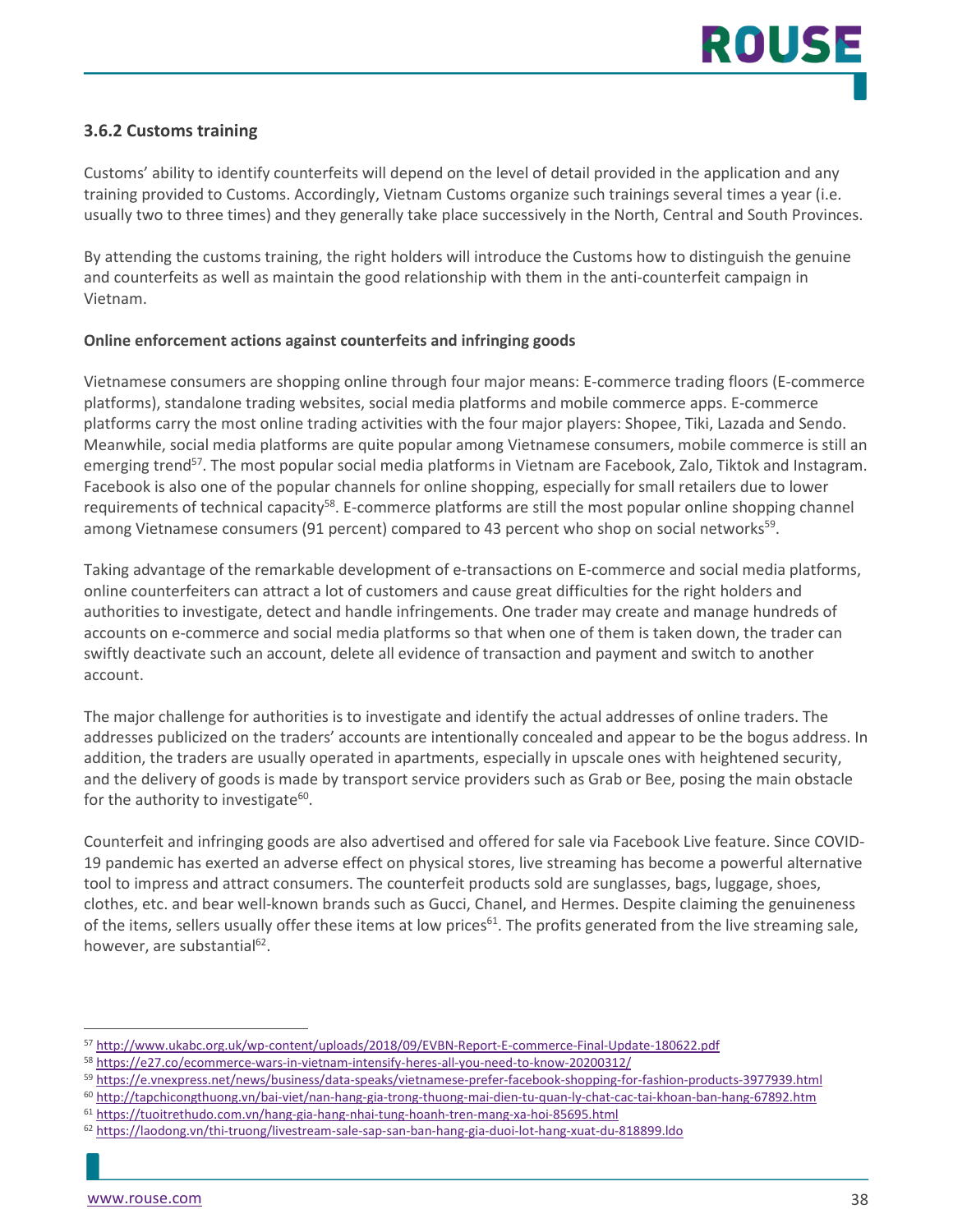# ROUS

Infringers may also take advantage of the "first come-first serve" principle to register domain names containing well-known trade marks. One of the motives of cybersquatting is to profit from the goodwill of such trade marks owners, making consumers believe that the goods or services offered are genuine but in fact they are not.

Realizing the exponential growth of counterfeits and goods infringing intellectual property rights online, the Government has made remarkable efforts to alleviate the problem. In 2019, there have been 2403 cases investigated and 2213 infringements handled in relation to counterfeit goods and infringing goods on Ecommerce platforms63. Until the end of 2018, the total number of infringing goods removed from e-commerce platforms are 35,943, with more than 3126 accounts deactivated. There is an increase in the total monetary value of fines collected from sanctioning traders of counterfeit goods and goods infringing intellectual property rights in the online marketplace. It is noteworthy that the year 2019 has witnessed a dramatic surge of the monetary value of collected fines, at more than VND 16 billion (approx. KRW 784,755,505), twice as much as the figure in 201864.



Total monetary value of fines collected from sanctioning traders of counterfeit goods and goods infringing upon IP rights in online marketplace from 2015 to 2019

On 28 February 2020, Vietnam Directorate of Market Surveillance ("DMS") established Taskforce 368 in charge of handling counterfeits and goods infringing intellectual property rights on e-commerce platforms<sup>65</sup>. Taskforce 368 is expected to make a breakthrough in the fight against counterfeits and goods infringing intellectual property rights on e-commerce platforms.

- 1. Online evidence gathering
- a. Online research and keywords

In general, online research to identify the source of information or the leads on the targets involved in counterfeits or infringing products is mainly conducted through the most powerful search engine – Google

<sup>63</sup> <https://tuoitre.vn/hang-gia-tren-san-thuong-mai-dien-tu-phai-tang-trach-nhiem-cua-cac-chu-cho-20200912202551378.htm>

<sup>64</sup> [https://www.moit.gov.vn/web/guest/tin-chi-tiet/-/chi-tiet/%C4%91ay-manh-xu-ly-vi-pham-trong-thuong-mai-%C4%91ien-tu-19697-](https://www.moit.gov.vn/web/guest/tin-chi-tiet/-/chi-tiet/%C4%91ay-manh-xu-ly-vi-pham-trong-thuong-mai-%C4%91ien-tu-19697-1001.html) [1001.html](https://www.moit.gov.vn/web/guest/tin-chi-tiet/-/chi-tiet/%C4%91ay-manh-xu-ly-vi-pham-trong-thuong-mai-%C4%91ien-tu-19697-1001.html)

<sup>65</sup> Decision 368/QĐ-TCQLTT, dated 28 February 2020.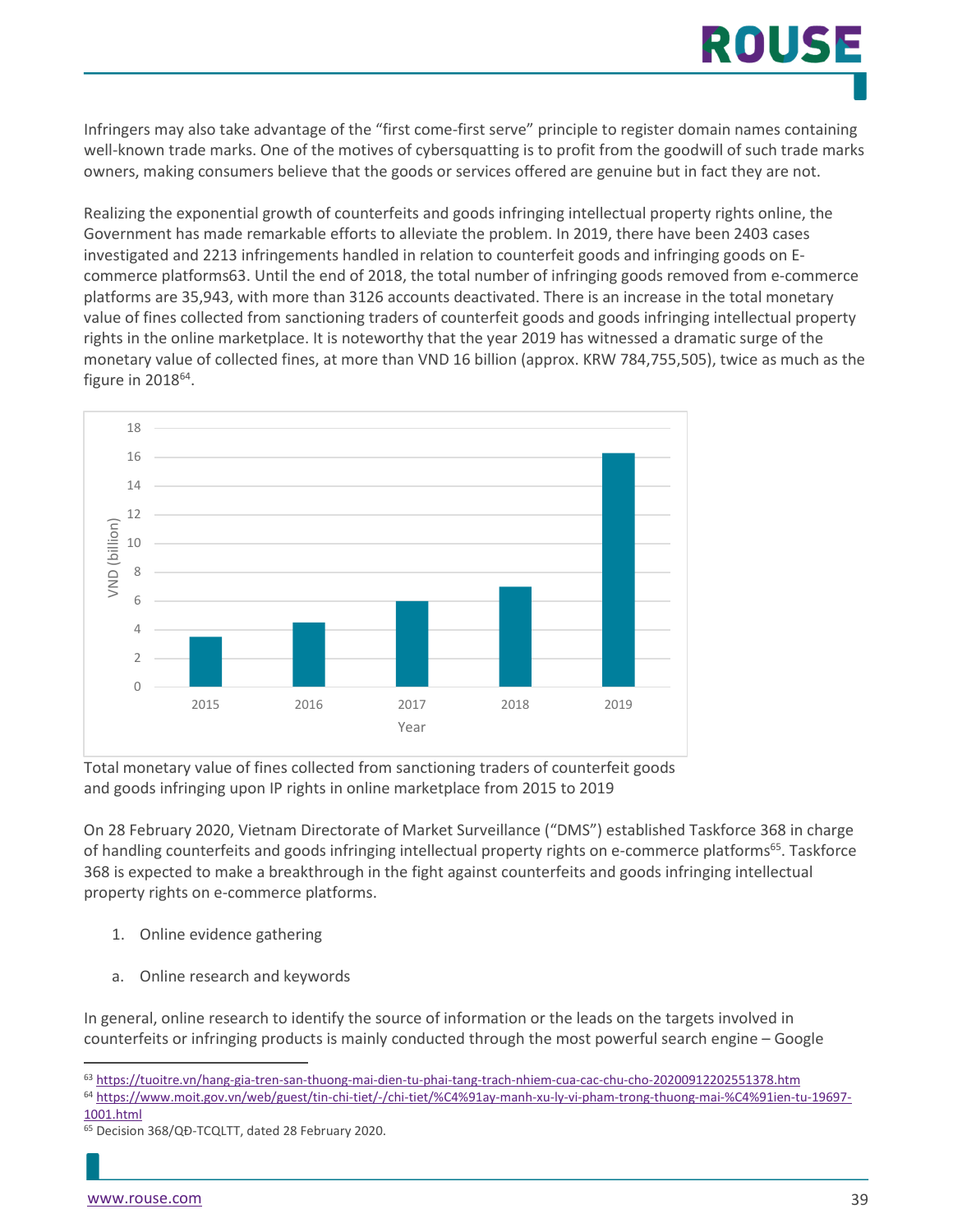# ROUSE

Search or available search engines developed by e-commerce platforms or standalone websites. The primary step of using any search engines is keyword input. The more precise keywords to be input, the more relevant and accurate search results could be obtained. Therefore, the way we use keywords on the search engines is very important and could be regarded as the key element to uncover the online counterfeiting activities.

One of the key issues to identify counterfeiting activities online is how counterfeiters describe their products using specific keywords for customers to find. Previously, the online counterfeiters employed a simple method by describing their trading products using official brand name of a product. This method worked well as it could gain traffic from consumers looking for genuine products online. To tackle such situation, most right holders have now employed some of the brand protection software or online takedown service providers to monitor keywords, identify online listings offering counterfeits or infringing goods and take down such listings for a short period.

In spite of of the developments of advanced solutions to identify and takedown online listings from right holders, the problem of online counterfeiting, especially the counterfeits being offered for sale on e-commerce platforms, remains to be very active in Vietnam. The counterfeiters are not easily dissuaded, they have devised other methods in an attempt to overcome the brand protection system. The counterfeiters have now used different types of keywords input in order to hide the illicit nature of counterfeiting/infringing listings. Below are the most common methods being used on e-commerce platforms in Vietnam –

- Using simple keywords or generic description to imply their sales of counterfeits/infringing products (usually appeared with low price): e.g. "T-shirt from South Korea", "Korean backpack";
- Using language variance by modifying the brand name into Vietnamese: e.g. "Bờ ren nem" in Vietnamese in place of "brand name";
- Using alternative keywords by hyphenating, dividing or misspelling keywords: e.g. "B r a n d N a m e"; "B-r-a-n-d N-a-m-e");
- Using cover brands or censoring the logo or brand name.

In addition, online counterfeiters in Vietnam have increasingly utilized the Livestream feature of social media platforms for promoting and trading in counterfeits, given that Livestream has risen as a powerful way for online traders to attract consumers and to complete transactions with customers quickly. This could be a challenge for right holders to trace the live streaming counterfeiters through traditional search engines.

It is recommended to consult with local IP agents and lawyers to devise a viable strategy for online monitoring and takedown in Vietnam even if the right holders have already deployed brand protection software or online takedown service providers. These software or service providers may lack capabilities in local market specificities and mostly handle straightforward infringements. Local IP agents and lawyers can assist the right holders in the following areas –

- Working alongside with online takedown service providers and provide feedback on keyword monitoring.
- Skilled human monitoring by local market experts. Reviewing and updating keywords to ensure that online right holders keep pace with counterfeiters.
- Dealing with intelligence and human monitoring of up and coming and difficult to automate platforms such as livestreaming features of social media platforms or short video app (e.g. Tiktok).
- Liaising with e-commerce platforms at a high level to build relationships and gain access to co-operation takedown programs.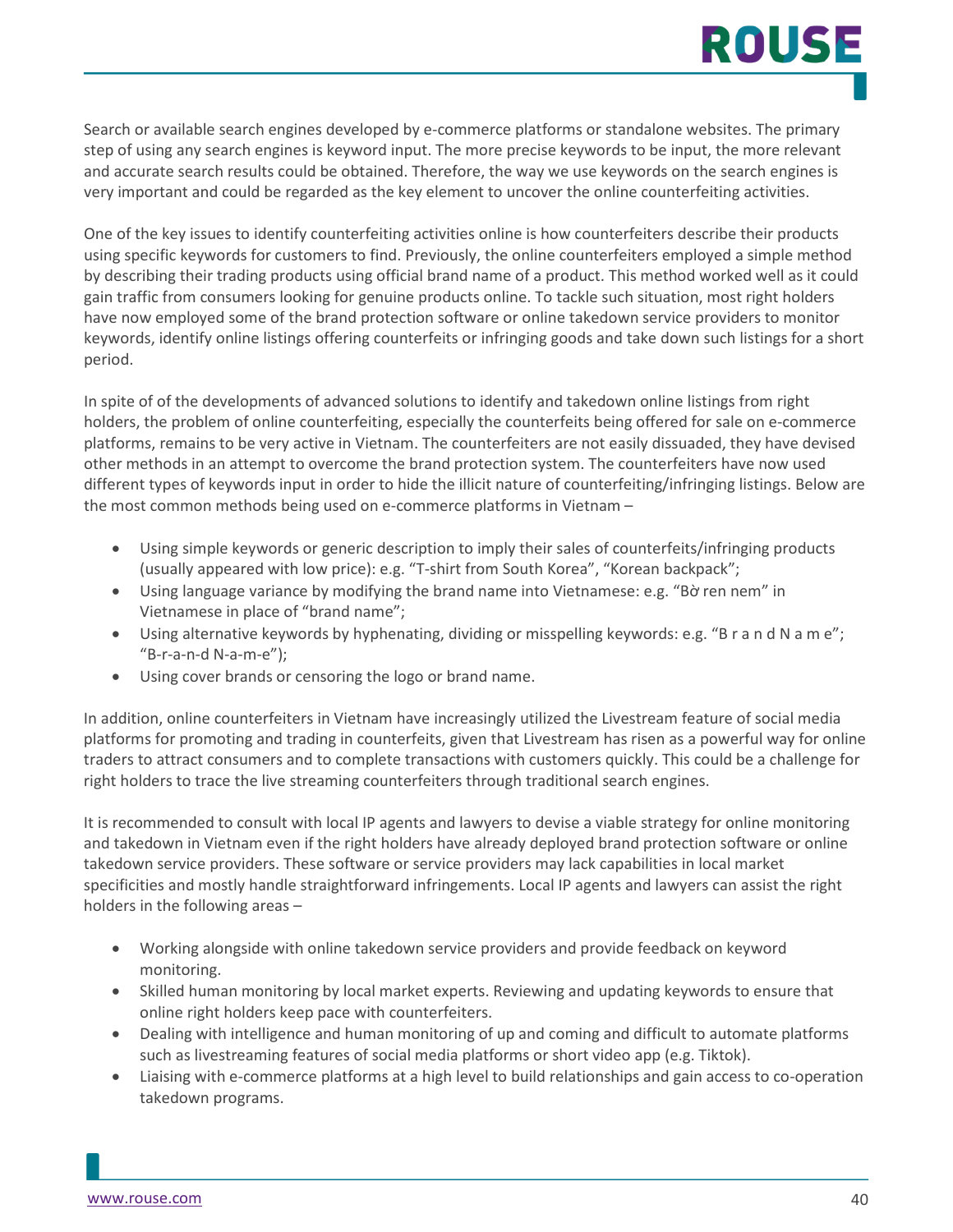Upon the results of online monitoring, the right holders could also re-assess their IP pofolios, identify the enforcement gaps and proceed with IP registration gap filing or customs filing.

b. Online to offline activities

When proceeding with online actions, right holders should be mindful of whether that action cuts across any (ongoing or future) offline enforcement. In many cases, online and offline enforcement must be coordinated carefully, especially for bigger scales of infringement.

#### **Case study**

#### Raid action against largest-scale target trading in counterfeits and smuggled goods online<sup>66</sup>

On 7 July 2020, the Vietnam Directorate of Market Surveillance, in collaboration with the Ministry of Public Security, conducted a raid into a warehouse covering more than 10,000 square meters in Lao Cai City. Inside the warehouse, the authorities seized a total of approx. 160,000 smuggled goods and counterfeits of various famous global fashion brands. Three staff members were caught livestreaming these products on various Facebook accounts in order to sell them online. After each livestream session, more than 40 employees would work to process customers' orders, package the goods, and have them delivered to the buyers. The owner of the warehouse had run the livestreaming-based business since 2018 with extreme cautiousness and organised workflow. Therefore, the authorities faced certain challenges in approaching the warehouse and took more than five months to investigate and secure evidence of infringements. The planning of the raid was also kept confidential and was not even revealed to the local authorities on the ground. Given the massive number of seized counterfeit products with estimated value that could possibly well exceed the threshold for criminal prosecution, it is likely that the case will be transferred to Procuracy for criminal prosecution.

Key takeaways:

The rise of trading counterfeits via live-streaming on social media platforms in Vietnam should be taken into consideration by the right holders.

Online monitoring should cover the live-streaming activities by users/traders on social media platforms.

Authorities are more alive on the online infringement problems and more willing to take ex-officio actions.

- 2. Online takedown
- a. Takedown notice under the IP policy and takedown mechanisms of e-commerce platforms

The e-commerce platforms mostly follow the regulations of the Government and Ministry of Information and Communication ("MIC") on e-commerce, including prohibition in trading IPR-infringing goods of the platforms' traders and the responsibilities of the online platforms in dealing with IPR-infringing goods offered for sale on the platforms.

<sup>66</sup> [https://congthuong.vn/vu-kho-hang-10000m2-tai-lao-cai-thue-34-container-cho-hon-158000-san-pham-vi-pham-nhap](https://congthuong.vn/vu-kho-hang-10000m2-tai-lao-cai-thue-34-container-cho-hon-158000-san-pham-vi-pham-nhap-lau-140397.html)[lau-140397.html](https://congthuong.vn/vu-kho-hang-10000m2-tai-lao-cai-thue-34-container-cho-hon-158000-san-pham-vi-pham-nhap-lau-140397.html)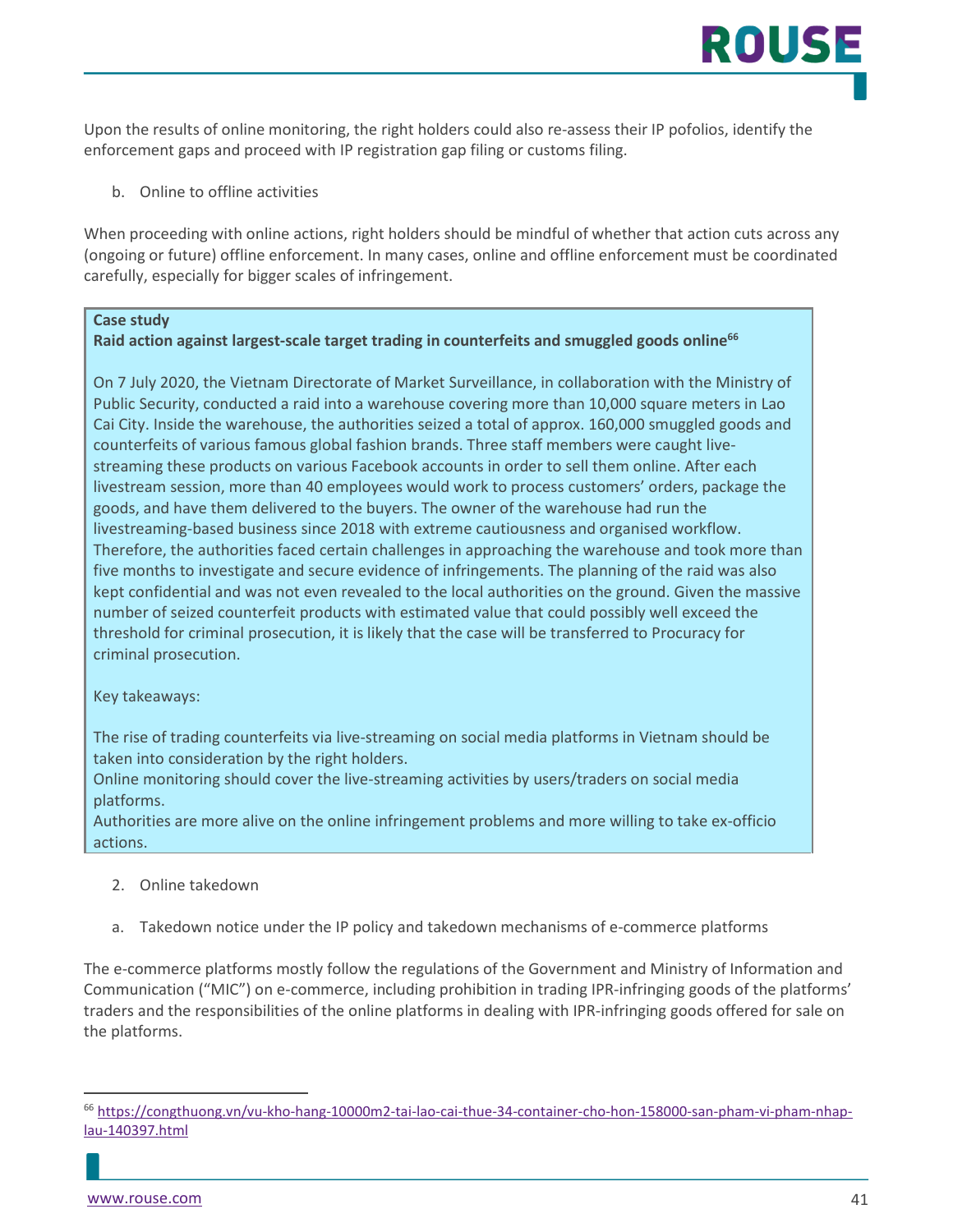Decree 52/2013/ND-CP on E-commerce (Decree 52) sets out that –

- It is prohibited to take advantage of e-commerce to trade in counterfeit goods or IPR-infringing goods/services.
- The e-commerce platform has the obligation to timely handle illegal trading acts on such platform upon detection or receipt of reports about such act.

Accordingly, major e-commerce platforms have online mechanisms available for right holders to directly request removal of the listings offering counterfeits/infringing products ("infringing listings") on these platforms. The progress of handling IPR's takedown notice may take up from 7 to 14 working days.

Summary of the online takedown procedures for major e-commerce platforms are below:

| <b>Platform</b> | <b>Online takedown procedures</b>                                                                                                                                                                                                                                                                                                                                                                                                                                                                                                                                                                                                                                                                                                                                                                                                                                                                                                                                                                                                                                                       | <b>Source</b>                                                                                                     |
|-----------------|-----------------------------------------------------------------------------------------------------------------------------------------------------------------------------------------------------------------------------------------------------------------------------------------------------------------------------------------------------------------------------------------------------------------------------------------------------------------------------------------------------------------------------------------------------------------------------------------------------------------------------------------------------------------------------------------------------------------------------------------------------------------------------------------------------------------------------------------------------------------------------------------------------------------------------------------------------------------------------------------------------------------------------------------------------------------------------------------|-------------------------------------------------------------------------------------------------------------------|
| <b>Shopee</b>   | Prepare an official notice of IP infringement based on a Complaint<br>Form provided by Shopee. The right holders will also be required<br>to provide documents following guidance as provided in the<br>complaint form.<br>Directly file a complaint or request the operator of the registered<br>Official Store to file a complaint to -<br>Email addresses: cskh@hotro.shopee.vn or support@shopee.vn;<br>or<br><b>Customer Support Site</b>                                                                                                                                                                                                                                                                                                                                                                                                                                                                                                                                                                                                                                          | https://shopee.vn<br>/docs/3602                                                                                   |
| Lazada          | To tackle infringing listings on Lazada, right holders can have two<br>options to file notice of IP infringements.<br>Using <b>IPP Platform</b><br>IPP Platform, as an IP protection platform developed by Alibaba<br>Group, allows right holders to submit an infringement complaint<br>for all e-commerce platforms owned by Alibaba group (including<br>Lazada Vietnam).<br>This platform requires the right holder to create and verify an<br>account which is used for submitting the complaint and checking<br>the status of the complaint. Right holders can only address 200<br>product listings per complaint.<br>Filing notice of infringement via email Trust@lazada.com<br>The right holder can also prepare and send out a notice of<br>infringement in case the nature of infringement is complicated and<br>using IPP platform is not appropriate. The right holder will be<br>required to provide the following documents -<br>Power of Attorney or Letter of Authorisation<br>Copies of relevant IPR registrations or evidence proving ownership<br>of unregistered IP | https://pages.laza<br>da.vn/wow/i/vn/L<br>andingPage/IPR?s<br>pm=a2o4n.home.f<br>ooter top.14.190<br>56afeNn6oOo; |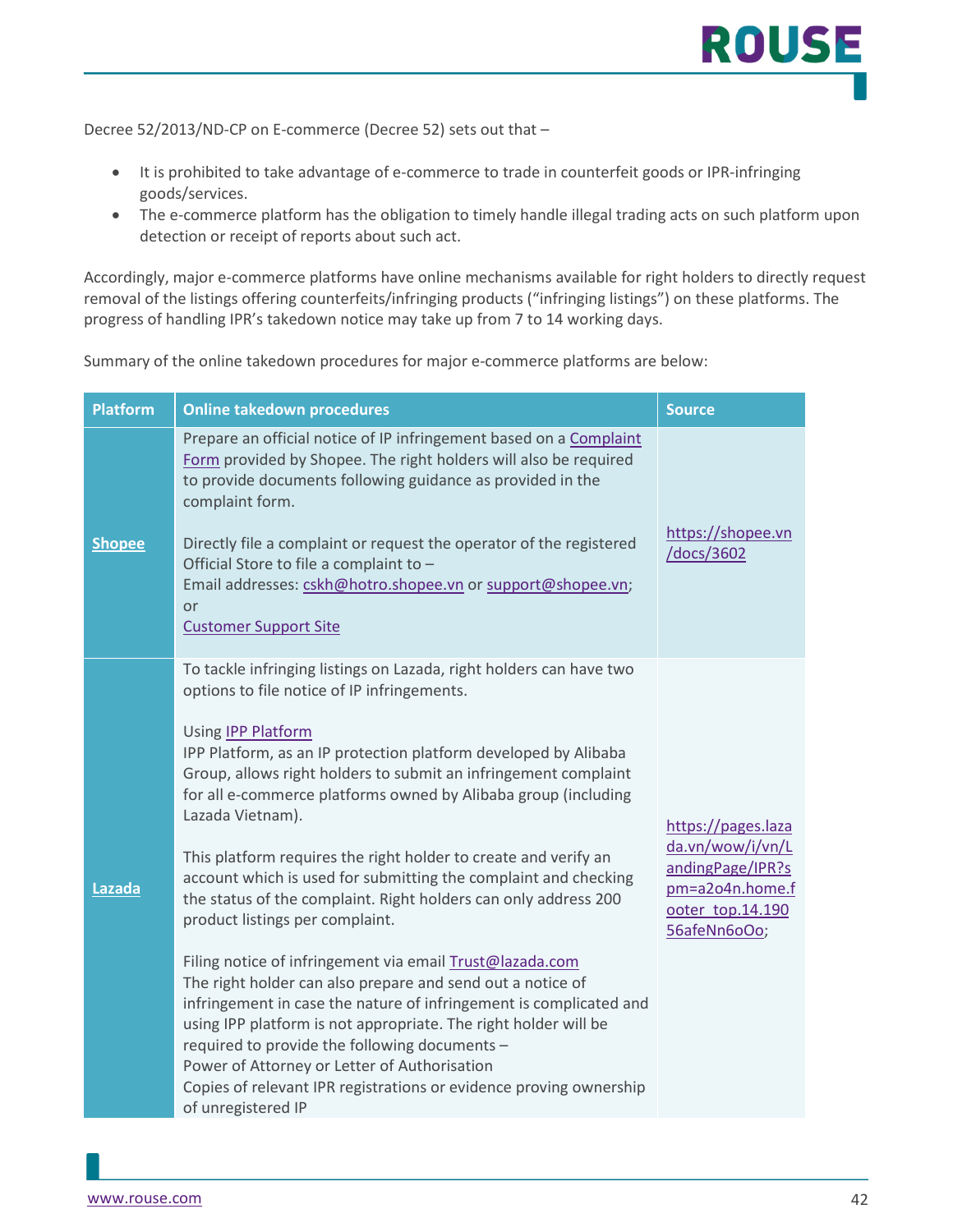# ROUSE

|              | List of infringing listings<br>Evidence of infringement (including but not limited to test<br>purchase in case of suspected counterfeit)<br>Contact details of the right holder or authorised representative                                                                                                                                                                                                                                                                                    |                                                                                                         |
|--------------|-------------------------------------------------------------------------------------------------------------------------------------------------------------------------------------------------------------------------------------------------------------------------------------------------------------------------------------------------------------------------------------------------------------------------------------------------------------------------------------------------|---------------------------------------------------------------------------------------------------------|
| <b>Sendo</b> | Prepare an official letter addressing the notice of IP infringement<br>and requests from the right holder. The right holder will be<br>required to provide the following documents -<br>Power of Attorney or Letter of Authorisation<br>Copies of relevant IPR registrations<br>Evidence proving ownership of IPRs<br>List of infringing listings<br>Directly serve the official letter including required documents to<br>registered address of Sendo or via email address:<br>lienhe@sendo.vn | https://ban.sendo<br>.vn/chinh-sach-<br>nguoi-ban/35-2-<br>quy-dinh-mo-<br>shop/92-quy-dinh-<br>mo-shop |

Although the removal of IPR infringing goods is only reactive to the right holders' request, most online shopping platforms are cooperative as long as the requests meet the platforms' formality requirements and provide sufficient grounds.

In case the counterfeit status/ infringement elements cannot be confirmed from the information or photos obtained from the infringing listings, test purchase and confirmation of the counterfeit status of such purchased samples may be required to form a solid ground to file the notice to the platforms.

In practice, the e-commerce platforms will handle and take down the infringing listings promptly in case the takedown notice based on clear-cut infringement (i.e. counterfeits). For other types of non–straightforward infringement (i.e. trade mark infringement, copyright infringement), these platforms may request the right holder to provide further solid grounds for them to handle the notice such as an expert's assessment (e.g. VIPRI's assessment, ECCR's assessment) or confirmation of the infringement from the competent authorities.

Upon the takedown notice from the right holder, the e-commerce platforms also commonly request the sellers to provide import licenses, invoices of the trading goods or relevant documents proving the legitimate origin of the goods specified in the infringing listings in a certain period of time. This request from the e-commerce platforms is under the suspicion that the traders might use the listings to offer the smuggling/ unknown-origin goods for sale. In case the sellers fail to provide such information or documents by the deadline, the ecommerce platforms will promptly suspend or remove the infringing listings.

There have not been any major cases or precedents regarding the IP disputes arising in e-commerce platforms in Vietnam so far. Most IP disputes in such platforms are clear-cut infringement cases and the infringing merchants are small-scale businesses in nature. Therefore, right holders could simply resolve IP disputes by following online takedown procedures or settlement regimes specified by e-commerce platforms rather than proceeding with more deterrent actions such as administrative actions or civil litigation.

**Case study Online takedown on e-commerce platforms**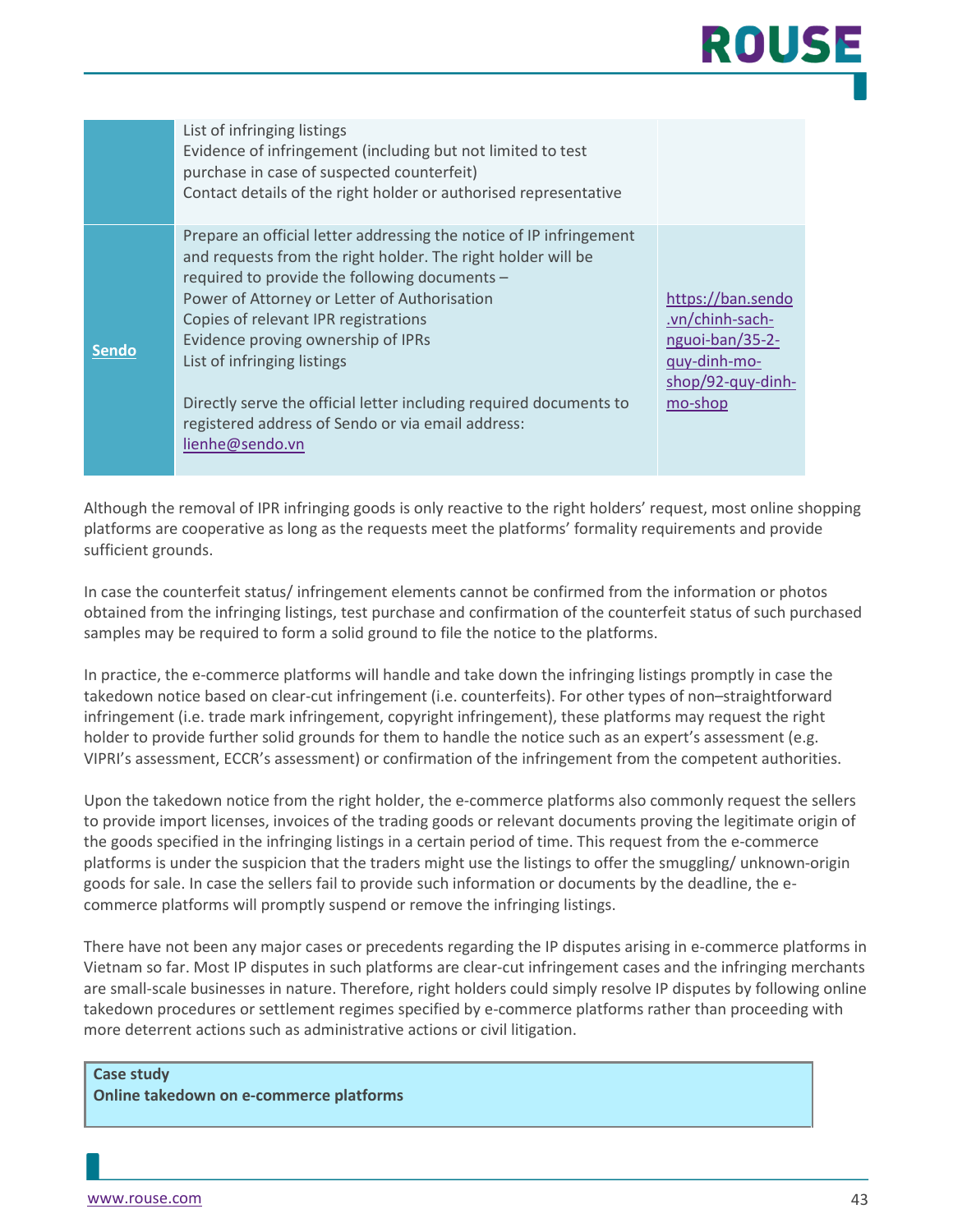## ROUSI

A German multinational engineering and technology company found a large number of counterfeit listings in major e-commerce platforms of Vietnam, reaching the number of thousands.

Upon gathering the listings of counterfeits, the right holder submit takedown requests against thousands of listings of counterfeit products on the seven largest e-commerce platforms (lazada.vn, shopee.vn, sendo.vn, 5giay.vn, vatgia.com, thitruongsi.com and chotot.com). The right holder followed up with the platforms to progress the requests. In around 2 weeks, all of the takedown requests got accepted and the platforms took down all the listings of counterfeits. Sale figures of the counterfeits had been significantly reduced.

After first round of takedown, the right holder also carried out a second round of takedown three months later to maintain the pressure. The number of listings reduced by half and the platforms handled the takedown request more quickly.

Key takeaways:

Keep a close watch on the counterfeits in the e-commerce platforms as the Vietnamese are increasingly shopping online.

E-commerce platforms could be slow to handle takedown requests, so it is critical to build a close rapport with them for progressing the case.

Useful to periodically re-check the platforms if the infringing listings pop up again for stronger actions.

b. IP infringement report on social media platforms

Almost major e-commerce platforms in Vietnam (i.e. Facebook, Tiktok, Instagram) have their own takedown mechanisms against IP infringement or counterfeiting activities on the platforms. Right holders can submit reports following procedures/instructions as issued by each platform.

Below are some practical tips for right holders to report IP infringement on such platforms – Securing the evidence on infringement (capturing links, photos, videos, contents) as soon as possible when uncovering any infringements.

Providing the platforms with solid grounds proving the legitimate rights of the right holder or IP agent including IP registration, Power of Attorney, confirmation on the counterfeit/infringing nature of the trading goods, etc. Communicating with the platforms to explain the merits of the infringement and persuade the platforms to take down the infringing contents by sustained follow-ups with these platforms after the dispatch of takedown requests.

c. Resolution of ".vn" domain name disputes in Vietnam

Cybersquatting has become a growing issue in Vietnam, especially the act of registering ".vn" domain names that contain or closely imitate the trade marks of foreign companies (mainly the well-known ones). The cybersquatter often acts in bad faith by using or operating the infringing domain names to exploit the reputation of the trade mark's owners to attract consumers and increase sales revenue or to extort payment from the trade mark owner for transferring the domain names.

Registration of ".vn" domain names follows the 'first come, first served' principle. Therefore, the trade mark right holders are highly recommended to register the domain names containing their core marks to avoid "cybersquatting" by abusers.